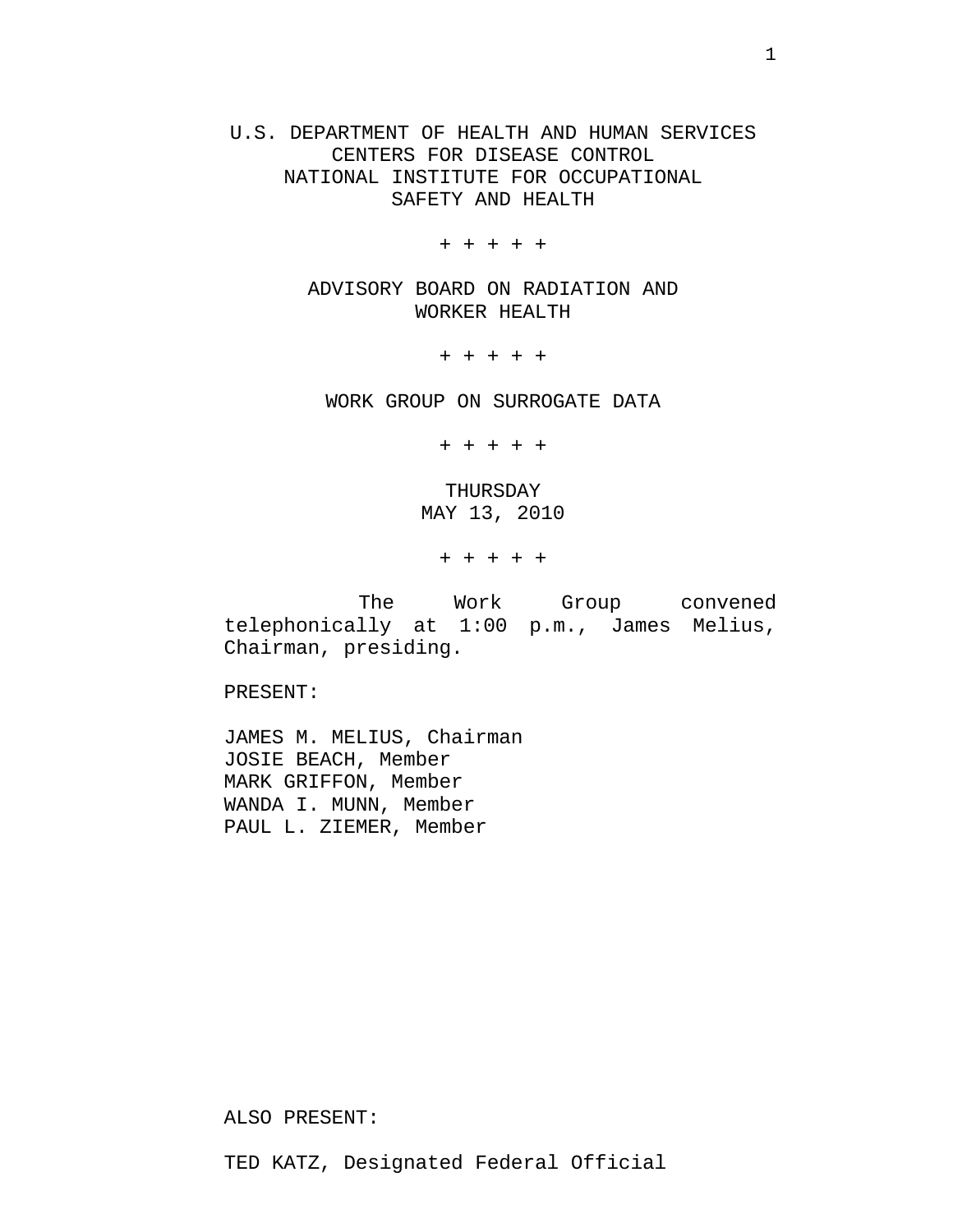HANS BEHLING, SC&A KATHY BEHLING, SC&A TERRIE BARRIE, ANWAG SAMUEL GLOVER, DCAS EMILY HOWELL, HHS ANN HUPKOWICZ, Bethlehem Steel Action Group JENNY LIN, HHS ARJUN MAKHIJANI, SC&A JOHN MAURO, SC&A DANIEL McKEEL, Texas City Petitioner JAMES NETON, DCAS WILLIAM THURBER, SC&A ED WALKER JR., Bethlehem Steel Action Group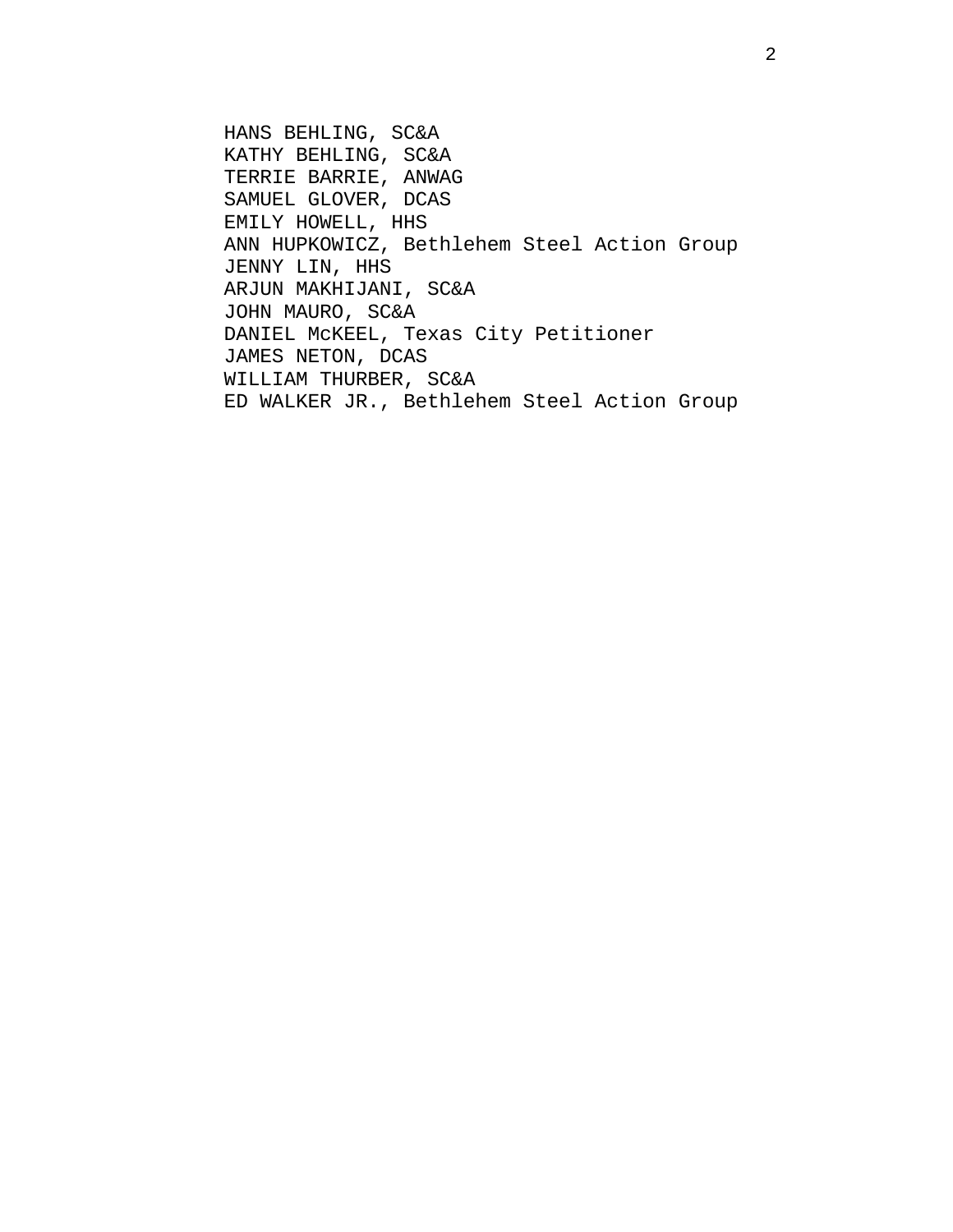1 P-R-O-C-E-E-D-I-N-G-S 2 1:01 p.m. 3 MR. KATZ: This is the Advisory 4 Board on Radiation and Worker Health. This is 5 the Surrogate Data Work Group. My name is Ted 6 Katz, and I am the designated federal official 7 for the Advisory Board. 8 We will begin, as always, with 9 roll call. We are going to be speaking part 10 of the time about Bethlehem Steel, so please, 11 all agency-related members of -- participants 12 of this call, also note whether you have a 13 conflict of interest situation with respect to 14 Bethlehem Steel when you give your name for 15 roll call. 16 So, beginning with Board Members 17 and the Chair. 18 CHAIRMAN MELIUS: Yes, Jim Melius, 19 Chair of the Working Group, and I have no 20 conflicts relative to Bethlehem Steel. 21 MEMBER MUNN: Wanda Munn, Board 22 Member, Working Group Member, no conflicts. 23 MEMBER BEACH: Josie Beach,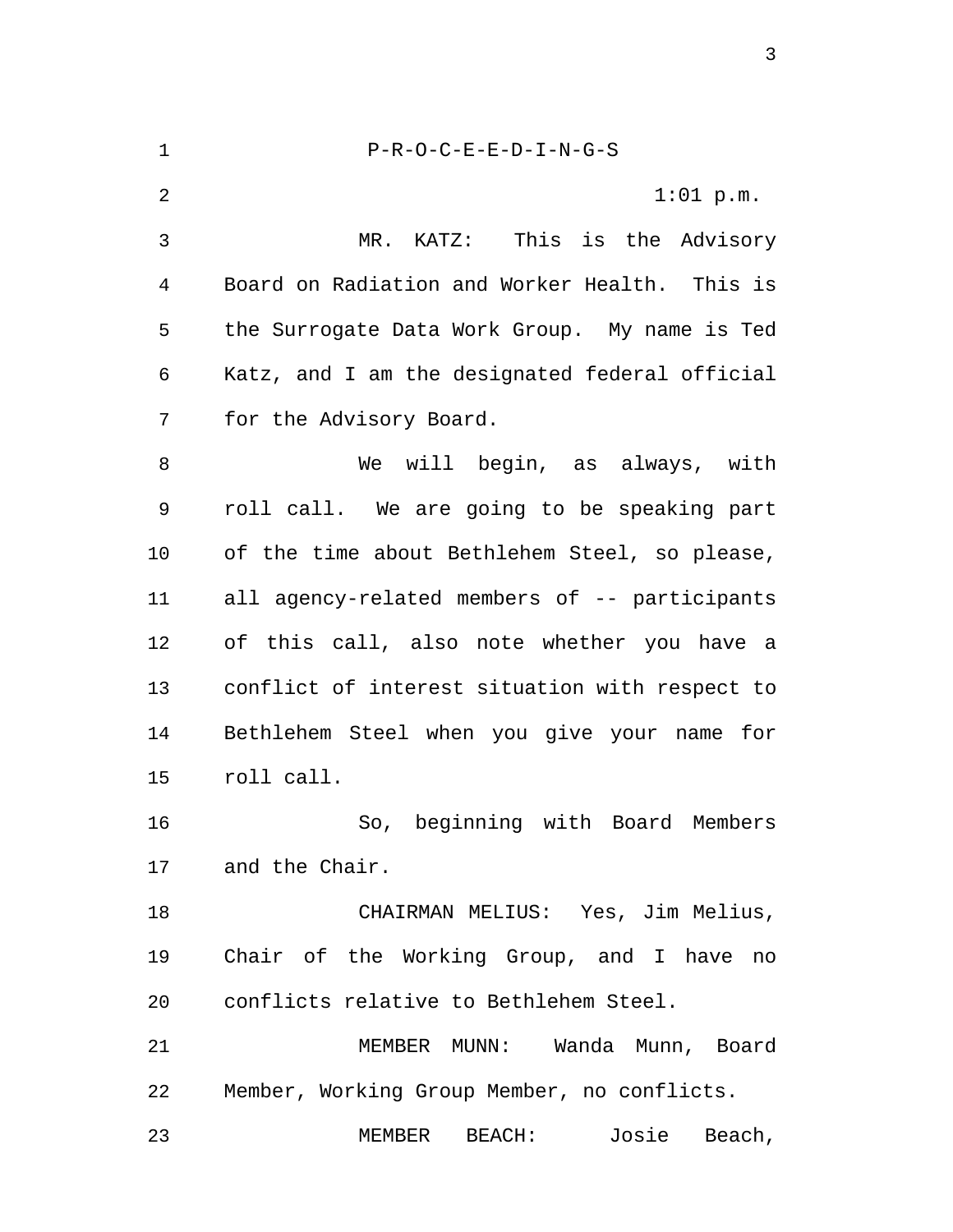1 Working Group Member. I have no conflicts 2 with Bethlehem Steel.

3 MEMBER GRIFFON: Mark Griffon, 4 Member of the Board. No conflicts.

5 CHAIRMAN MELIUS: Ted and other 6 people, Dr. Lockey will not be able to join 7 the Work Group meeting today. He's had a, he 8 has a -- he's traveling today. He's going to  $9$  be in a  $-$ 

10 MR. KATZ: Okay, thanks. Thanks 11 for letting me know that.

12 CHAIRMAN MELIUS: He notified me 13 yesterday or the day before.

14 MR. KATZ: Okay. Thanks. And, I 15 assume, no other Board Members, right?

16 (No response.)

17 MR. KATZ: Okay. But, going on to 18 the NIOSH ORAU team.

19 DR. NETON: This is Jim Neton, of 20 NIOSH. No conflict to Bethlehem Steel.

21 DR. GLOVER: This is Sam Glover, 22 at NIOSH. No conflict to Bethlehem Steel.

23 MR. KATZ: Okay, that's quick.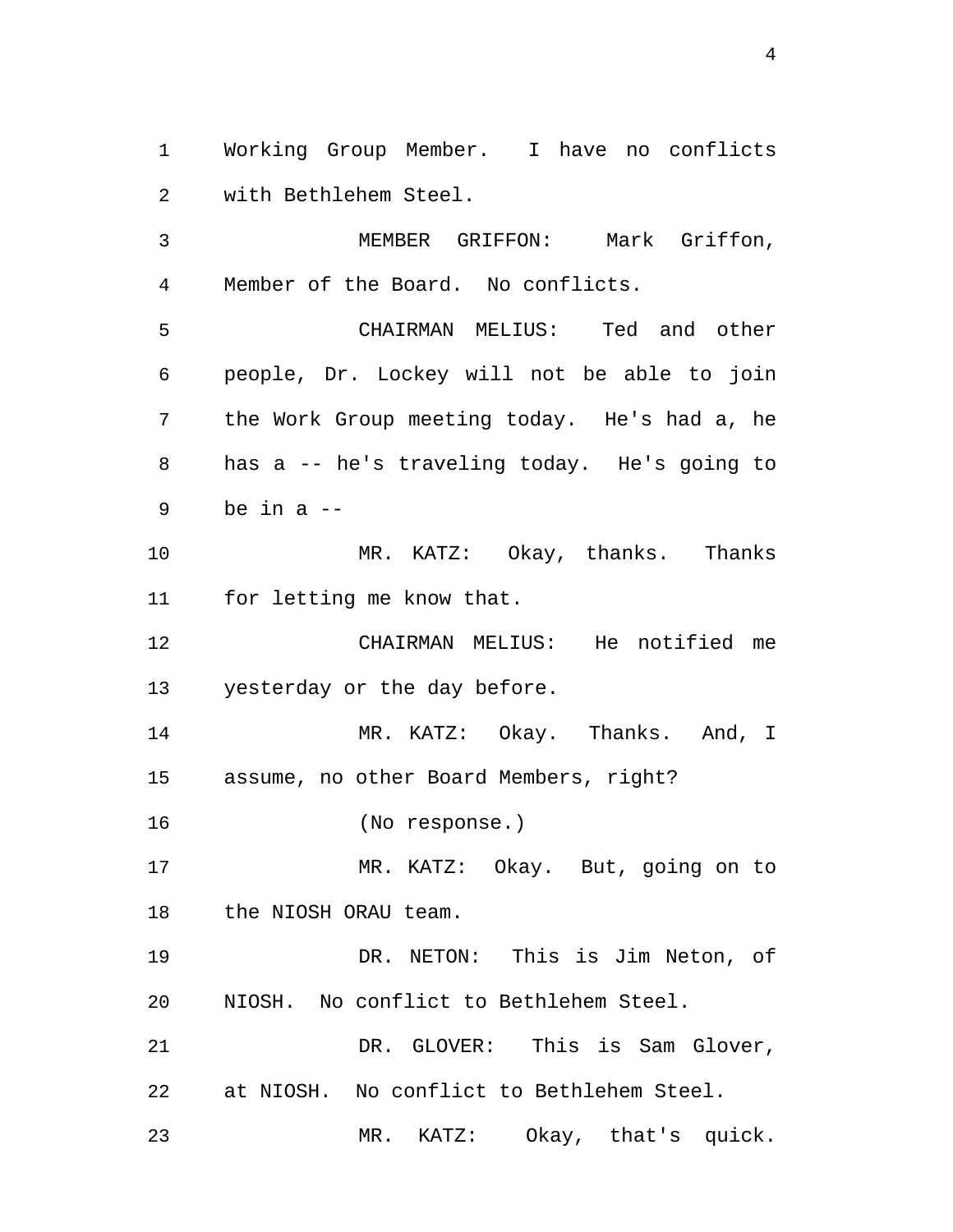1 And then SC&A team.

2 DR. MAURO: John Mauro, SC&A. No 3 conflict with Bethlehem Steel. 4 DR. BEHLING: Hans Behling, no 5 conflict. 6 MS. BEHLING: Kathy Behling, no 7 conflict. 8 MR. THURBER: Bill Thurber, no 9 conflicts. 10 MR. KATZ: Very good. Thanks, and 11 welcome. Let's go to HHS and other agency 12 officials, and contractors to government 13 agencies. 14 MS. HOWELL: Emily Howell, HHS. 15 MS. LIN: Jenny Lin, HHS. 16 MR. KATZ: Okay. And finally, any 17 members of the public on the line? 18 MS. HUPKOWICZ: Yes, Ann 19 Hupkowicz, member of the Bethlehem Steel 20 Action Group. 21 MR. KATZ: Ann Hokowicz? 22 MS. HUPKOWICZ: Hupkowicz. H-U-P-23 K-O-W-I-C-Z. I'm representing [identifying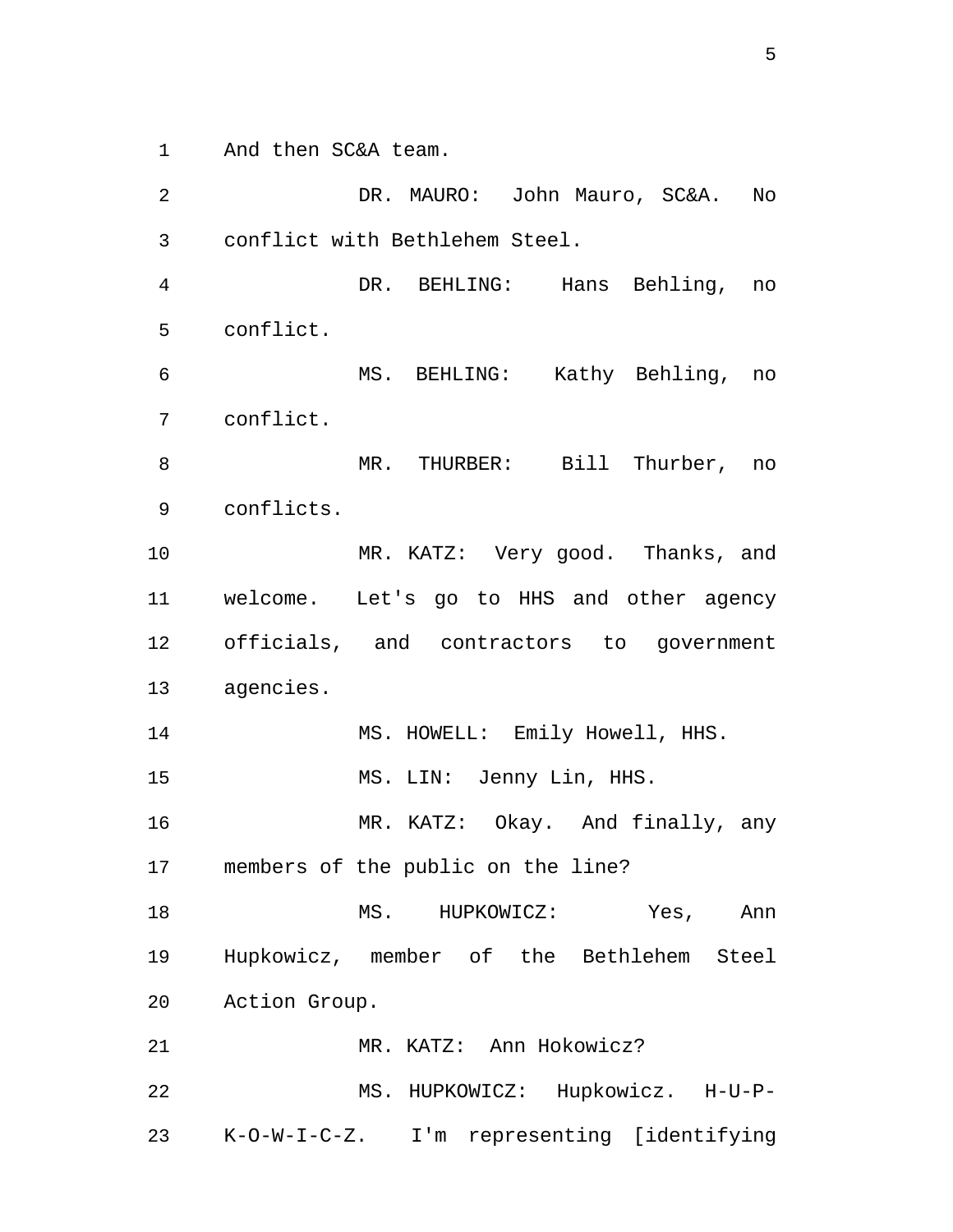1 information redacted].

2 MR. KATZ: Very good. Thank you. 3 MS. HUPKOWICZ: You're welcome. 4 DR. MCKEEL: This is Dan McKeel. 5 I'm the Co-Petitioner on the Texas City, SEC. 6 MR. KATZ: Welcome, Dan. 7 MS. BARRIE: This is Terrie 8 Barrie, with ANWAG. 9 MR. KATZ: Welcome, Terrie. 10 MS. BARRIE: Good morning. 11 MR. WALKER: Ed Walker Jr. 12 Bethlehem Steel Action Group. 13 MR. KATZ: Welcome, Mr. Walker. 14 MR. WALKER: Thank you. 15 MR. KATZ: Terrific. Then let me 16 just remind all the folks on the phone-- all 17 of us, to mute our phones when we are not 18 speaking to the group. If you don't have a 19 mute button, please just use \*6 -- \*, then 6 20 will mute your phone, and \*, then 6 will 21 unmute it, when you want to speak to the 22 group.

23 And, please do not put the call on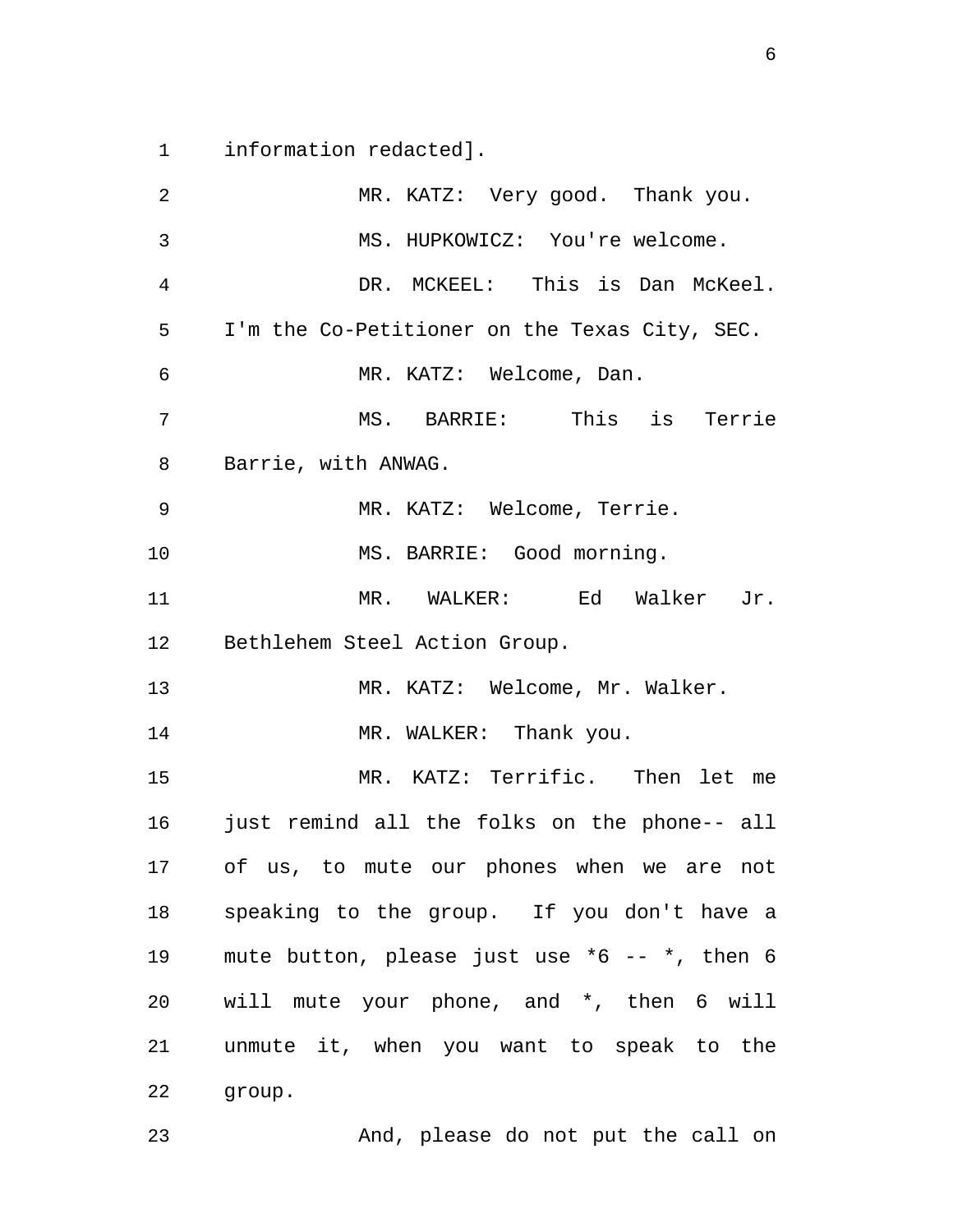1 hold at any point but hang up and dial back 2 in. The hold will disrupt the call for 3 everyone else.

4 Much thanks, and it's your agenda, 5 Jim.

6 CHAIRMAN MELIUS: Okay. Thank 7 you, Ted. We have two major items on the 8 agenda for today. One is the discussion of 9 the draft Work Group Board document on 10 criteria for the use of surrogate data. The 11 new draft I circulated earlier this week, and 12 it is dated May 2010, so we'll spend some time 13 discussing that, first.

14 There is an accompanying updated 15 document from SC&A, I don't think we will 16 necessarily spend time discussing it, though. 17 It's useful background on this general issue, 18 which is, they've updated their inventory on 19 the use of surrogate data in the EEOICPA 20 program, particularly looking at what 21 documents from each site and where surrogate 22 data might be used in dose reconstruction or 23 for those sites.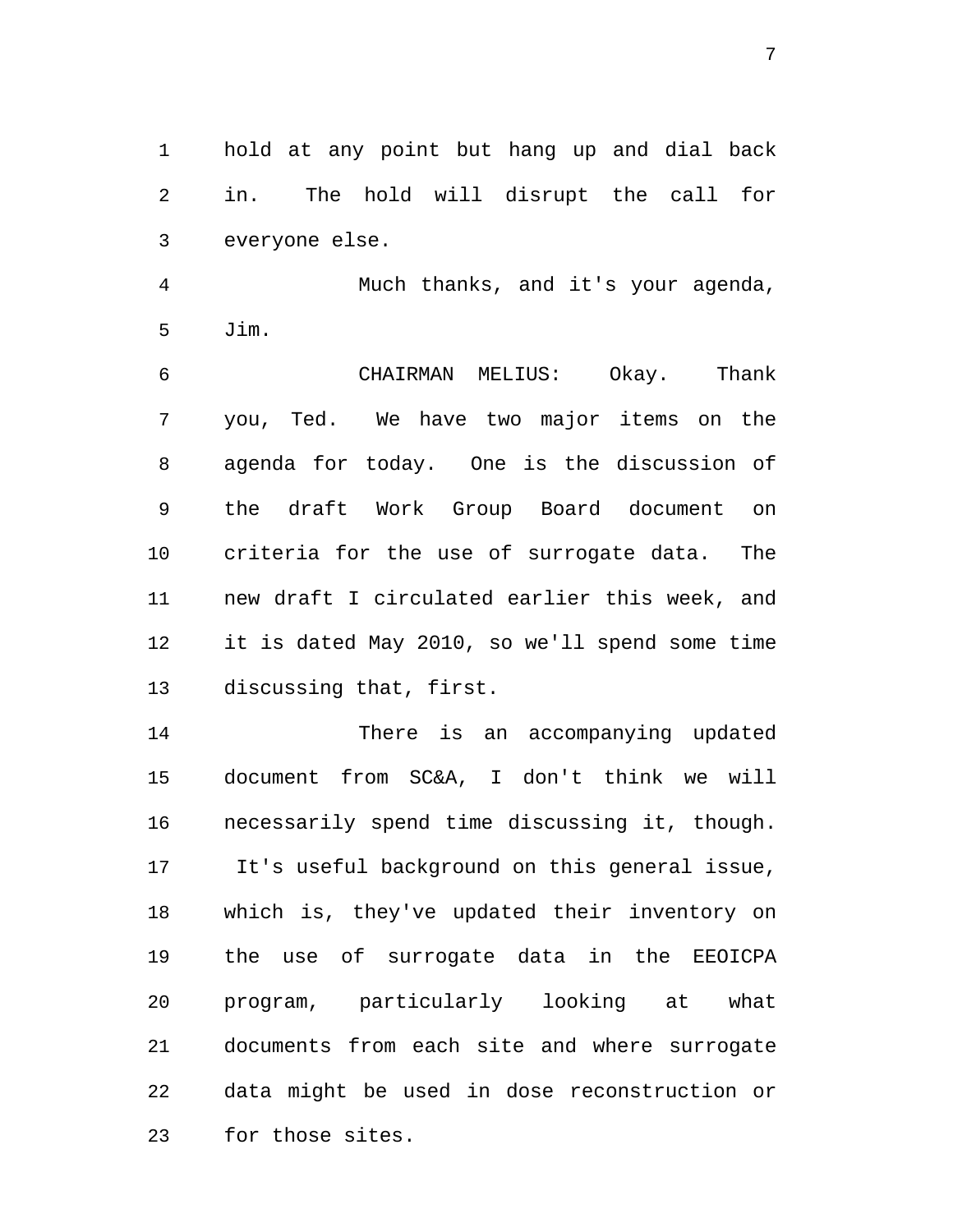1 I believe that was circulated 2 either, I believe, late last week or early 3 this week, from SC&A, but again, it's not 4 something, I don't think, we'll discuss in 5 detail.

6 And then, the second major item on 7 the agenda will be the discussion of the use 8 of surrogate data for dose reconstruction at 9 Bethlehem Steel. It's called Revision 1, 10 which is a draft paper that-- developed by 11 SC&A, and the revision is, after reviewing the 12 initial draft, I had asked, requested that 13 SC&A address a few issues in greater detail 14 because those issues had become, I think, 15 somewhat more prominent in our review 16 criteria, and I thought having some more 17 detail on those issues, and sort of 18 background, would be helpful to refresh the 19 memory of those of us Board Members who've 20 been around from the beginning, and are 21 familiar with the site, and as well as for our 22 newer Board Members who may not be as 23 familiar, and so understanding that would be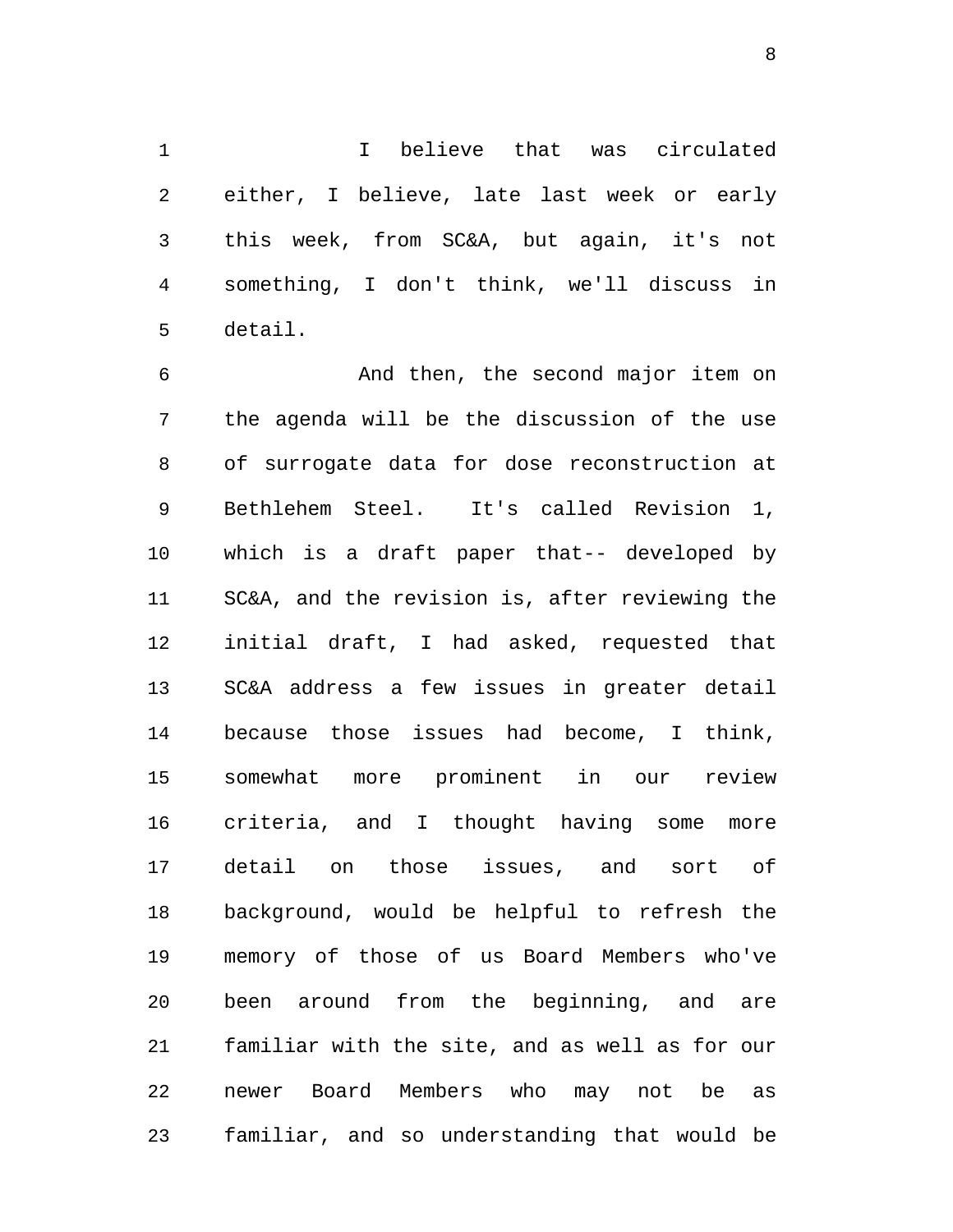1 helpful.

2 So, the -- there's no questions on 3 the agenda. But, I will add, I noticed that 4 Dan McKeel was on, we are not specifically 5 going to talk about Texas City Chemicals 6 today, though obviously some of the discussion 7 we have is relevant because of the proposed 8 use of surrogate data at that site, but 9 really, until we get the criteria addressed, 10 and, as well as, there's the sort of separate 11 issue with radon. It's -- I don't think we 12 can really come to any closure on Texas City, 13 but obviously, the overall criteria have 14 something to do with that. 15 So-- 16 MEMBER ZIEMER: For the record, 17 Paul Ziemer is now on. 18 CHAIRMAN MELIUS: Okay. 19 DR. MAKHIJANI: And also, for the 20 record, Arjun Makhijani, SC&A, is now on. 21 MR. KATZ: Welcome, and you might 22 just want to note, also, that you have-- 23 CHAIRMAN MELIUS: Ted, we sort of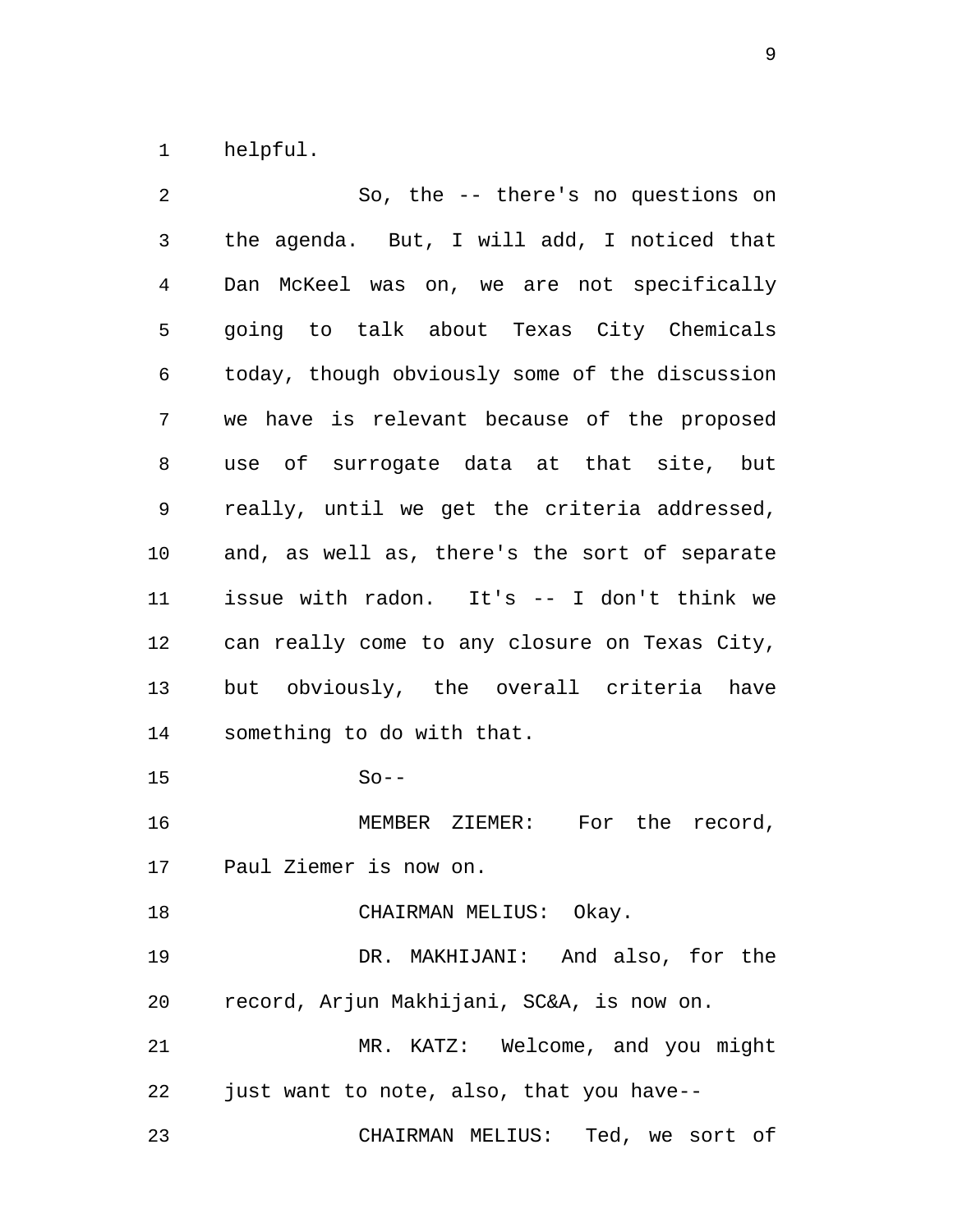1 lost you there.

2 MEMBER ZIEMER: I didn't hear what 3 was said. 4 MR. KATZ: I'm sorry. I was just 5 asking for Dr. Ziemer, and for Arjun, you 6 should note your situation with respect to 7 conflict of interest for Bethlehem Steel. 8 MEMBER ZIEMER: No conflict for 9 Ziemer. 10 DR. MAKHIJANI: No conflict for 11 Arjun. 12 MR. KATZ: Thank you. 13 CHAIRMAN MELIUS: So the draft 14 document on the criteria for use of surrogate 15 data. I've made a number of changes in 16 response to our discussions at the last Board 17 meeting, where we had presented an earlier 18 draft of that and made changes. 19 10 I will briefly go through them. 20 They are not, you know, huge changes, but I 21 think they do add greater clarity to that, and 22 I took out some of the, what proved to be, 23 confusing statements.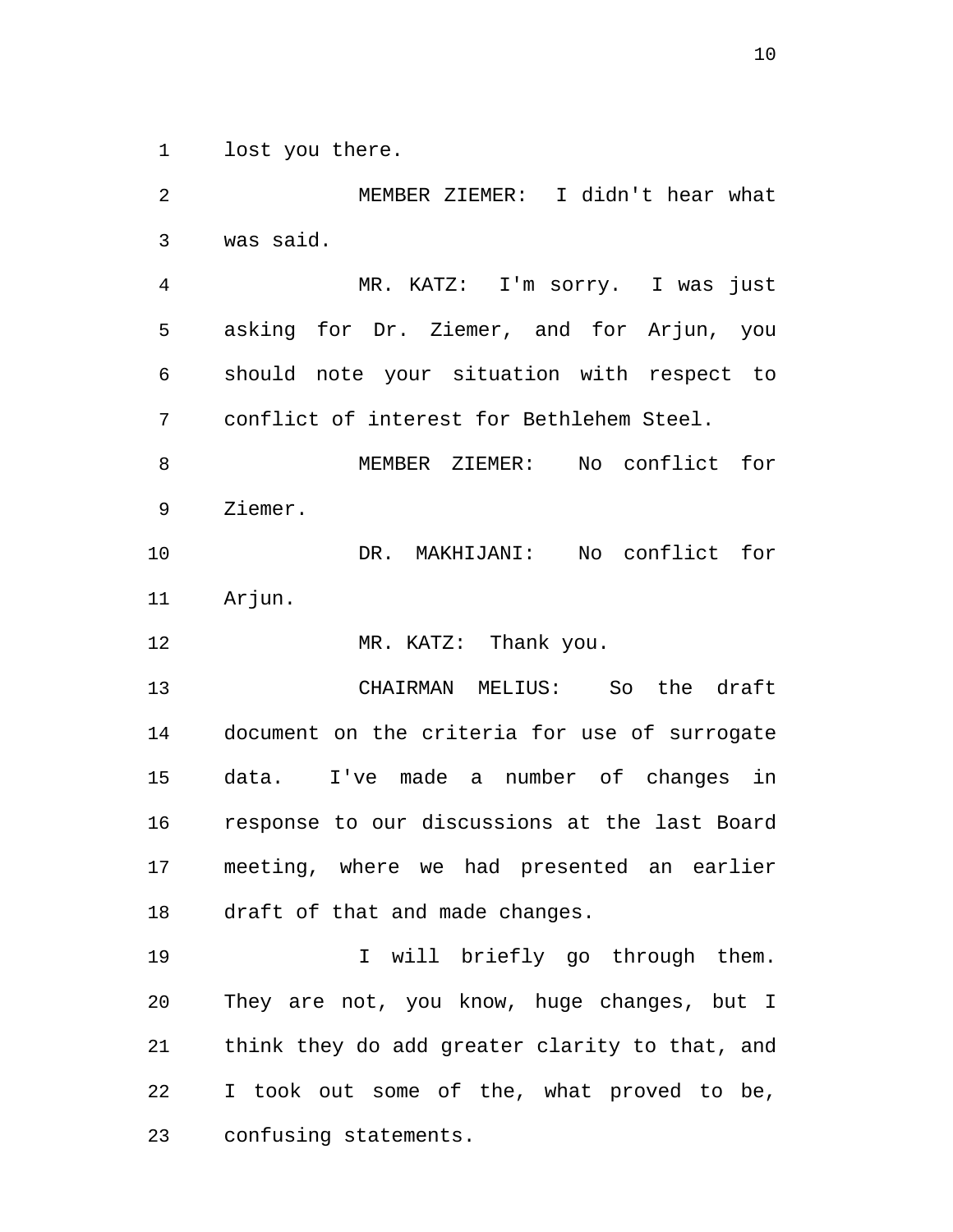1 I think the first change is 2 related to the hierarchy of data, that's 3 number 1 on the first page. And going back 4 through past transcripts and comments on the 5 draft, I think we were confusing ourselves or 6 confusing me. We were, at some trouble 7 talking about the hierarchy of data, and 8 deciding whether something was going up higher 9 or lower because some people it was -- we had 10 different reference points for higher and 11 lower.

12 So, it just didn't, I think we 13 were -- not everyone was meaning the same 14 thing when they meant higher and lower. And 15 actually, David -- beyond that, David 16 Richardson, I think, had some good comments 17 that he made at the last Board meeting in 18 response to this, where it's not just the 19 hierarchy of data, but it's also the quality, 20 relative quality of data within different 21 parts of the hierarchy, so to speak.

22 So that, simply because you would 23 have personal monitoring data, if you had bad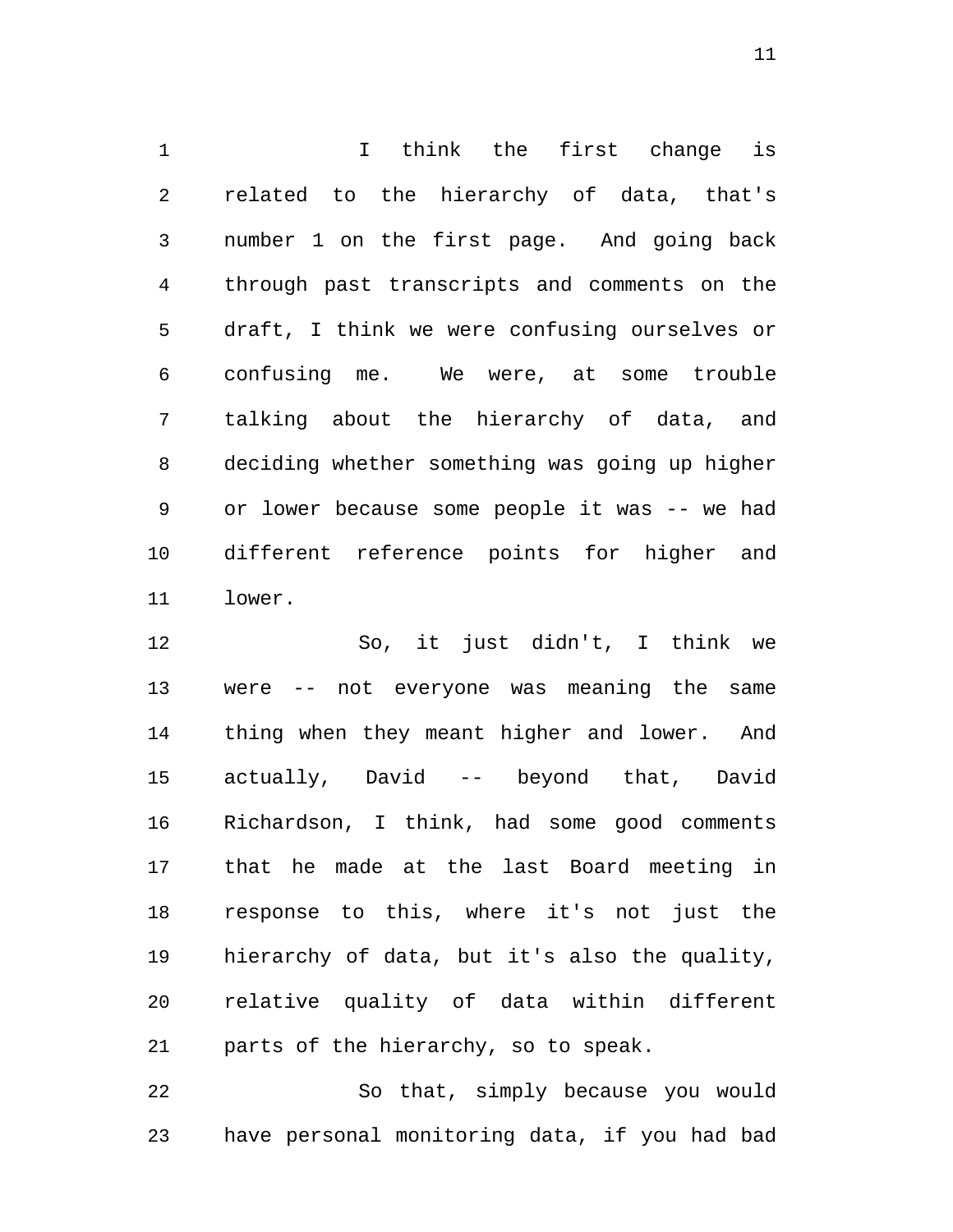1 personal monitoring data, you might very well 2 want to replace that or supplement that with, 3 you know, processed data or coworker data, if 4 that was much better, even though you were 5 sort of, you know, using a lower quality, 6 relative to how we normally deal with that.

7 So I think I've just clarified 8 that the hierarchy of data is something that 9 you look at, but it's not, sort of, an 10 absolute rule. And obviously the quality of 11 the data, different parts of the hierarchy are 12 important.

13 MEMBER MUNN: Jim, may I say 14 something about that, before we go further, or 15 do you want to go through the entire document? 16 CHAIRMAN MELIUS: No, you are 17 welcome to interrupt me at any point in time. 18

19 MEMBER MUNN: This first item, the 20 hierarchy of data, is actually the only one in 21 this particular draft that does not read well 22 to me and does not really make sense.

23 For example, we're stating that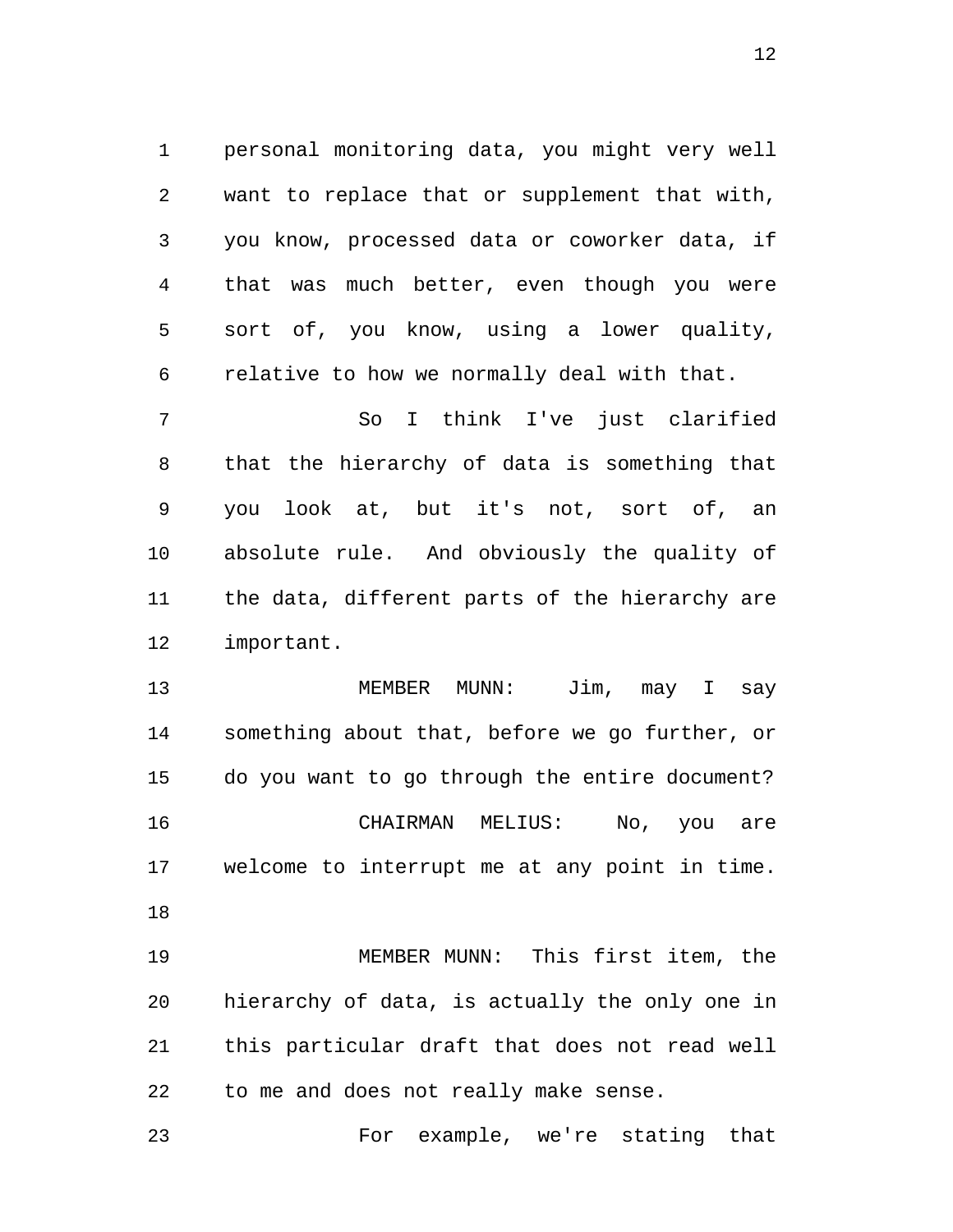1 the usual hierarchy of data should apply to 2 dose reconstructions for that site, but at no 3 point in this document, unless I've missed it 4 somehow in my reading and rereading of it, at 5 no point do we state what that hierarchy is.

6 And if this is going to be a 7 standalone document, for example, the second 8 sentence says, "individual worker monitoring 9 data is preferable to workplace monitoring 10 data, et cetera."

11 Well, I guess, the "et cetera" may 12 be clear to everyone else reading it, but it's 13 not fully clear to me. I suspect that there 14 are a number of different concepts of what 15 that hierarchy is out there, in both, on the 16 Board and in the worker groups, and in the 17 general public.

18 And it would appear logical that 19 we state what that hierarchy is at some point 20 in this document. Hierarchy of data seems to 21 be the proper place for it, in my view.

22 CHAIRMAN MELIUS: I don't have any 23 problem doing that. I assumed that we all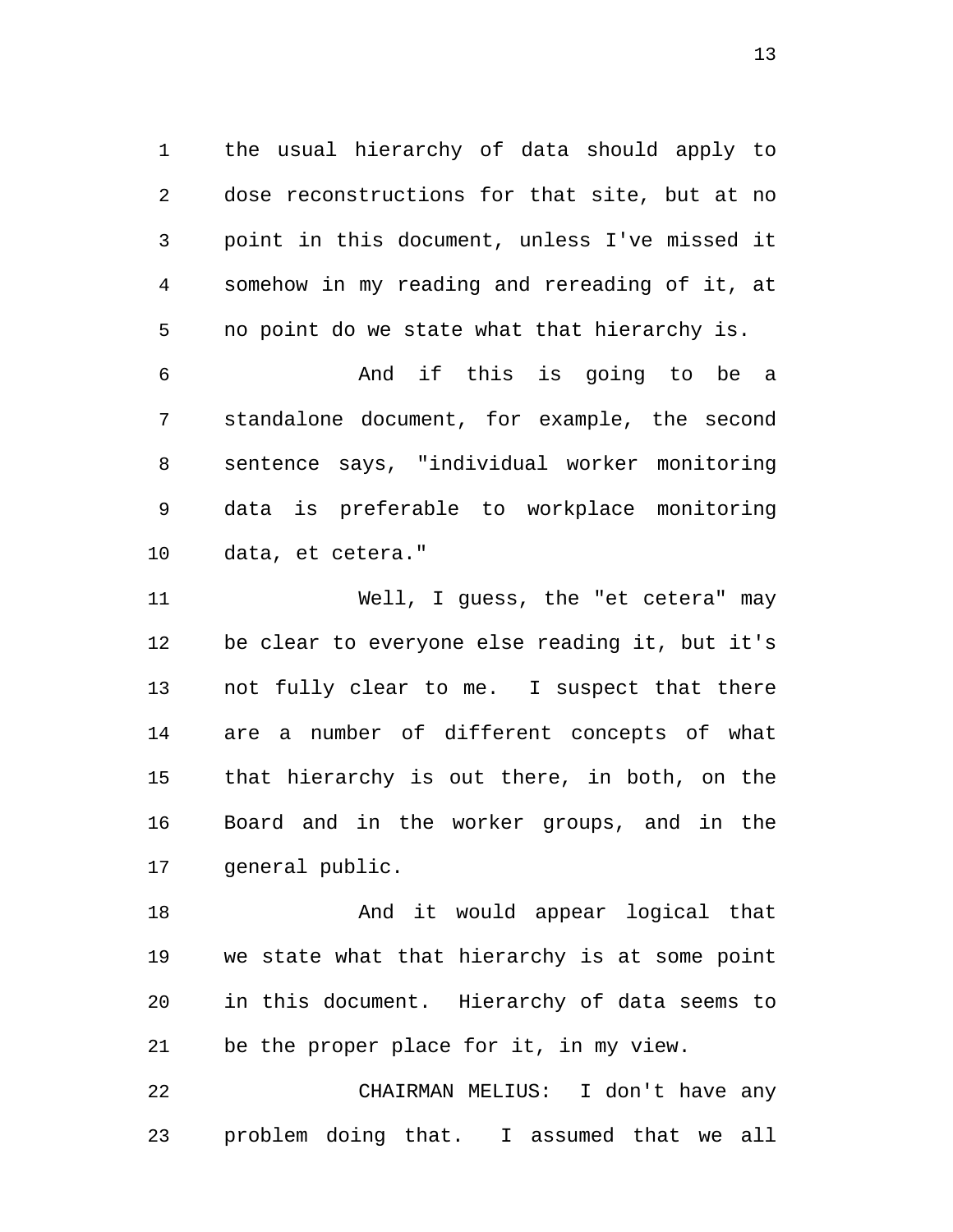1 thought of it in the same way and that it 2 wasn't necessary to do that, though you, if 3 you think it would improve things to state it, 4 it's, it's fine. I think the change I was 5 making -- for clarity, there's no problem with 6 that. Before we had a sort of absolute rule, 7 or more of an absolute statement about when 8 would, you know, data from one place -- the 9 hierarchy, replace another data, or should be 10 considered.

11 And again, I thought David 12 captured that very well, that it's usually 13 more complicated than just the issue of where 14 is the data in the hierarchy. It's also the 15 extent and the quality of that data, within, 16 you know -- that is available, and --

17 MEMBER MUNN: A point which we 18 cover well, I think, later in the document. 19 But nowhere in the document is it clear what 20 we're talking about when we talk about 21 hierarchy. And the last, the last sentence 22 says "it should only be used to replace data 23 if the surrogate" -- I am assuming "it" means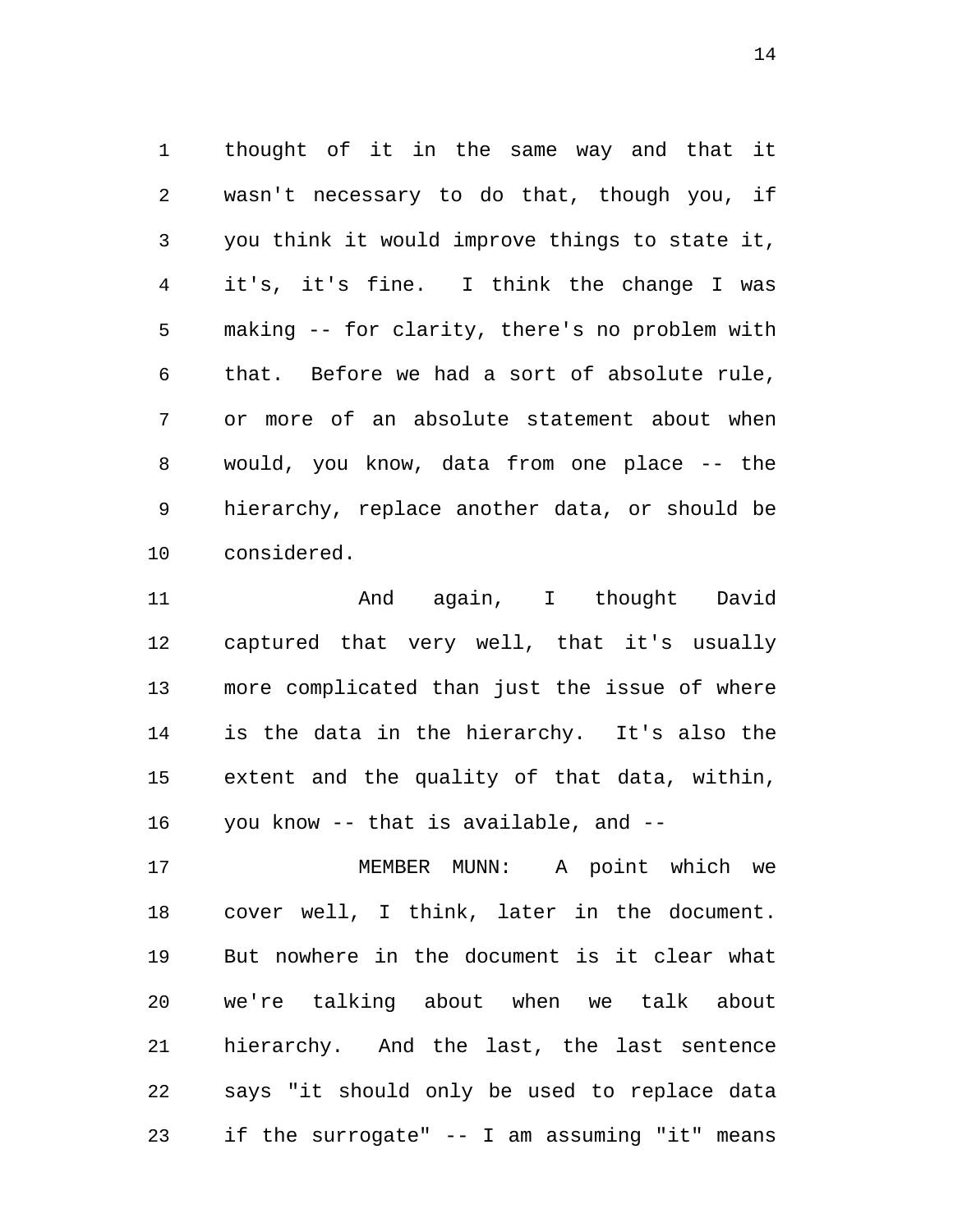1 "surrogate data"-- should only be used to 2 replace other data, if the surrogate data has 3 some distinct advantages over available. But 4 it was not crystal clear in the reading. 5 CHAIRMAN MELIUS: I will -- I 6 can't promise crystal clarity, Wanda. But I 7 will try to make it more robust, I don't want 8 to use that word. 9 (Laughter.) 10 MEMBER MUNN: Well, thank you, Mr. 11 Falstaff. 12 MEMBER ZIEMER: This is Ziemer, 13 and I assumed on the hierarchy, where it said 14 the usual hierarchy, I think we are talking to 15 the stated NIOSH hierarchy, which is, the 16 personnel monitoring data is the top of the 17 hierarchy, and then you have the workplace 18 monitoring, and then you have source term, and 19 so on. Now, is that the list we're talking 20 about?

21 MEMBER MUNN: That's what I was 22 talking about, when I, when I see "et cetera," 23 that's what that means to me, but I have no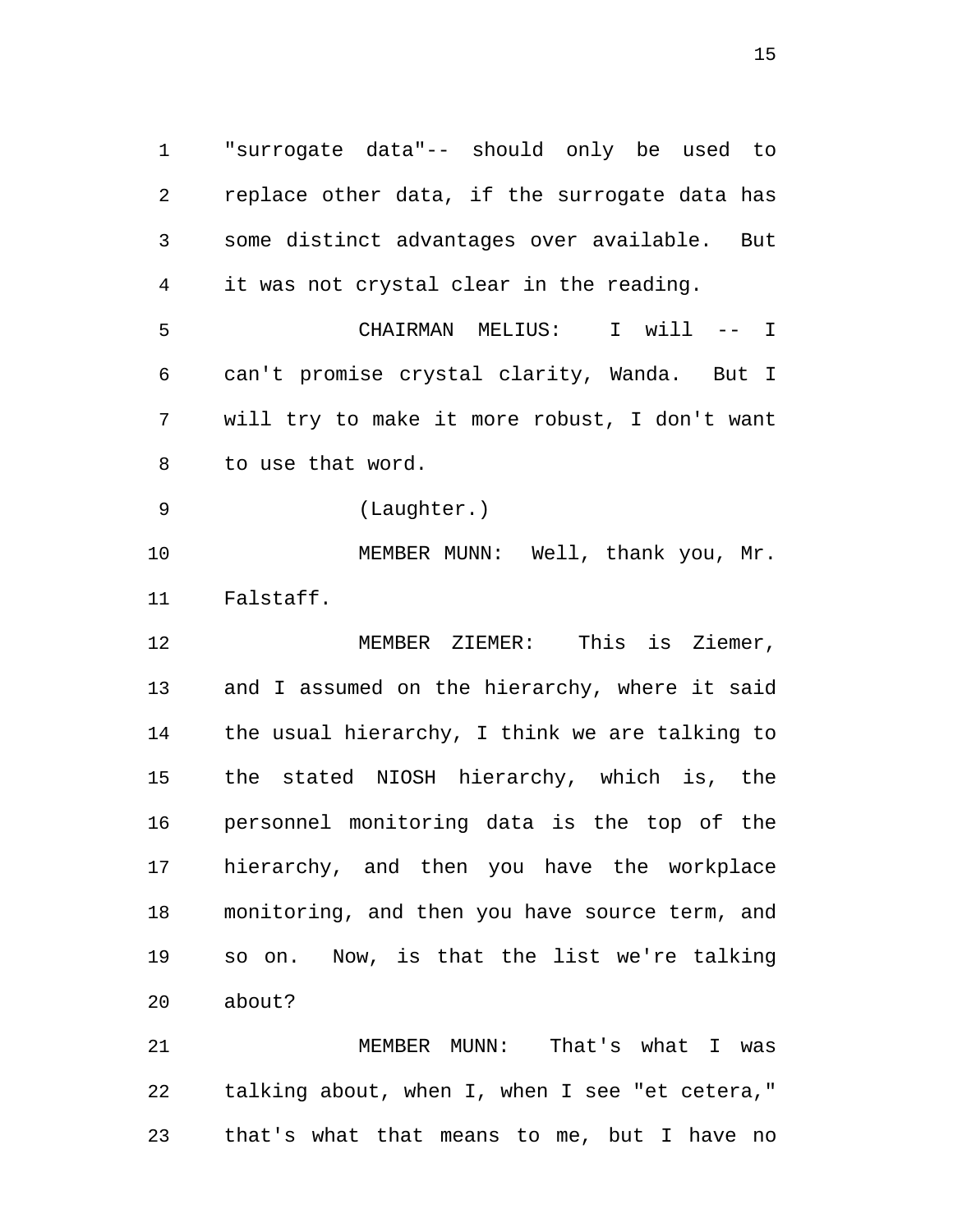1 idea what it means to other people. And as I 2 said, if this is going to be a standalone 3 document, we probably should make that 4 clearer.

5 MEMBER GRIFFON: Yes, this is Mark 6 Griffon. Might just consider cross 7 referencing the regulation on that, or pulling 8 the language right out -- you know.

9 CHAIRMAN MELIUS: Yes, I believe 10 it is in the regulation --

11 MEMBER GRIFFON: Yes, I mean, that 12 way, everyone is clear that, that you know, 13 that is the hierarchy we are talking about.

14 CHAIRMAN MELIUS: Yes. And I -- 15 the confusion was, that actually we had 16 conflicting comments in various drafts from 17 Dr. Ziemer, from Wanda, about higher or lower 18 in the hierarchy, and in some cases it wasn't 19 -- one would say that, you know, individual 20 monitoring, personnel monitoring was the 21 highest. But then people would say they're 22 going higher. You would go -- but so, it was 23 also the first, and then they would go to the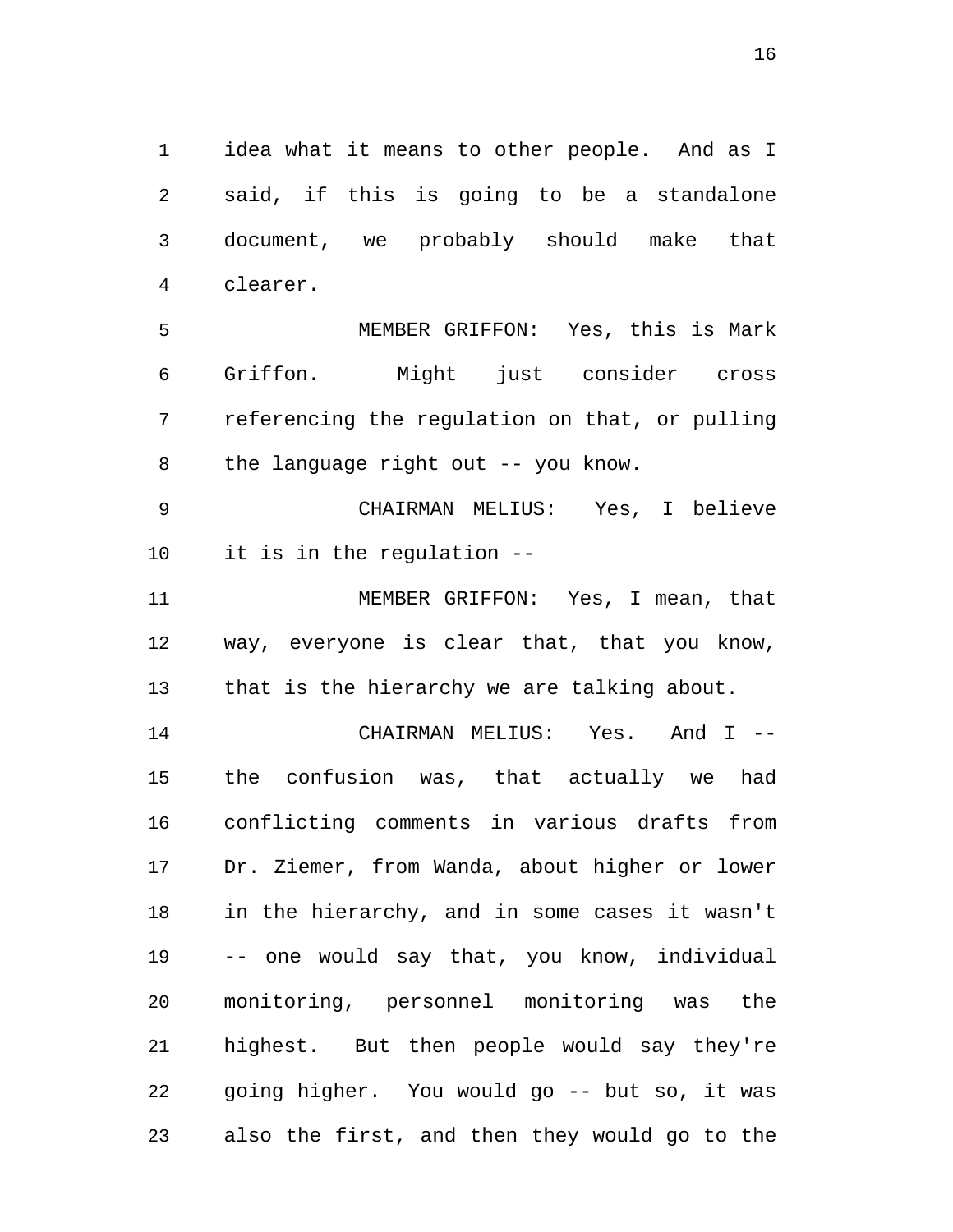1 second, well is that going higher or going 2 lower?

3 MEMBER ZIEMER: Oh.

4 MEMBER MUNN: Lower.

5 CHAIRMAN MELIUS: If we were, 6 well, we were saying it differently.

7 MEMBER MUNN: Exactly.

8 CHAIRMAN MELIUS: Yes. So I 9 thought it was best to -- and again, as David 10 Richardson pointed out, it's not an absolute 11 criteria, it also has to do with the quality 12 of the data toward different places in the 13 hierarchy, when under consideration.

14 MEMBER ZIEMER: This is Ziemer 15 again. In regard to Dr. Richardson's comment, 16 which I think is a good one, I assume that one 17 could, at least in principle, consider cases 18 where you would go to a lower hierarchy item 19 of better quality over a higher one of -- if 20 I'm going in the right direction, of lesser 21 quality. One could consider that.

22 CHAIRMAN MELIUS: Yes.

23 MEMBER MUNN: Which is what the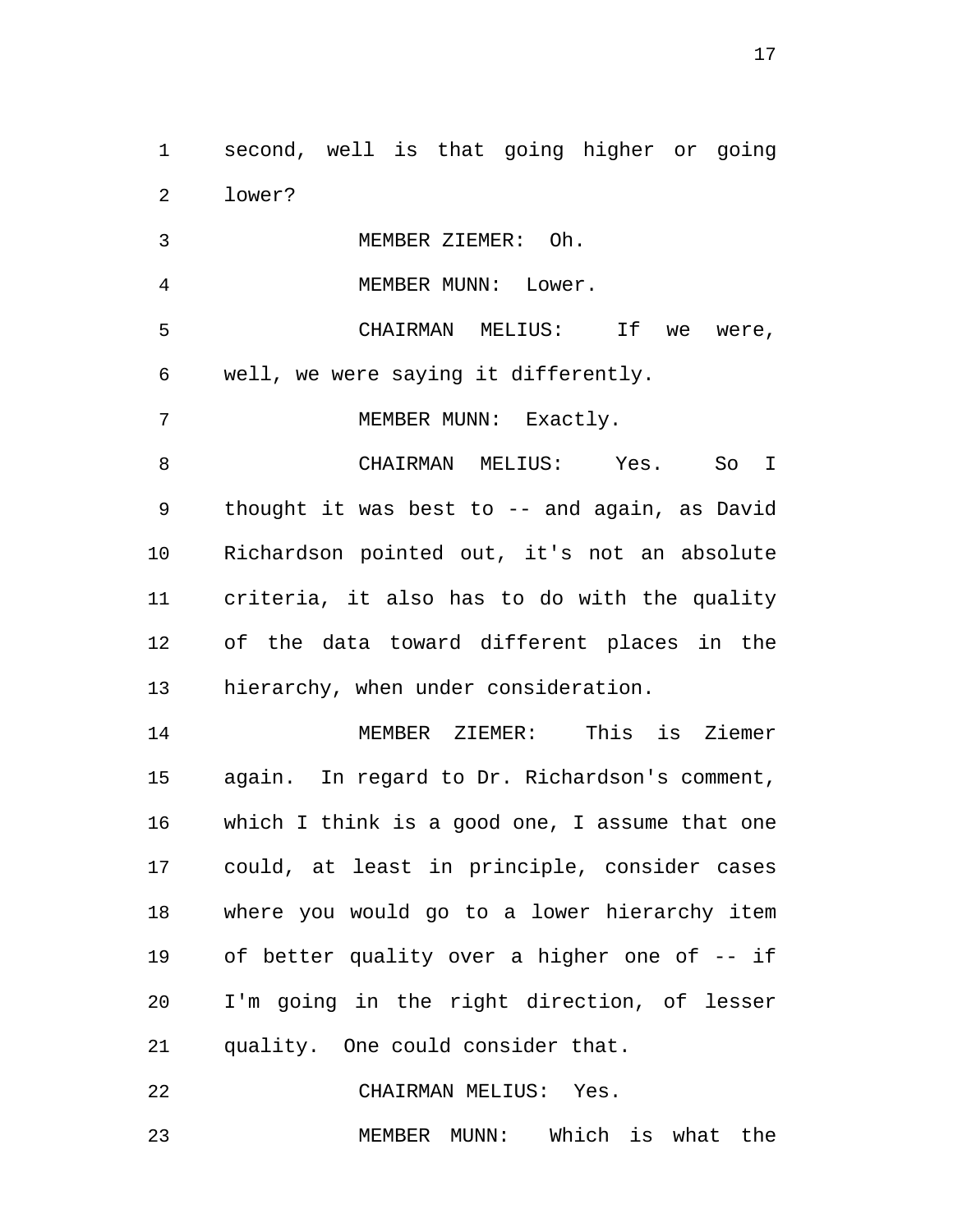1 last sentence says, actually, as long as "it" 2 means "surrogate data".

3 MEMBER ZIEMER: Yes.

4 CHAIRMAN MELIUS: But I will 5 clarify hierarchy.

6 MR. KATZ: This is Ted Katz. I'm 7 sorry to interrupt, but someone on the line is 8 washing dishes while they're listening. If 9 they would please mute their phone, use \*6 if 10 they don't have a mute button, that would be 11 helpful for everyone else who is trying to 12 listen. Thank you.

13 MEMBER MUNN: Or maybe they're in 14 their workshop.

15 MEMBER ZIEMER: They may be sawing 16 wood instead of washing dishes.

17 MEMBER MUNN: Yes, that's true.

18 CHAIRMAN MELIUS: The, let me find 19 my place in the old draft. The other changes, 20 though, and then we can go back and take 21 comments on other parts of it, because -- is 22 really in the last paragraph, starting, you 23 know, "claimants will have significant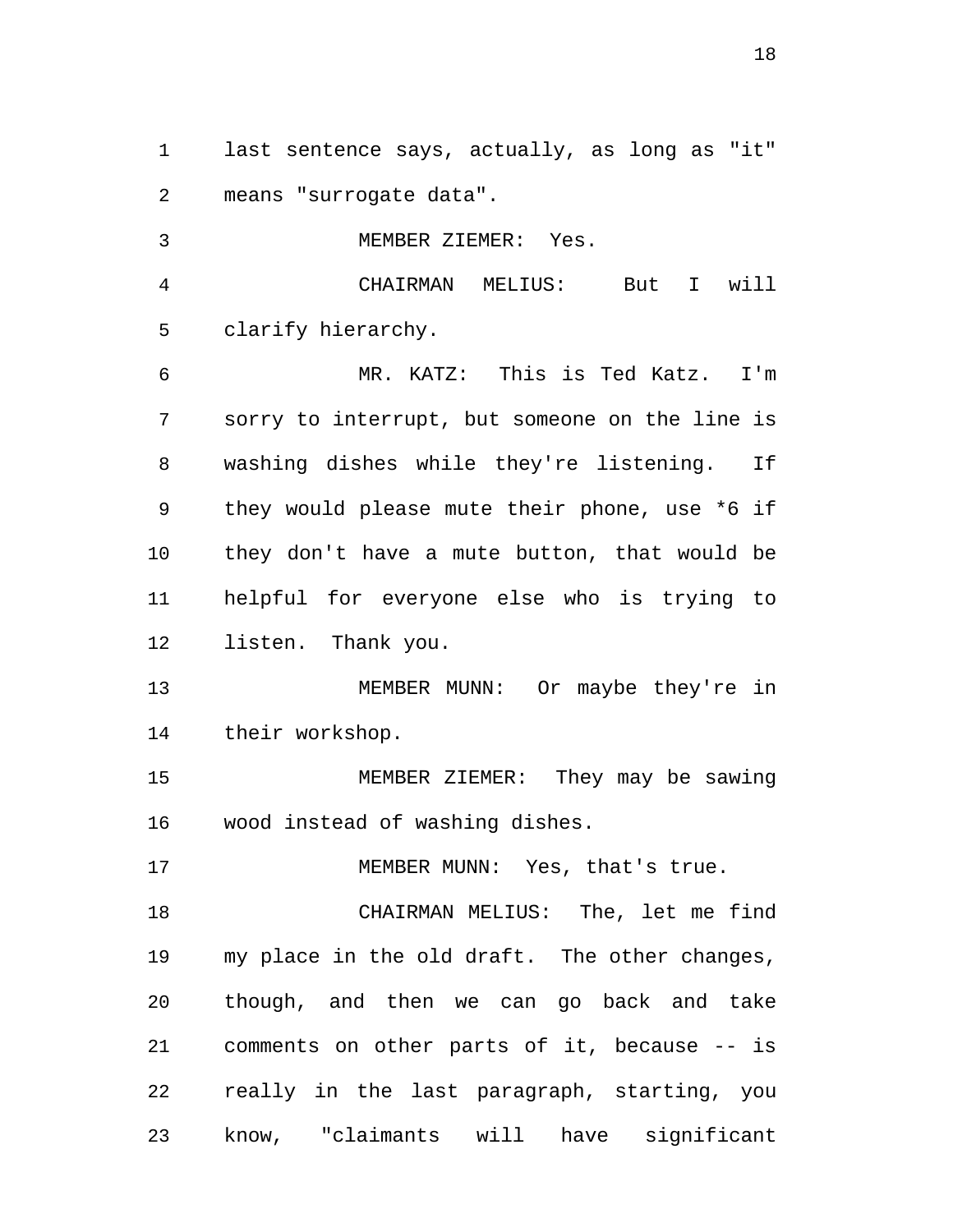1 concerns about credibility," so forth.

2 I think that, using the earlier 3 draft, some terms like "it should be rarely 4 used," and something to that effect, and I 5 changed that, and -- 6 MEMBER MUNN: Reads better, now. 7 CHAIRMAN MELIUS: Used some other 8 terminologies more consistent with how we've 9 done it before. I think it's particularly in 10 the last sentence of that paragraph. 11 MEMBER MUNN: Yes. 12 CHAIRMAN MELIUS: Of that --13 MEMBER MUNN: Improved. 14 CHAIRMAN MELIUS: Yes. Those were 15 the two sort of major changes. People had 16 made a number of, some were grammatical, some 17 were wording changes, and I've made all of 18 those, I think. I believe Dr. Lockey had 19 offered some and Wanda and others. 20 MEMBER ZIEMER: Dr. Melius, Ziemer 21 again. Just for clarity, what is the date on 22 the draft that you are looking at? I am 23 wondering if I'm looking at the same draft.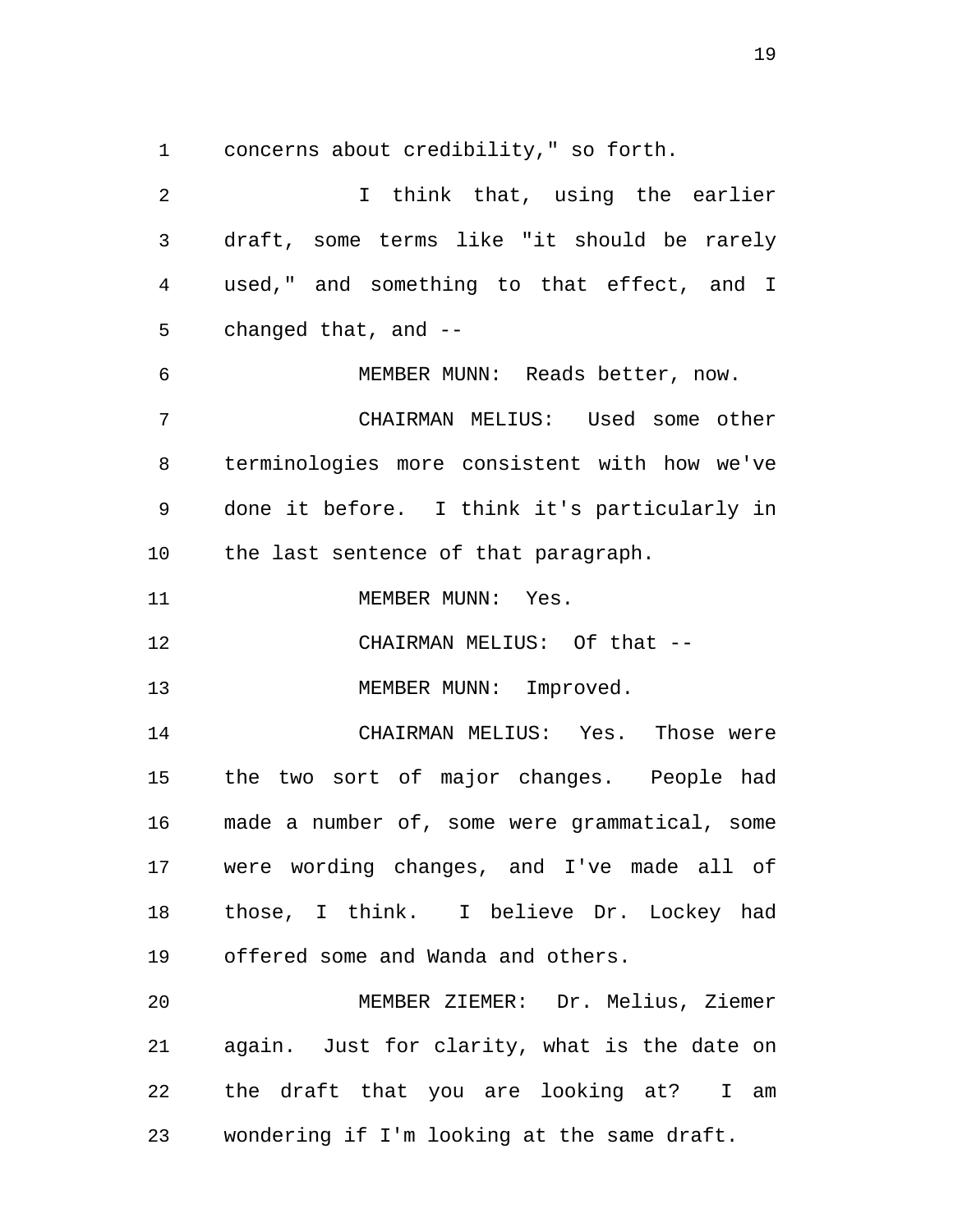1 CHAIRMAN MELIUS: May, 2010. It's 2 a draft that I sent out on Monday. 3 MEMBER ZIEMER: Thank you. 4 CHAIRMAN MELIUS: Any other 5 comments? 6 MEMBER MUNN: No, I think it reads 7 well. 8 CHAIRMAN MELIUS: Mark, do you 9 have any? Or Josie? 10 MEMBER BEACH: No, this is Josie. 11 I think it does read well. 12 MEMBER GRIFFON: No, no additional 13 comments. 14 CHAIRMAN MELIUS: Okay. So if it 15 is okay with the Work Group, then what I will 16 do, is either later today, or more likely, 17 tomorrow morning, when I get back to my 18 office, I will circulate this to the entire 19 Board. 20 MEMBER MUNN: Are you going to 21 play with number 1 first? 22 CHAIRMAN MELIUS: Yes. 23 MEMBER MUNN: Good.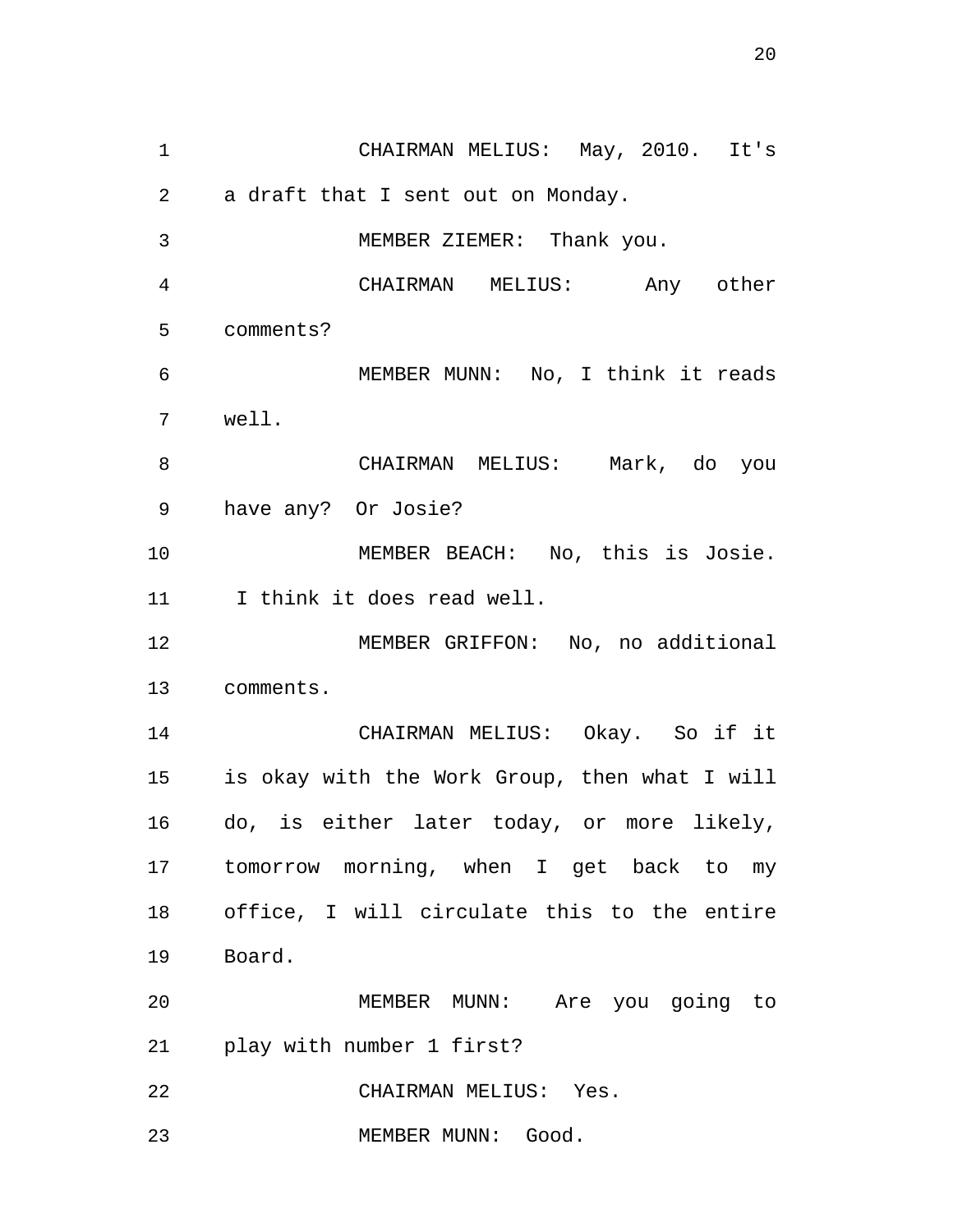1 CHAIRMAN MELIUS: Yes, good point, 2 Wanda. I will do that and circulate to the, 3 to the full Board, and we have a Board 4 meeting, we have a time set up, I believe, on 5 the first day of our meeting on Wednesday. Is 6 that correct, Ted? For discussion of this -- 7 of these criteria. And, I think, hopefully we 8 will be able to adopt them. 9 MR. KATZ: That's right. 10 CHAIRMAN MELIUS: Now, Will, and I 11 don't know, if Jim Neton or Ted want to say 12 anything. My understand is also, it will, I 13 think we tried to set it up in a way that 14 we'll be able to consider this. NIOSH is 15 also, I don't know whether it is changing, or 16 elaborating on their criteria for the use of 17 surrogate data, in, at least in the context of 18 the discussion that will come up about the 19 Hooker Chemical Plant. 20 Jim or Ted, could somebody

21 elaborate on that, or am I --

22 DR. NETON: Yes, this is Jim 23 Neton. I am not, I am not familiar with what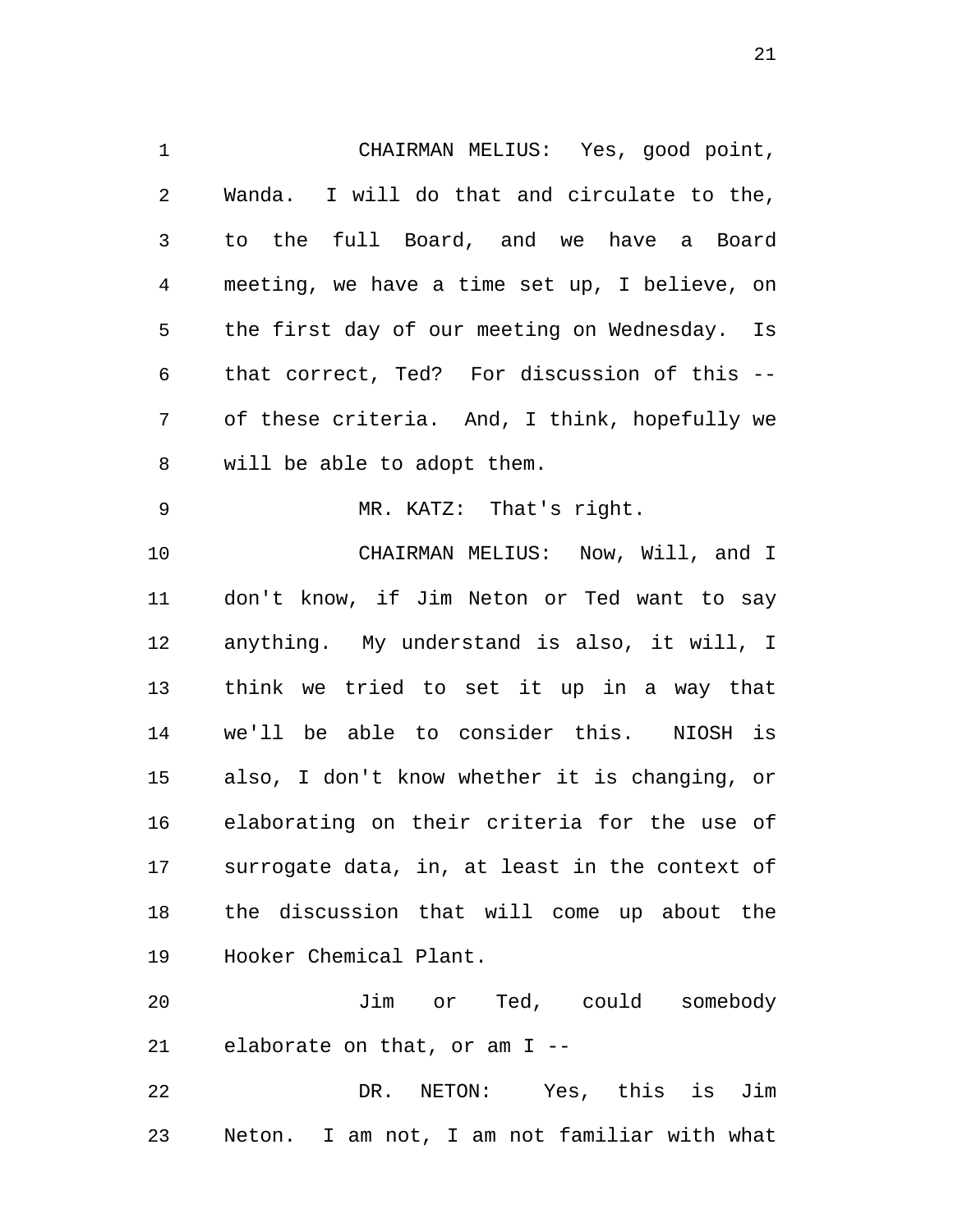1 you are talking about. We have our IG-004 in 2 place, and right now, it's not under revision. 3 MR. KATZ: Jim, this is Ted Katz. 4 I know what Dr. Melius is talking about, 5 which is because we had this discussion with 6 Stu, and I think, Jim, Stu's point is that the 7 presentation of Hooker, a discussion of that, 8 I think, is good fodder for sort of coming to 9 sort of consensus terms between Board thoughts 10 and the Agency thoughts about surrogate data. 11 DR. NETON: Okay. Yes, I am 12 familiar with that. That doesn't involve any 13 revision to IG-004, it's just really 14 our thoughts on how Hooker would apply, using 15 our principles that are outlined there. 16 CHAIRMAN MELIUS: Yes, how the IG-17 004 would apply to Hooker, I guess. 18 DR. NETON: Exactly. 19 CHAIRMAN MELIUS: Yes, okay. That 20 was -- but initially, we'll have, I believe 21 we've set up so we initially have that 22 discussion and then it will be followed by the 23 discussion of more criteria. So, I think we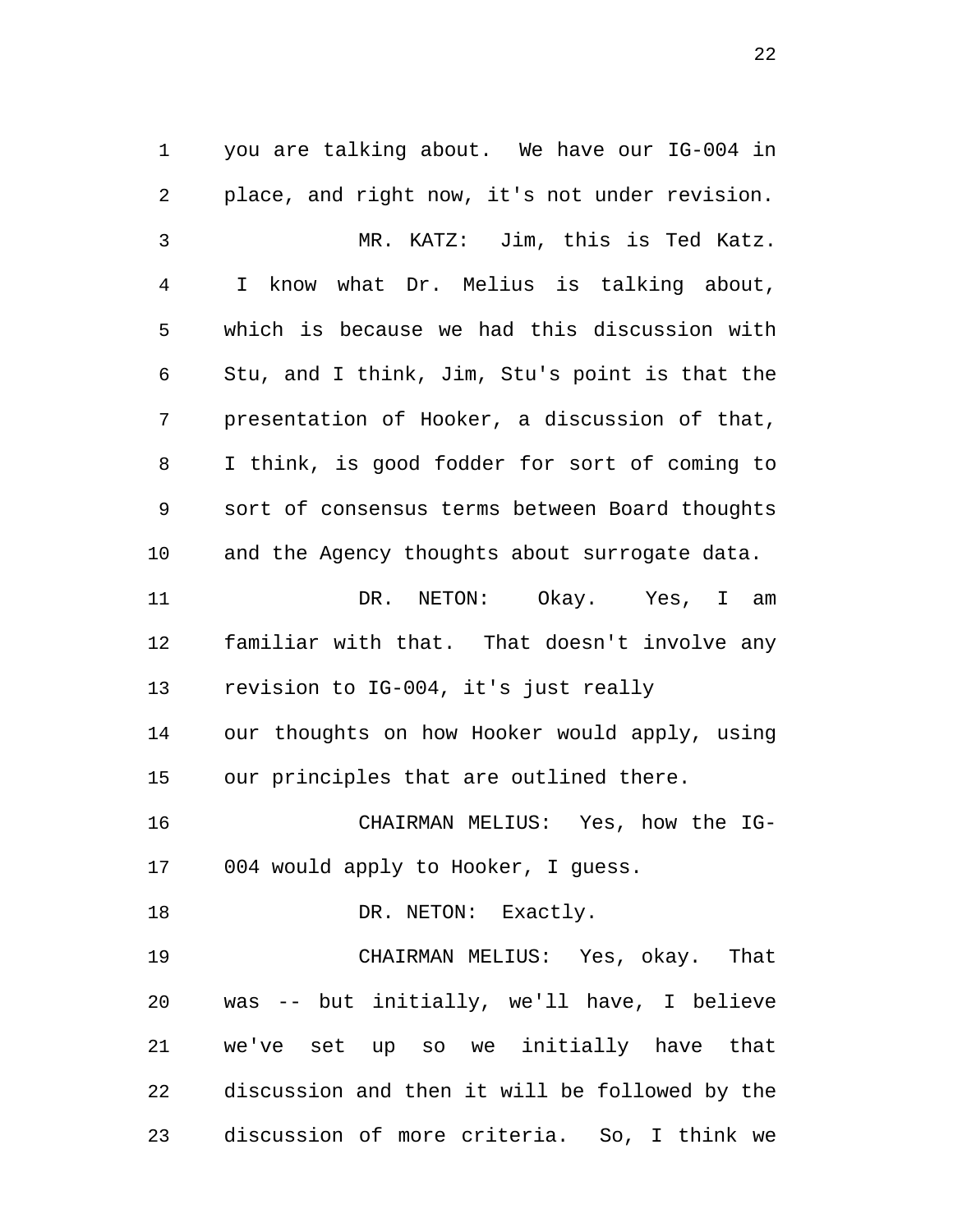1 will -- again, I think that should help us to 2 sort of reach some consensus and wrap up, at 3 least this part of the issue. I think the 4 next step is application.

5 Good. If there are no more points 6 on that, the next issue is the Bethlehem 7 Steel, again it's the second document, that I 8 believe was circulated, maybe even yesterday, 9 called Revision 1, on the Use of Surrogate 10 Data for Dose Reconstruction at Bethlehem 11 Steel.

12 And what we had asked SC&A to do 13 was to -- in the context of the Bethlehem 14 Steel SEC request, Petition, and the NIOSH 15 evaluation thereof, is to then consider the, 16 the application of -- I won't say they are the 17 final criteria, but the, at least the draft 18 criteria we had as the last meeting. Applying 19 those -- review of Bethlehem Steel relative to 20 those criteria. I think, not as much, I don't 21 think the application of those, or does it, 22 you know, fit or not fit, but as much as, the 23 information that would be helpful in making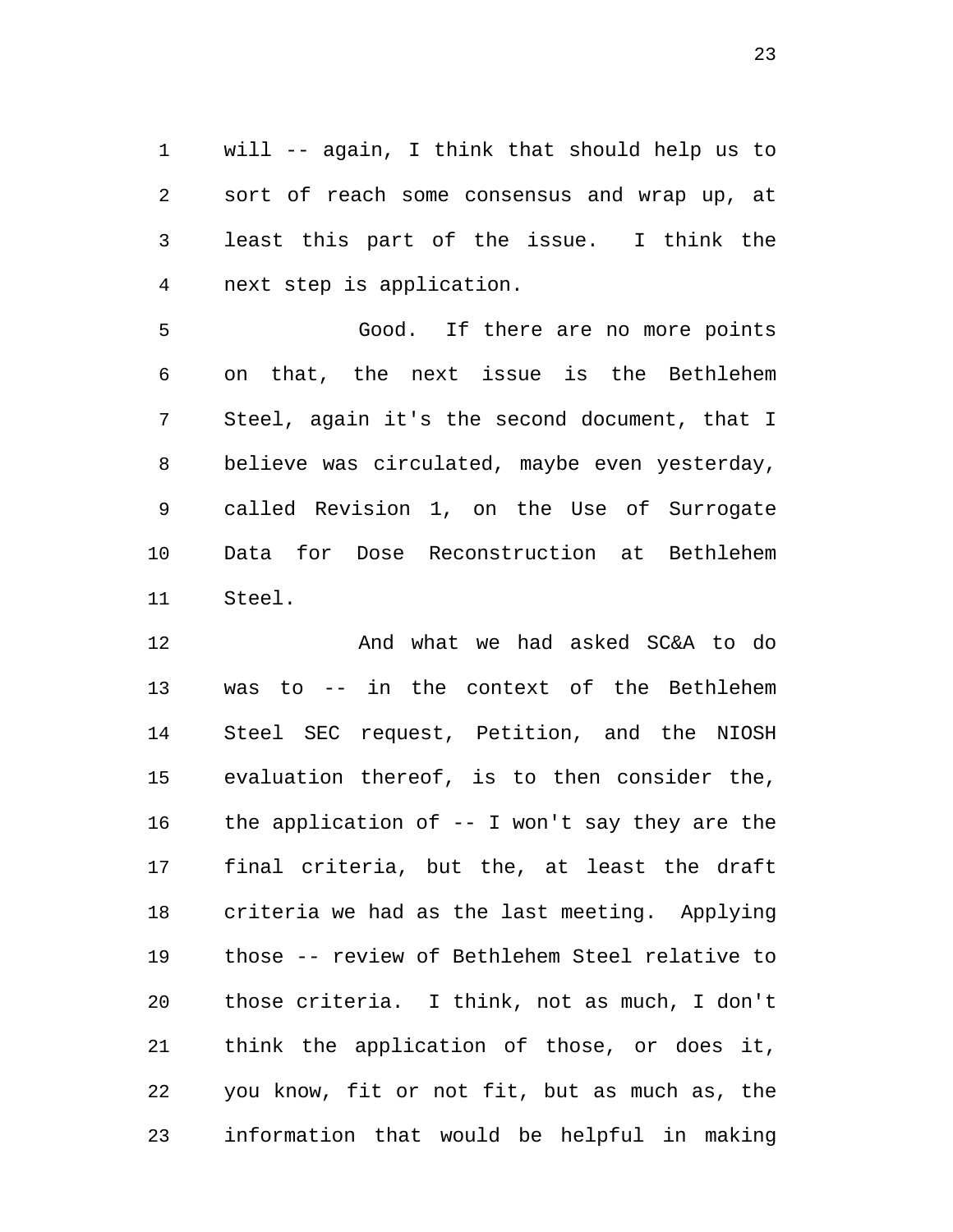1 that, that evaluation.

2 And what I, when I had seen the 3 first draft, I didn't think that there was 4 enough information on the, the workplace 5 plausibility issue. Were the, were the 6 similar -- for Bethlehem Steel, they used data 7 from Simonds Saw and the, you know, trying to 8 basically summarize information on those two 9 facilities in terms of, how would, you know, 10 how did they compare, for the time periods 11 involved.

12 And so, I believe most of the 13 change that was made from the first draft to 14 the Revision 1 draft of the SC&A document was 15 an elaboration on that. I think, as you all 16 know, and Josie, I don't know if you were -- I 17 believe you were on the Board then, but we 18 spent a lot of time on Bethlehem Steel very 19 early. The, actually, most of the discussion 20 of the Bethlehem Steel Site took place before 21 the SEC regulations were in place.

22 And so we had spent time reviewing 23 that. Then, after that point in time, the SEC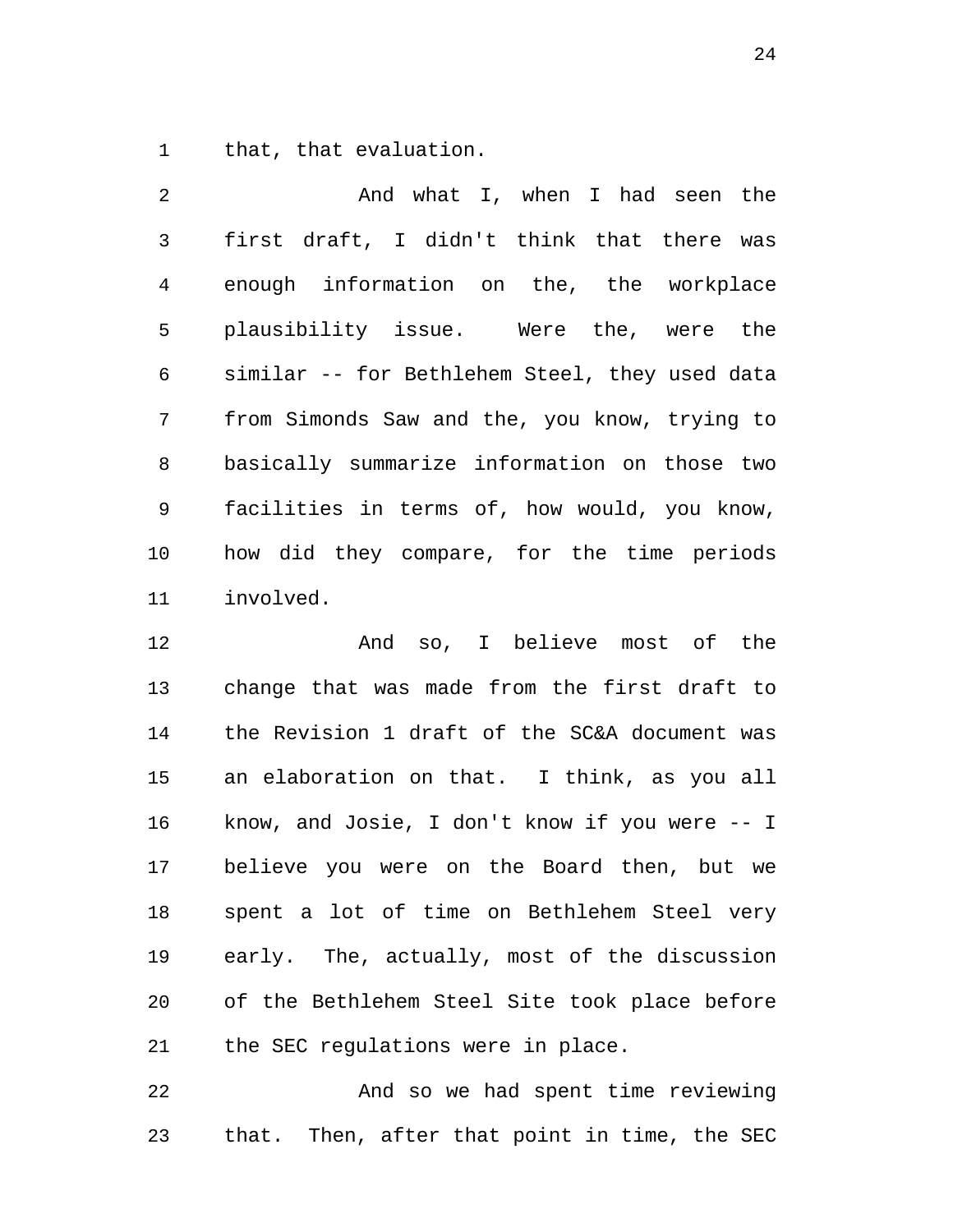1 regulations were put in place. The Board, 2 there was a Petition received and qualified 3 from Bethlehem Steel, and because at the same 4 time we had just started looking at this 5 surrogate data issue, that, really was, in 6 some ways, Bethlehem Steel was the impetus for 7 us saying we needed to get criteria for how we 8 would look at surrogate data in this, the use 9 of surrogate data in this program for, you 10 know, for primary dose reconstruction.

11 MEMBER BEACH: Jim, this is Josie. 12 Thanks for that history review, I appreciate 13 it.

14 CHAIRMAN MELIUS: Yes. Yes, I 15 know, it's a long history, and a lot of time. 16 And a lot of us were familiar, though as I 17 said, this is SC&A sort of refreshing our 18 memory, as well as people that weren't 19 involved with that.

20 So, John, I don't know if you want 21 to briefly go through the report?

22 DR. MAURO: Yes, I will give you 23 the brief overview of what emerges from our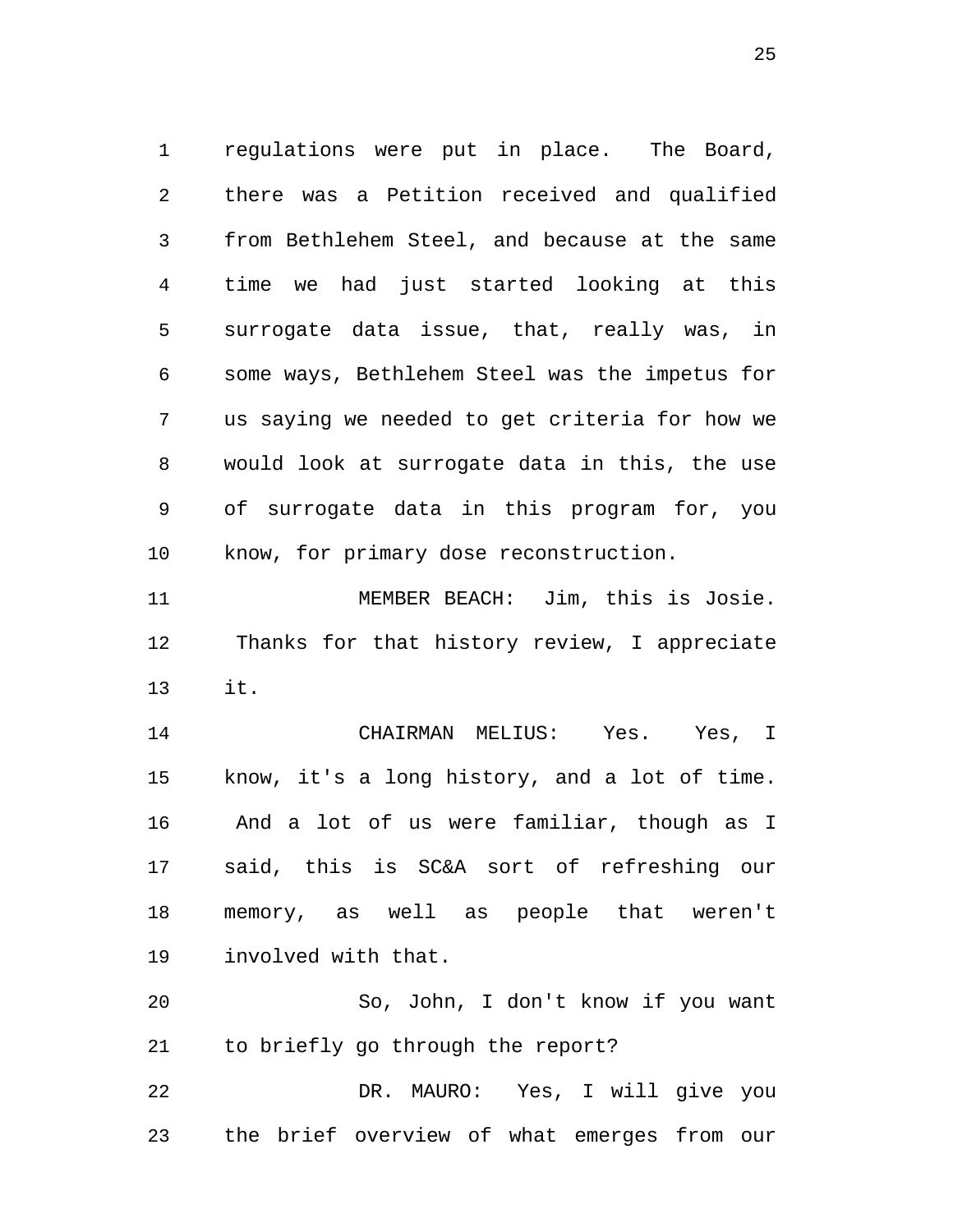1 work and ask Bill Thurber to give a little bit 2 more detail.

3 When we went through the process, 4 basically providing the information that's 5 necessary that you would use to judge the 6 degree to which the use of surrogate data is 7 consistent with the May  $10^{th}$  draft criteria 8 document on surrogate data, what emerges from 9 that in our comparison, I think, is that there 10 is a favorable comparison in terms -- when I 11 say favorable I mean there is lots of 12 information provided that goes toward each of 13 the issues.

14 The degree to which one concludes 15 that it meets a threshold of acceptability, 16 that's a better way to say it, is certainly a 17 judgment call, especially with regard to 18 plausibility.

19 So at the end of our analysis, I 20 think there are two important things where a 21 degree of judgment is called for. With regard 22 to plausibility, in our mind, there is very 23 little doubt that the concentrations -- oh, by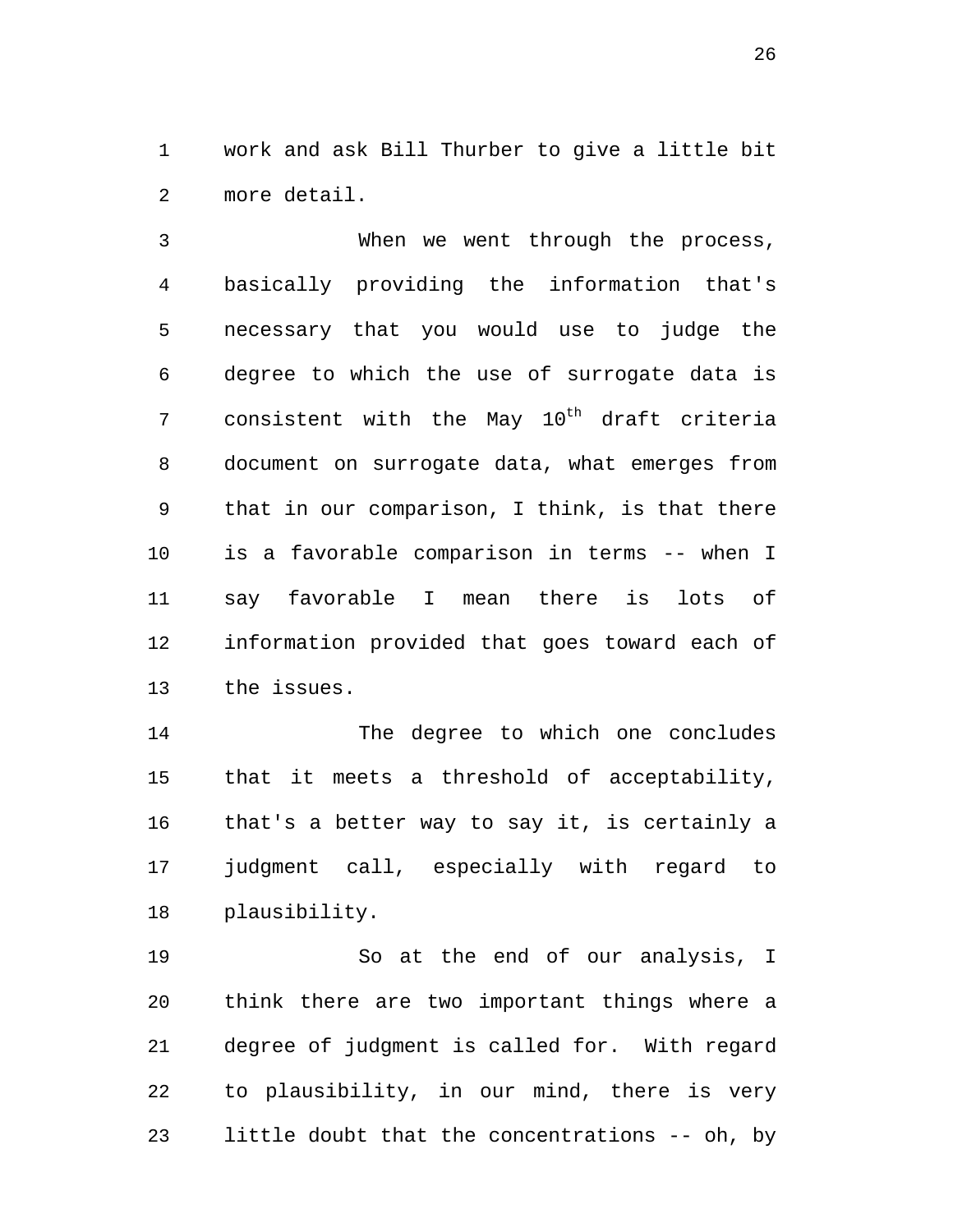1 the way, the essence of, of the use of 2 surrogate data at Bethlehem Steel really boils 3 down to, in the early years at Bethlehem 4 Steel, there was very little or no data on 5 airborne dust loadings. And it was an 6 important time, when they were very, when 7 there was some uncertainty about how much 8 actual machining of uranium took place, 9 especially in 1949, whether any machining took 10 place, and the degree to which it took place.

11 Nevertheless, it was necessary to 12 -- it was determined that, yes, we will try to 13 reconstruct the doses to workers that might 14 have been there in 1949 when there was, there 15 might have been some machining going on of 16 uranium at Bethlehem Steel.

17 How we go in to place the 18 plausible upper bound, that was the challenge 19 to NIOSH. And what NIOSH did is drew from 20 Simonds Saw at the source of air sampling 21 data. And when we reviewed it then, at the 22 time when it came up, and again now, from the 23 new perspective of now having some criteria in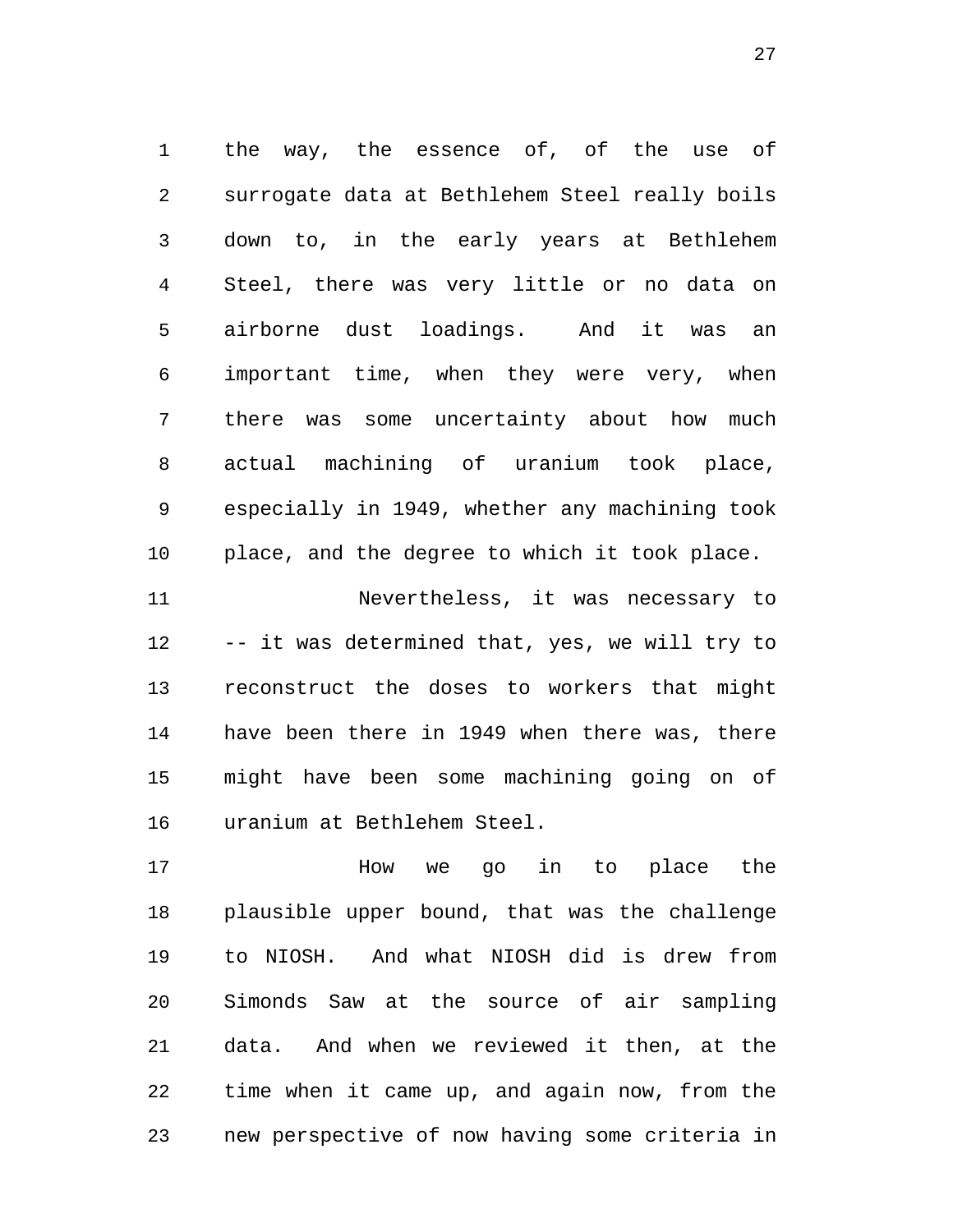1 front of us, the -- it is very clear that the 2 dust loadings that were experienced by Simonds 3 Saw, in the early years especially, before 4 they instituted controls of any substance, 5 represents some very, very high concentrations 6 of dust, concentrations that certainly would 7 appear to be bounding, and for any conditions 8 that might have been encountered for rolling 9 operations at the place, at Bethlehem Steel in 10 the early years.

11 So we concluded that, yes, the air 12 dust loadings from Simonds Saw certainly 13 bound. Now, the question of plausibility 14 comes in. Are they so high, and were the 15 conditions so different, that it's really -- 16 it could not have been that high, and it does 17 not meet the test of plausibility. And we 18 left at, we were not conclusionary regarding 19 that in our latest report. We just tried to 20 place all the information before you as best 21 we could.

22 I think we are conclusionary that 23 there is no doubt that the Bethlehem Steel --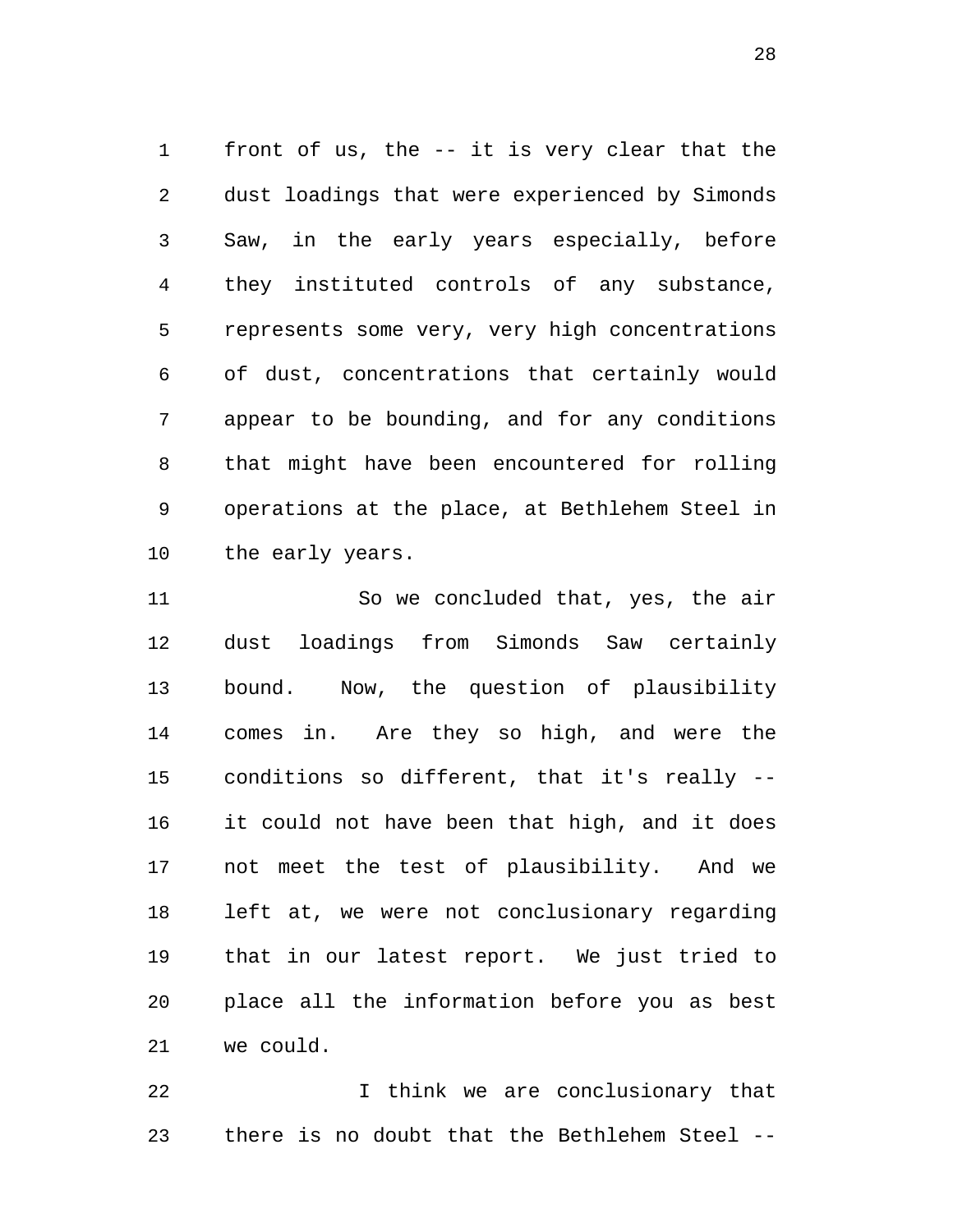1 that the Simonds Saw air dust loadings are 2 high end values, and certainly bound any 3 exposures that workers at Bethlehem Steel 4 might have experienced in those early years. 5 Whether or not those are plausible and you 6 consider that to be over, now we are getting 7 into a, very much a subjective judgment of 8 degree of plausibility.

9 I would like to say, though, that 10 when we sort of put other sites through a 11 similar test, this is -- the use of the data 12 in this capacity is not, does not stand out as 13 being clearly implausible, as compared to 14 other places where surrogate data were used.

15 In other words, in the past, 16 surrogate data was used in many settings. And 17 in each one of those settings where it was 18 used, one could always raise the questions: 19 was it bounding, and was it plausible. There 20 was nothing about this that one would say it 21 stood out as being some, you know, really off 22 the charts in terms of plausibility. It was 23 very much within what I would consider to be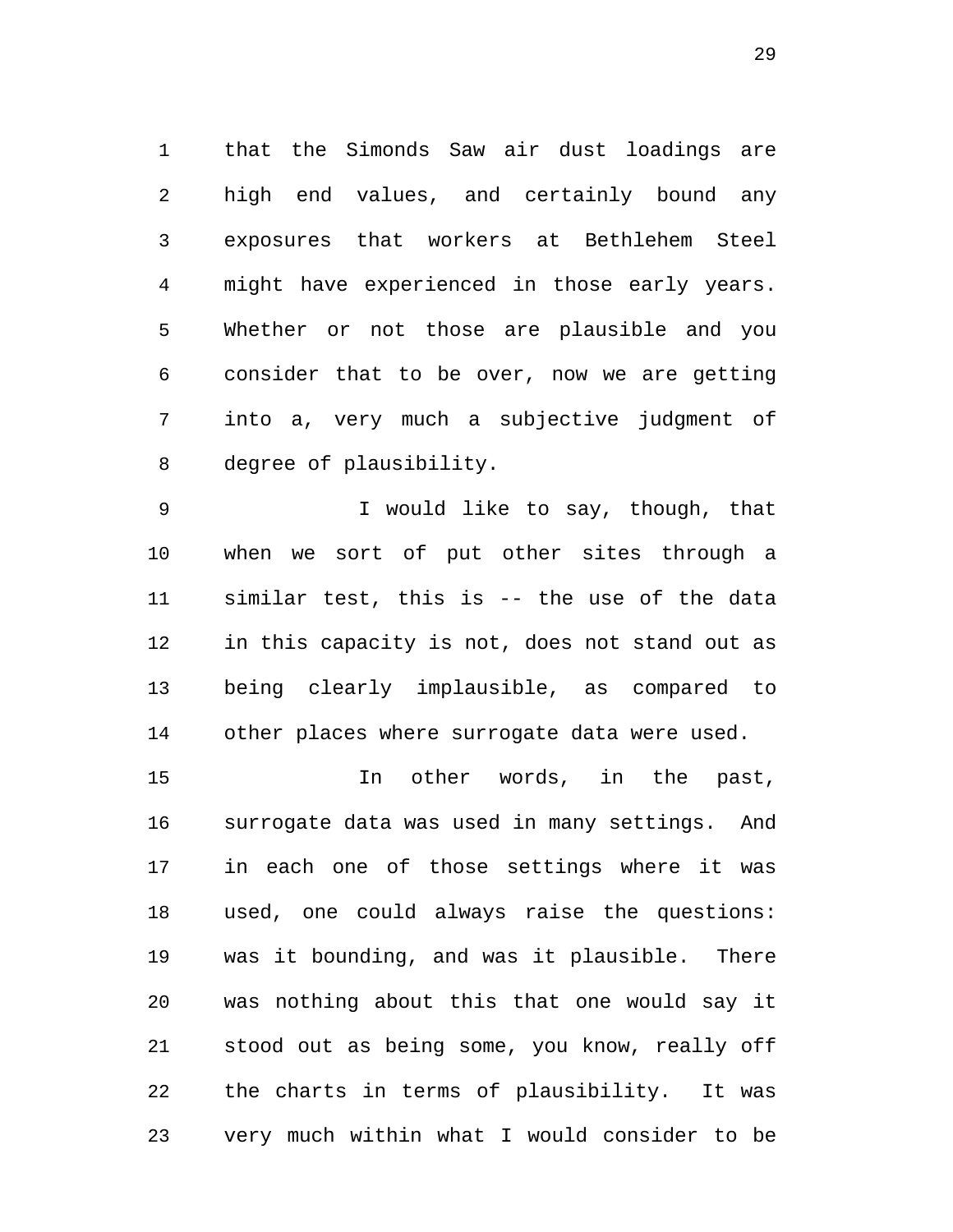1 the envelope that we have experienced in the 2 past.

3 So that was the one place where, 4 you know, an important, I guess, aspect of 5 what our report has to say. The other part 6 that is important that we felt, I guess, 7 really did not pass the plausibility test as 8 we -- not plausibility, the surrogate data 9 criteria test that we now have before us, has 10 to do with the way in which dust loadings were 11 determined for when cutting the cobbles.

12 One of the steps that took place 13 during Bethlehem Steel operations is, these 14 rods got tangled up and they needed to be cut. 15 And it is recognized that that cutting 16 operation could result in airborne dust 17 loadings. In the later years, let's say 18 around 1952, that had a greater potential than 19 the dust loadings from rolling operations. So 20 you could almost envision that, no longer were 21 the rolling operations the limiting process, 22 because of improvements in the way in which 23 the rolling operations took place.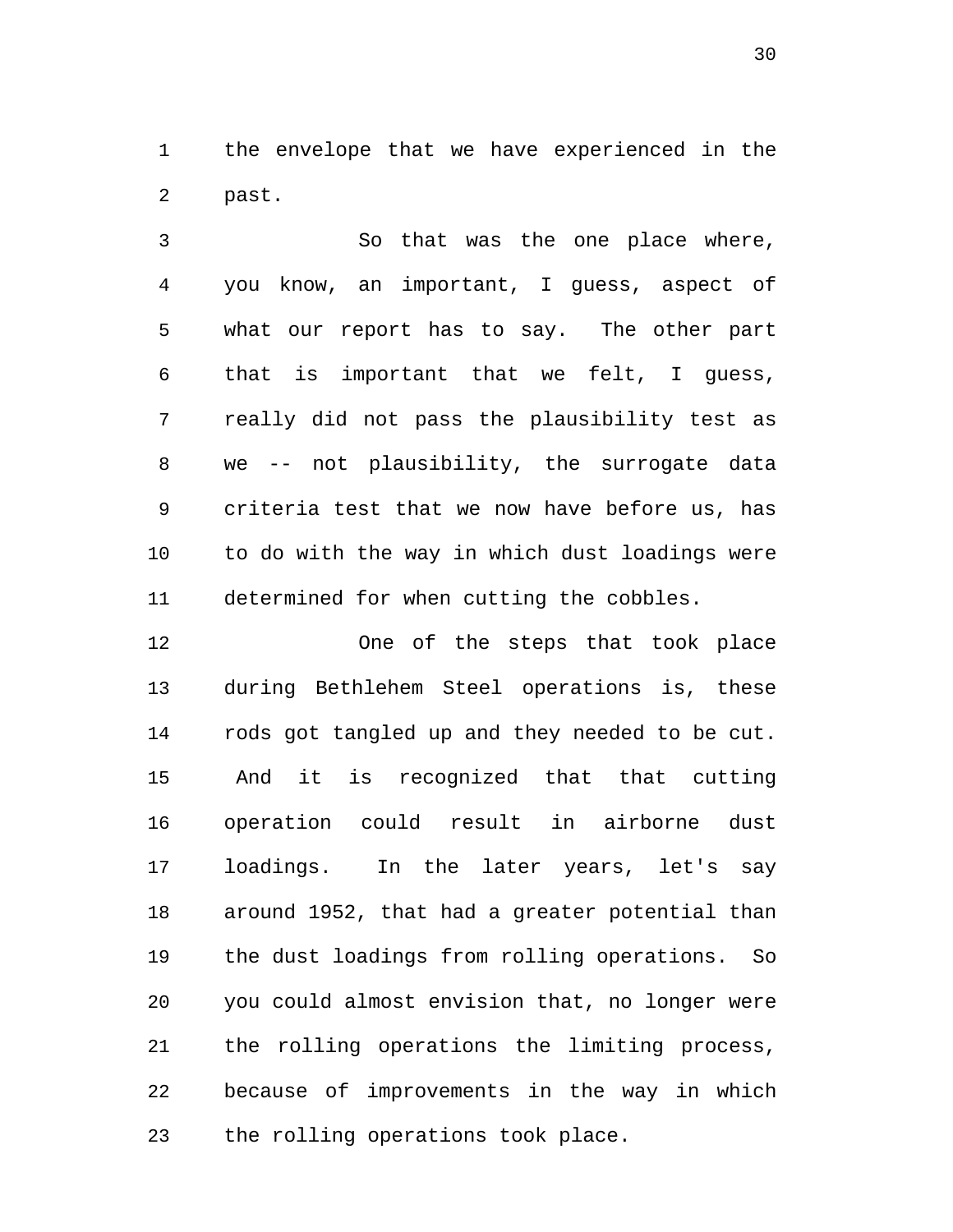1 and all of a sudden, it turns out 2 there were other things going on at Bethlehem 3 Steel that may have all of a sudden become 4 more-- had a greater potential. And it was 5 judged that these cutting of the cobbles might 6 very well be a dust loading that could be even 7 more severe than the dust loadings one would 8 experience in the later years at Bethlehem 9 Steel. And we found that that particular 10 operation really did not meet the criteria, 11 the full array of criteria.

12 So I would say the outcome of our 13 investigation is that one aspect of the use of 14 surrogate data was the one place where it did 15 not fully meet or did not meet the array of 16 five criteria that have been set forth now in 17 the draft.

18 So, I mean, that's what I, that's 19 what I walk away with, with our, the work 20 we've done to date. We certainly can answer 21 any questions, and Bill, please feel free to 22 clarify or amplify anything that I just said. 23 MEMBER MUNN: This is Wanda. I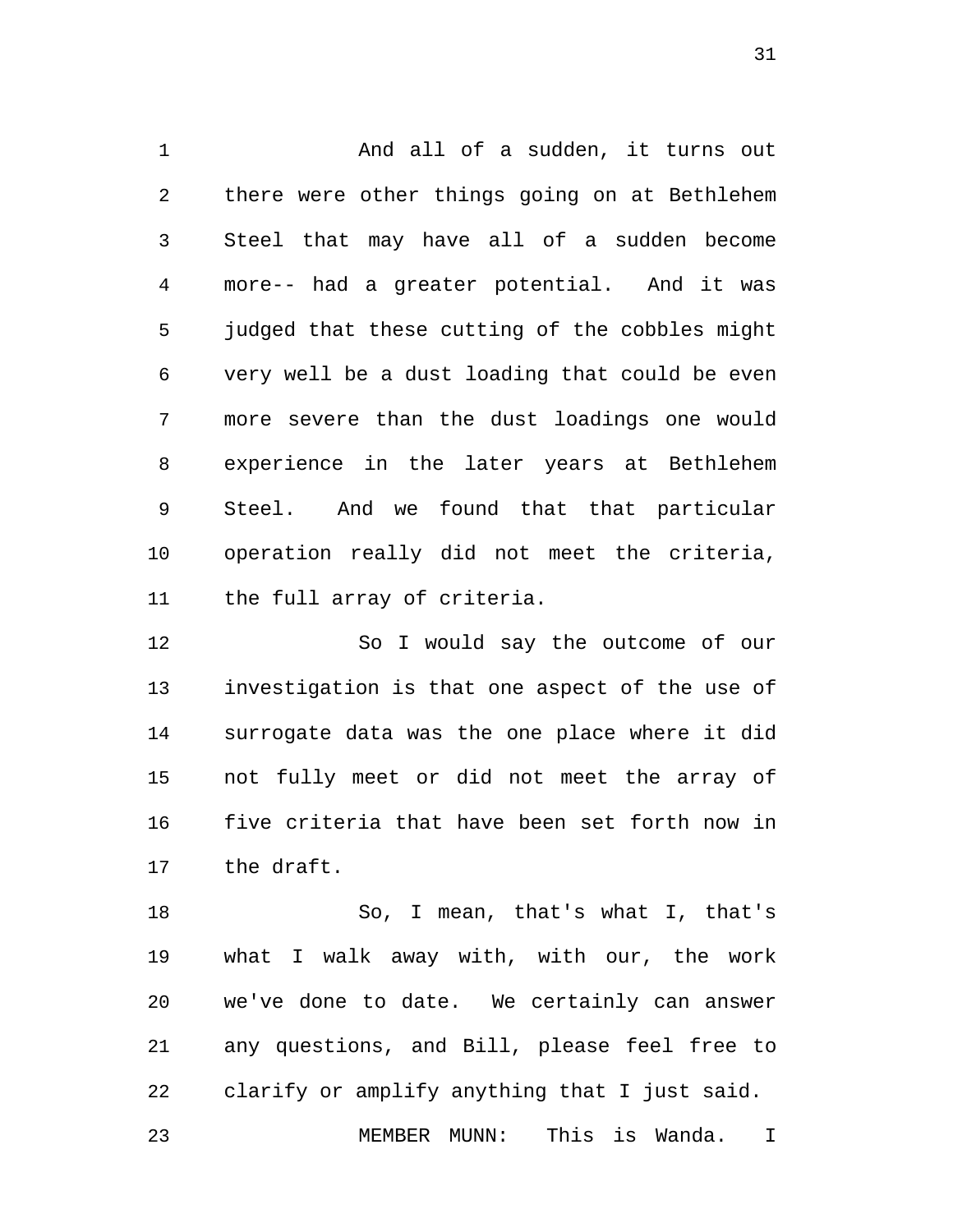1 have question, first thing. As I was reading 2 through the document, I kept trying to imagine 3 why cutting the cobbles with a torch would be 4 a major concern with respect to dust. Now I 5 could imagine if you had a cutting or a 6 grinding operation, but cutting with a torch, 7 why is that seen as being a major dust 8 concern? 9 DR. MAURO: I'll take the first 10 cut at it. All torch cutting generates fumes  $11 - -$ 12 MEMBER MUNN: Yes, yes, I know. 13 DR. MAURO: So it's really not a 14 particle, it's more of a fume. 15 MEMBER MUNN: Right. 16 DR. MAURO: And these are very, 17 very fine particles, and in the analysis, 18 certain assumptions were made of the particle 19 size, which I believe does have some basis in 20 knowledge of what kinds of particles are 21 generated when you cut, when you go through a, 22 use an arc cutting, technique.

23 As far as the dust loading, that's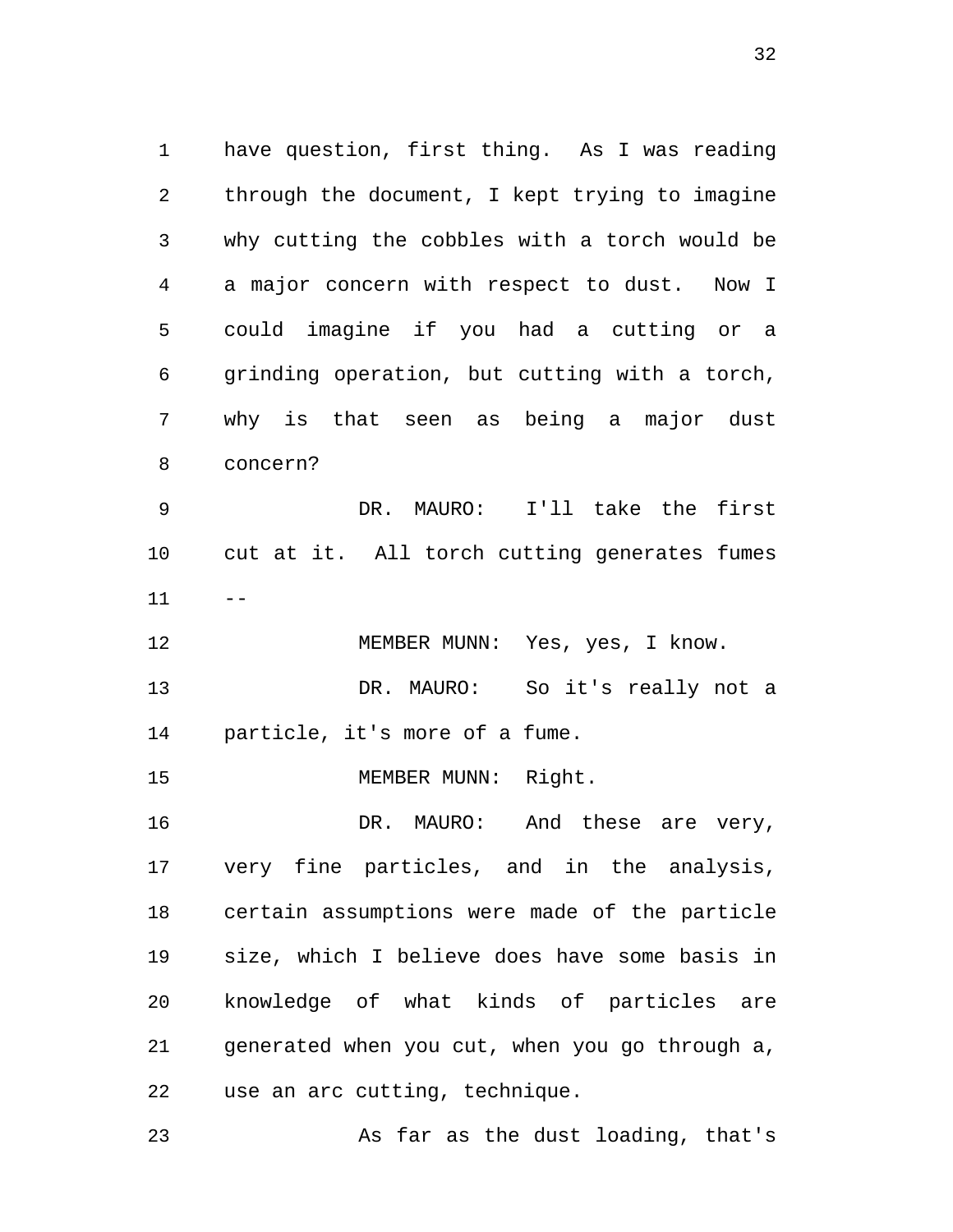1 where -- or the fume loading, that's where, 2 you know, there really is not very much 3 development of the degree to which it meets 4 the criteria. And where we said that, unlike 5 the other places where surrogate data were 6 used, where there was a great deal of 7 development, why was reasonable, or if not 8 bounding, to use the data from Simonds Saw, 9 the assumptions that were used for that 10 particular exposure scenario were not 11 developed as well.

12 DR. MAKHIJANI: This is Arjun. 13 Could I amplify on that, unless Bill Thurber 14 wants to amplify on it first, since he was the 15 author of this? Bill, are you on the line? 16 (No response.)

17 DR. MAURO: Bill may have had to 18 step away.

19 DR. MAKHIJANI: Okay.

20 DR. MAURO: Let me, can I, excuse 21 me, let me just interrupt, when we -- before 22 the call, Bill, before this call, Bill called 23 that he would be on at 1:00, but he was going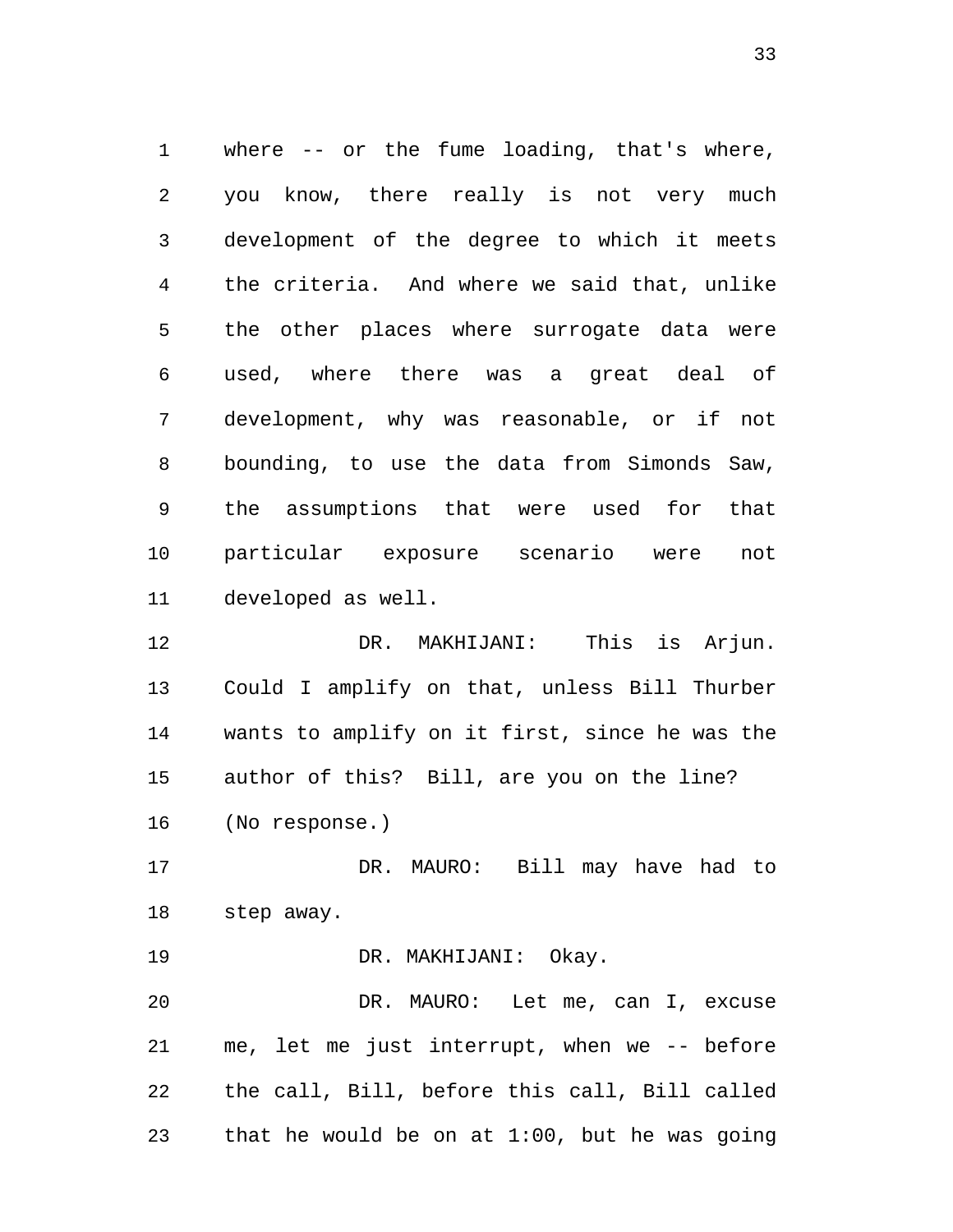1 to be calling from a doctor's appointment 2 office, and he may have to stay away. So 3 apparently he stepped away.

4 DR. MAKHIJANI: I was involved in 5 working on this question when we were 6 reviewing the Site Profile, and I think, I 7 think there's some more work that was done 8 than what's just been described. I mean, 9 there were two aspects to coming up with the 10 air concentration of this.

11 One was the work done by two 12 consultants to SC&A as to how much dust 13 loading can there be in a room and have people 14 still work there for long periods of time, for 15 the work day. And that was about thirty 16 milligrams per cubic meter.

17 And the second thing was the 18 number for cutting was derived from stainless 19 steel cutting. There were no -- the 20 hesitation about surrogate data is, there were 21 actually no data for uranium cobble cutting of 22 any kind that went into the calculations. So, 23 you know, stainless steel and uranium are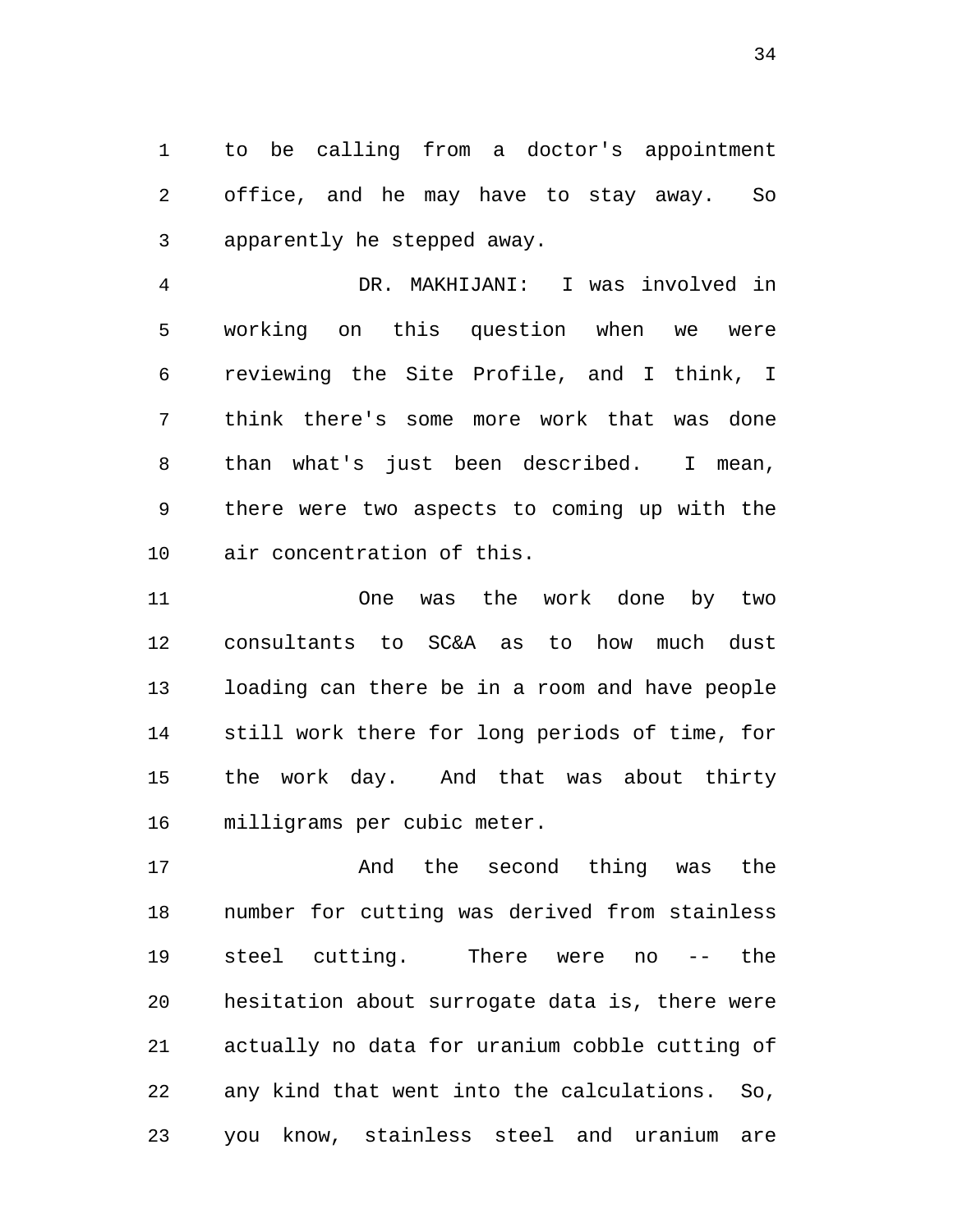1 different metals, and of course, their 2 properties, presumably under circumstances of 3 cutting, would be somewhat different. Uranium 4 is pyrophoric, and so on.

5 There had been some discussion as 6 to whether you would ever cut uranium with a 7 torch, although workers testified to that 8 effect. So it was kind of a fairly 9 complicated discussion.

10 CHAIRMAN MELIUS: This is Jim 11 Melius. Just to add, I mean, having spent 12 some time in steel mills and sort of similar 13 heavy industrial facilities, and I will say 14 that, you know, this sort of flame cutting 15 does generate a lot of fumes.

16 MEMBER MUNN: Yes, I understand 17 fume. Fume, however, and -- doesn't translate 18 directly to dust loading. Nor does, I am not 19 sure, there must be data somewhere relative to 20 the difference in what kind of protection one 21 can expect in direct breathing zones that you 22 get in other parts of metal handling, as 23 opposed to cutting operations where one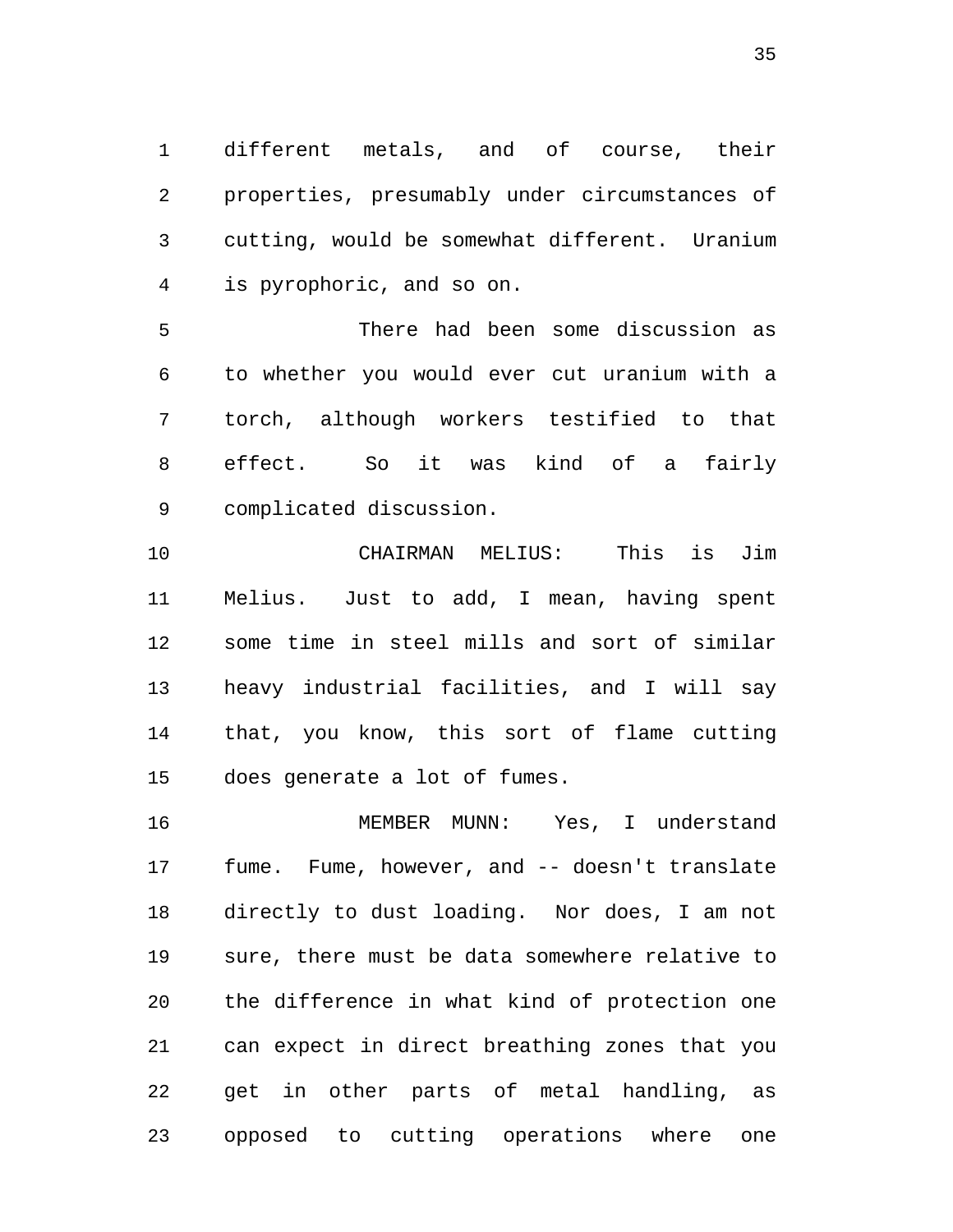1 certainly would anticipate that the individual 2 doing the cutting would, at the very least, 3 have a full face mask.

4 So how much of the, of the off gas 5 would be a matter of concern, surely has been 6 looked at, somewhere, sometime.

7 DR. MAKHIJANI: When we -- this is 8 Arjun. When we interviewed the workers, to my 9 memory, and I would go back and actually look 10 at those interviews, there was no indication, 11 and I think that any respiratory protection 12 was worn at Bethlehem Steel.

13 MEMBER MUNN: No, I am not saying 14 respiratory protection, I am just saying full 15 face masks for the welder.

16 DR. MAKHIJANI: Eye protection, 17 maybe, I don't know. The, the fume data are 18 really dust data that appear as fume, because 19 they're very fine dust particles. That's the 20 main difference between the fumes and the dust 21 loadings. So it did in effect, the dust 22 loadings, where the mask is concerned, but you 23 see it differently.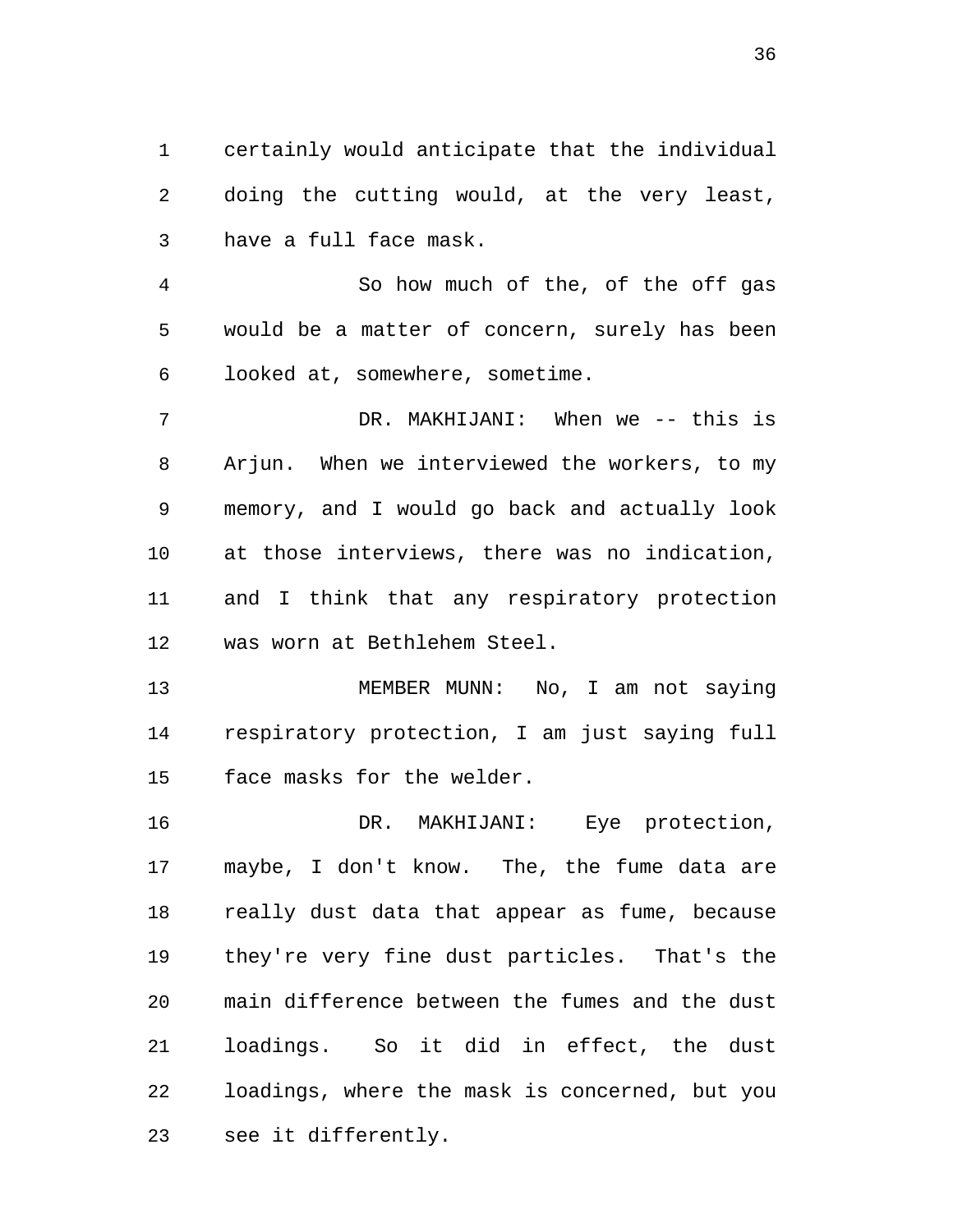1 MEMBER BEACH: Well, a fume is a 2 particulate.

3 DR. MAKHIJANI: Yes.

4 DR. MAURO: In fact, I believe 5 NIOSH, and certainly confirm this, used a much 6 smaller particle size --

7 MEMBER MUNN: Sure --

8 DR. MAURO: In that particular 9 part of the analysis. To reflect the fact 10 that fumes generally are finer. But the -- as 11 Arjun pointed out, information, as it applies 12 specifically to cutting these cobbles, you 13 know, the degree to which we have parity that 14 is -- that we can justify that it works well 15 as surrogate data, you know, that's where we 16 found it weak. I mean, where we found that, 17 unlike the other aspects of the use of 18 surrogate data, where there was a great deal 19 of technical development, of why it was 20 appropriate to use the surrogate data, this 21 particular aspect, this particular scenario, 22 that's one of the places where we felt --

23 MEMBER MUNN: We do have clear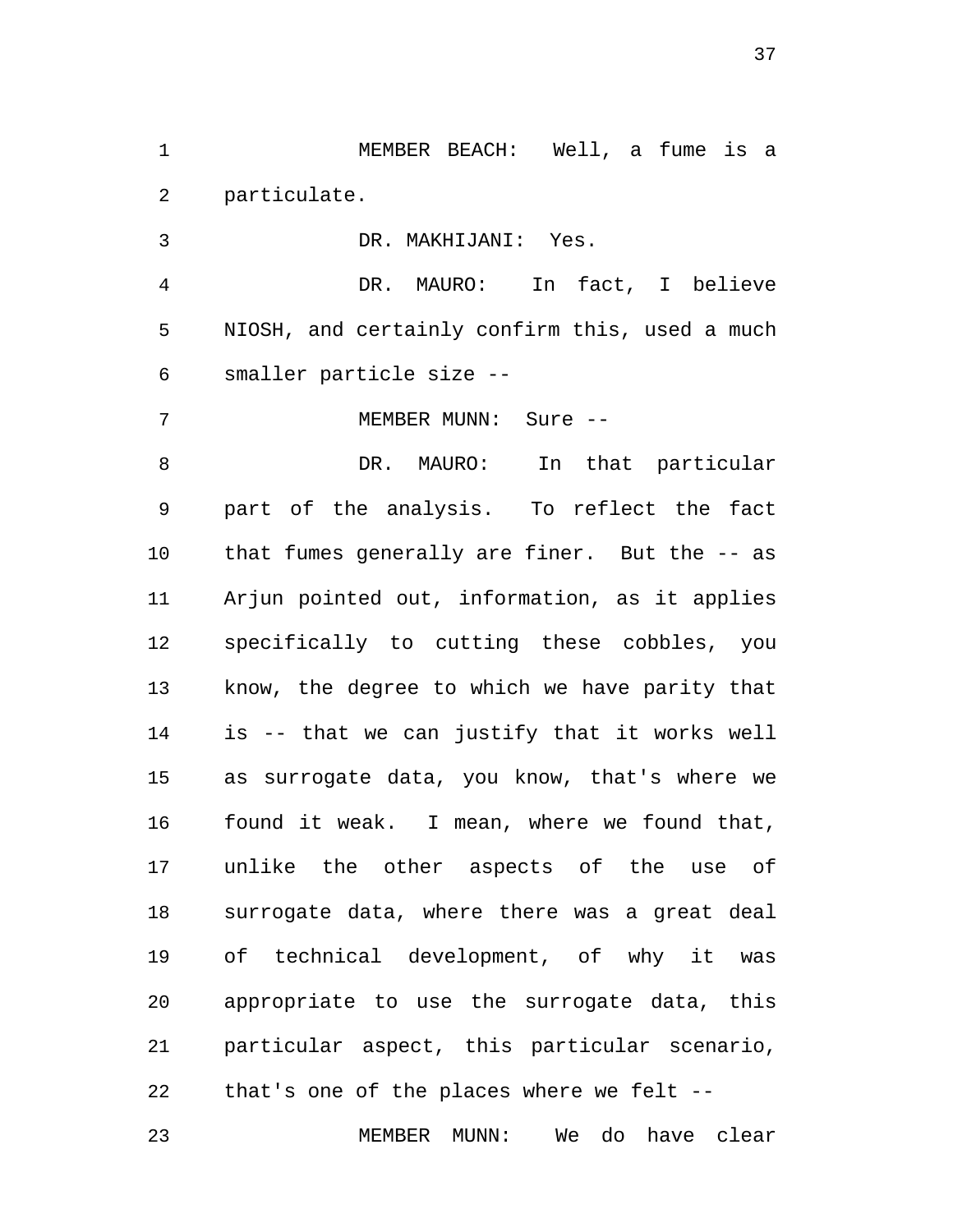1 information, do we not, regarding the number 2 of cobbles? That would have been a major 3 production issue.

4 DR. MAKHIJANI: Yes, I think NIOSH 5 actually had a table in its --

6 MEMBER MUNN: I seem to recall 7 that at one time we discussed the fact that 8 the number of cobbles was relatively low, 9 which would mean that the number of 10 individuals who would be involved in disposing 11 of the cobbles would accordingly, be very low. 12 Okay.

13 DR. MAURO: I think it's important 14 to keep in mind, what happened was, as time 15 went on, and they used salt baths, and they 16 improved the techniques for the rolling 17 operation, and the dust loading, as actually 18 measured with real data, at Bethlehem Steel, 19 as the numbers came down, the possibility 20 emerged that, well, perhaps there were other 21 things that took place at that, those later 22 years, where the dust loading may have been 23 worse for those other activities.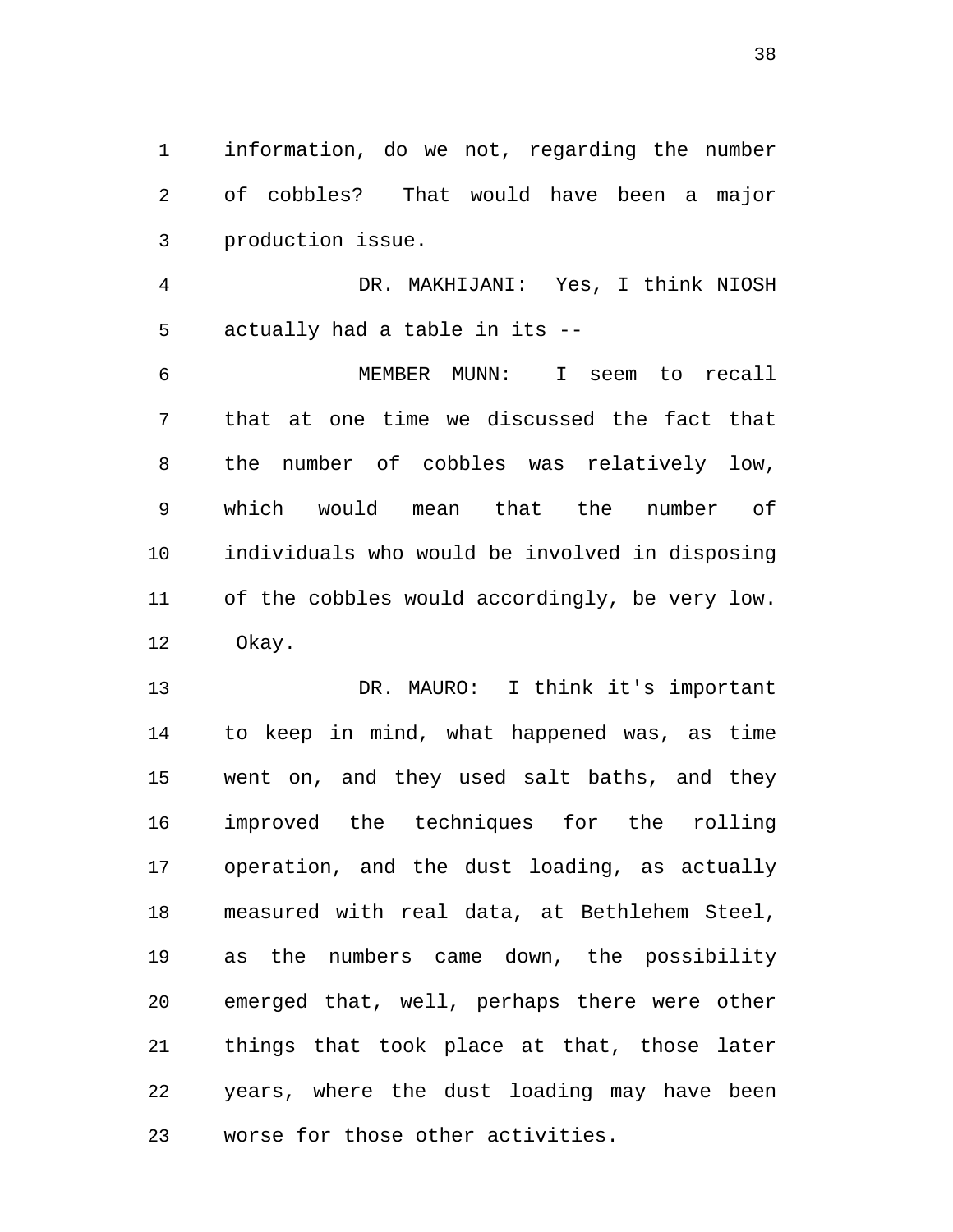1 and it was judged that it was 2 possible that that cutting of cobbles might 3 have been something important to look at. So 4 that came into the picture as being, perhaps a 5 limiting scenario, when the other scenarios 6 became less important. And so, NIOSH made an 7 attempt to explicitly address that, that 8 aspect of the analysis. And, taking into 9 consideration, I think, the number of cobbles 10 that were cut.

11 But of course, the problem is, to 12 say we've got surrogate data, you know in a 13 perfect world we would have had air sampling 14 measurements taken Simonds Saw of cobbling 15 cutting with these settling torches, but we 16 don't have that data.

17 MEMBER MUNN: Well, in a perfect 18 world, we wouldn't have had cobbles.

19 DR. MAURO: Yes, yes.

20 DR. MAKHIJANI: Let me just say 21 two things. I think, one is, there were no 22 surrogate data of the Board at the time the 23 analysis was done, so, in fairness to NIOSH,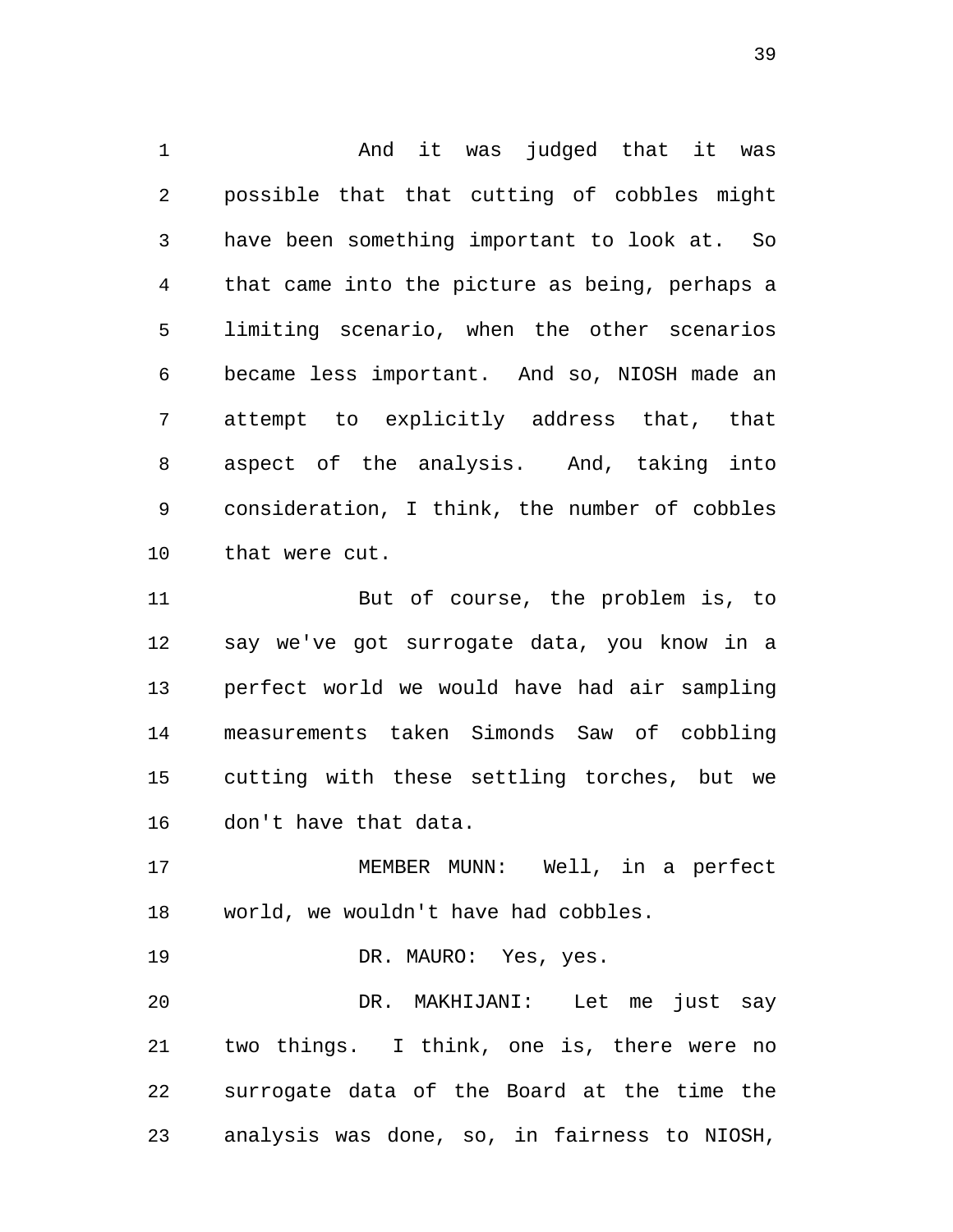1 and also to much of the interviewing and 2 development of -- you know, that we did during 3 the Work Groups, these numbers as claimant-4 favorable, which we believe they are, as John 5 has said, were developed outside of the 6 criteria that the Board is working with on 7 surrogate data.

8 So this particular report, as Dr. 9 Melius was explaining, was developed not so 10 much -- so we've reviewed the old claimant-11 favorability and come out in the same place, 12 more or less come out in the same place. But, 13 there are these additional workplace 14 plausibility questions and in that regard, I 15 want to add one more thing that I think John 16 skipped over in regard to the `48-`49 period, 17 is that, you know, since there is no 18 documentation from the `49-`50 period, since 19 NIOSH just assumed that the claimant-favorable 20 matter from a later document, that rolling had 21 occurred there.

22 So we have no documentation from 23 the time, and so there is no direct comparison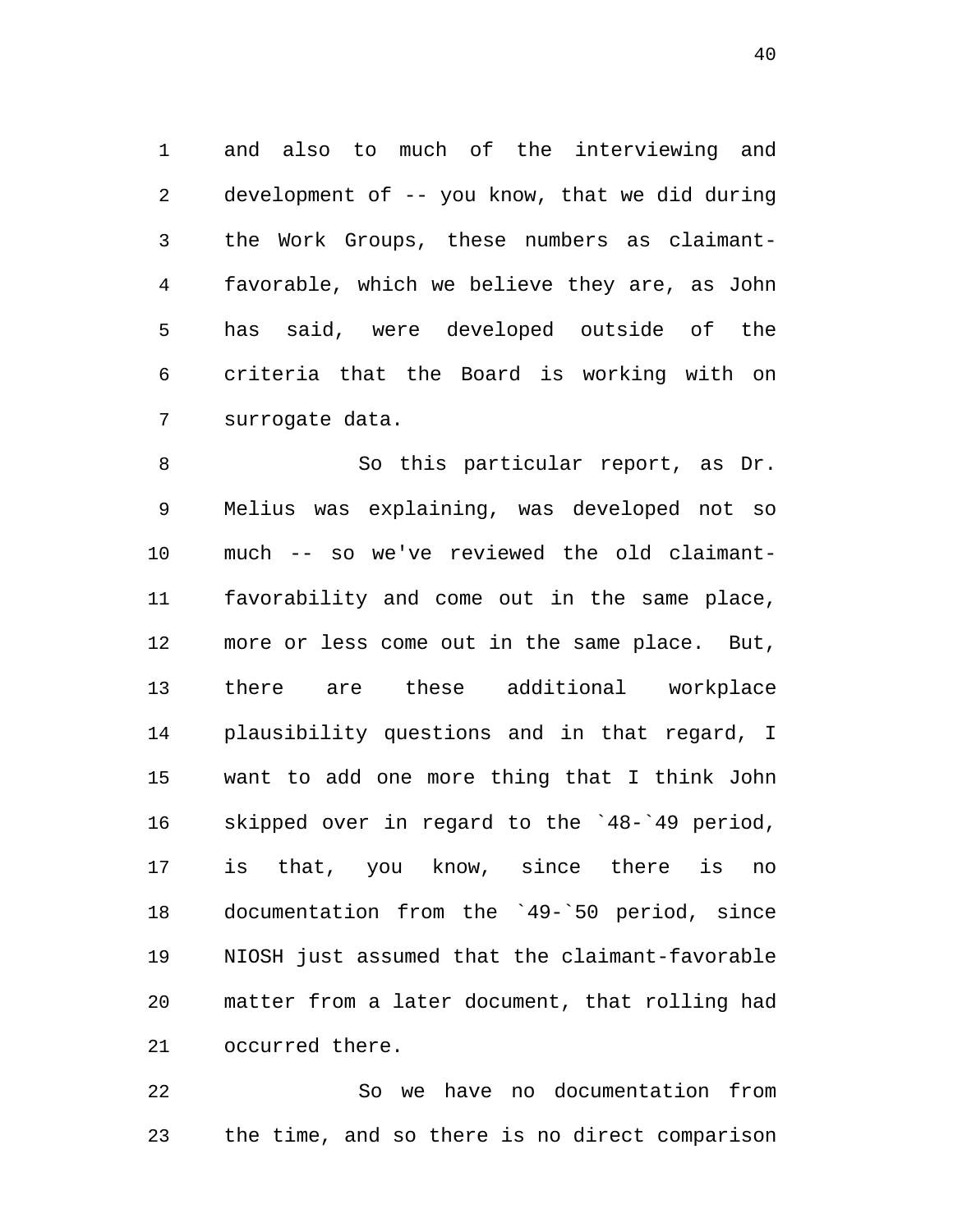1 possible. So the numbers that were used for 2 assigning intakes in `49-`50 are very 3 claimant-favorable with respect to the dust 4 data from `51 and `52 for Bethlehem Steel. 5 And that should be borne in mind.

6 And then there were some specific 7 similarities between the Simonds process and 8 the Bethlehem Steel process, they were both 9 rolling uranium, they both had rolls, they 10 were somewhat -- they both had poor to no 11 ventilation, but there were some very specific 12 differences, not as a judgment of whether the 13 numbers were claimant-favorable, because we 14 believed they were.

15 But there were some process 16 differences. At Simonds Saw, there were 17 mostly things going on that tended to generate 18 more dust. It was an older mill, uranium was 19 being dragged across the floor. And Bethlehem 20 Steel was a newer mill.

21 So the question arises, that even 22 though the numbers are claimant-favorable, are 23 the similarities enough to justify, or are the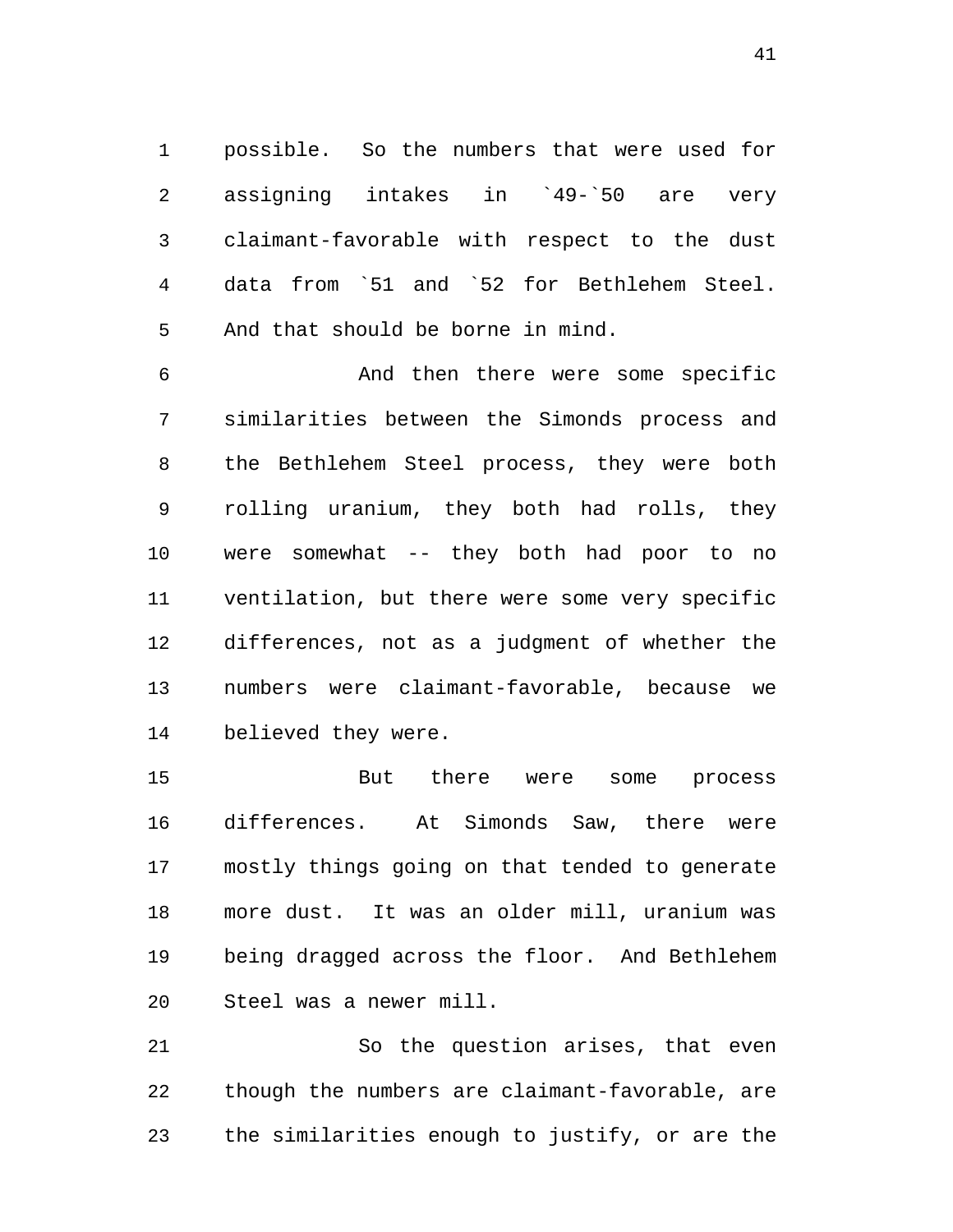1 differences big enough that you want to make a 2 different judgment call with surrogate data 3 criteria, even though the numbers look very 4 claimant-favorable from everything we know.

5 MEMBER MUNN: Yes, your report 6 covers that very well, Arjun. One of the 7 questions that I may have missed in my re-8 review is the question of, since cobbles have 9 jumped up to be the bogeyman at Bethlehem, 10 Bethlehem is doing this rolling in `49, `49 11 and `50, if they were at all, on obscure 12 weekends. And Simonds Saw is moving through 13 their process all the time.

14 Do we -- I do not recall, and I 15 didn't go back to look at the Simonds Saw 16 report, with respect to cobbles at Simonds 17 Saw.

18 DR. MAKHIJANI: Well, our original 19 judgment has been that cobbles were much more 20 unlikely at Simonds Saw, though I have not 21 looked for cobble data for Simonds Saw, nor 22 interviewed workers there, and Jim Neton or 23 NIOSH may know.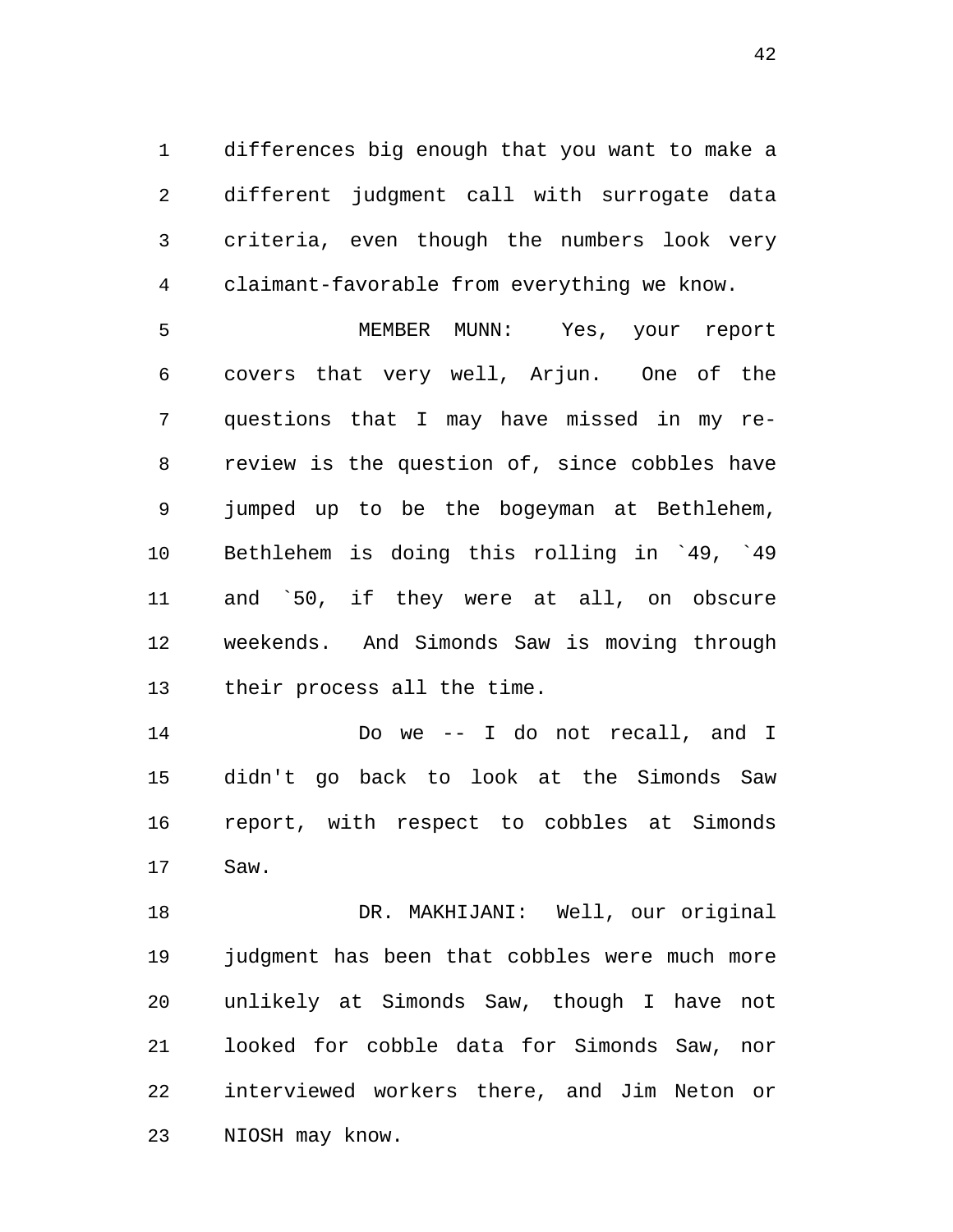1 This is partly because of only two 2 rolls, rollers at Simonds Saw and six at 3 Bethlehem Steel, and the Bethlehem Steel 4 throughput, the amount of uranium going 5 through per unit time was significantly 6 greater than at Simonds Saw. But I don't have 7 the numbers from Simonds Saw. 8 MEMBER MUNN: Oh. I thought the 9 reverse was true.

10 MR. THURBER: Arjun, this is Bill 11 Thurber.

12 DR. MAKHIJANI: Hi.

13 MR. THURBER: Hi. I agree with 14 what you said, and I think that the big 15 difference is that at Bethlehem Steel, the 16 transfer of the uranium bars from one mill 17 stand to the next was on, essentially, 18 rollers, and it's -- the cobbles occurred when 19 the transfer of the physical movement of the 20 uranium bar from one mill stand to the next 21 got jammed up.

22 And there wasn't a similar 23 arrangement at Simonds. As I understand it,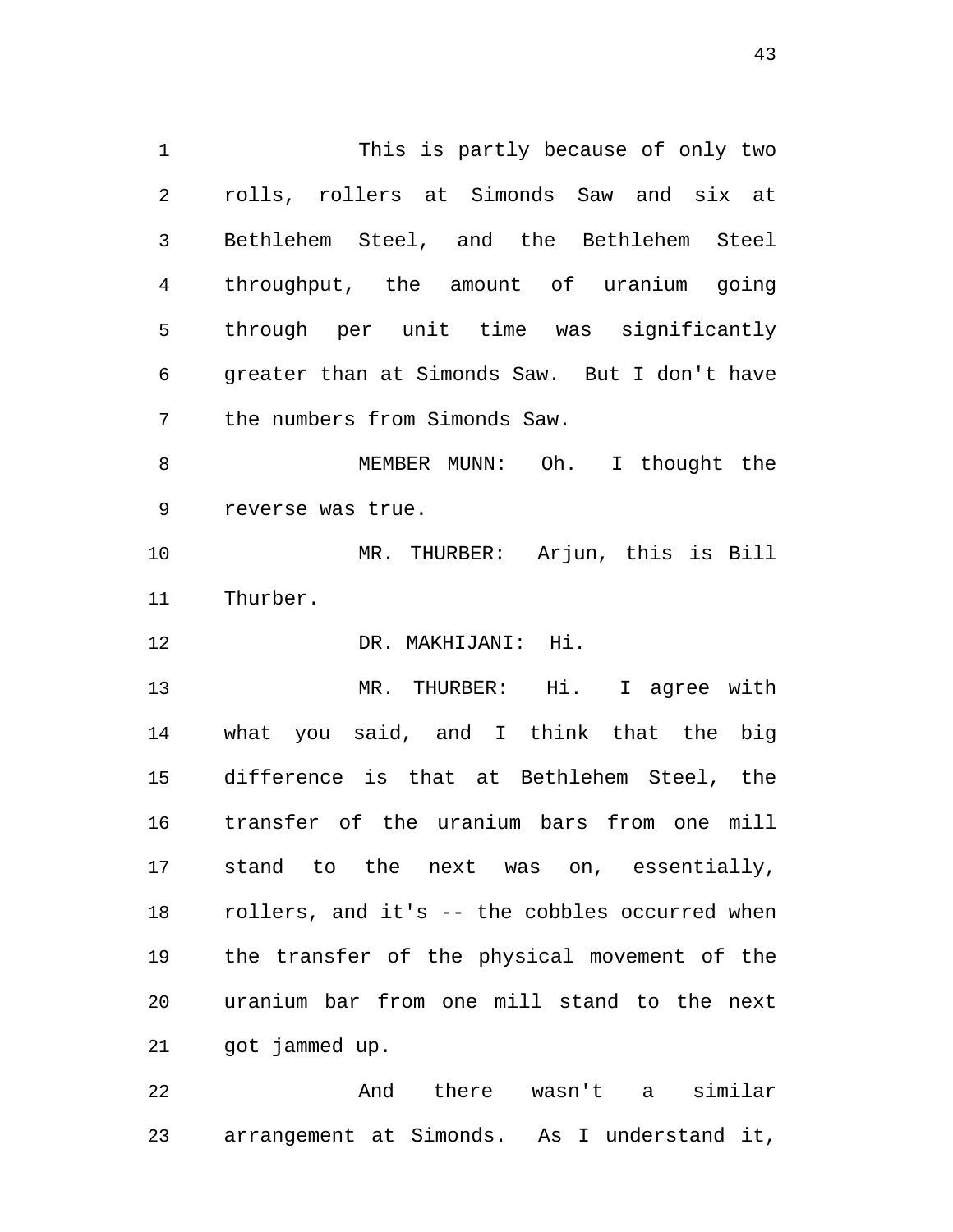1 they basically wrestled the uranium to a mill 2 stand and grabbed it on the other side. And 3 so the probability of having cobbles would be 4 quite small at Simonds as compared to 5 Bethlehem.

6 DR. MAKHIJANI: Yes. And, Ms. 7 Munn, just to clarify one point, the monthly 8 throughput at Bethlehem Steel was lower than 9 the monthly throughput at Simonds Saw. It was 10 75 tons compared to 200 or 300 tons --

11 MEMBER MUNN: Yes, that's what I 12 was going to say.

13 DR. MAKHIJANI: But they were only 14 working one weekend or two weekends a month, 15 something like that, whereas Simonds Saw was 16 working most of the time --

17 MEMBER MUNN: Yes. All of the 18 time.

19 DR. MAKHIJANI: So the per hour 20 throughput through the mill, which is what I 21 was referring to, was greater at Bethlehem 22 Steel. Per hour, not per month.

23 MEMBER MUNN: Yes. But the number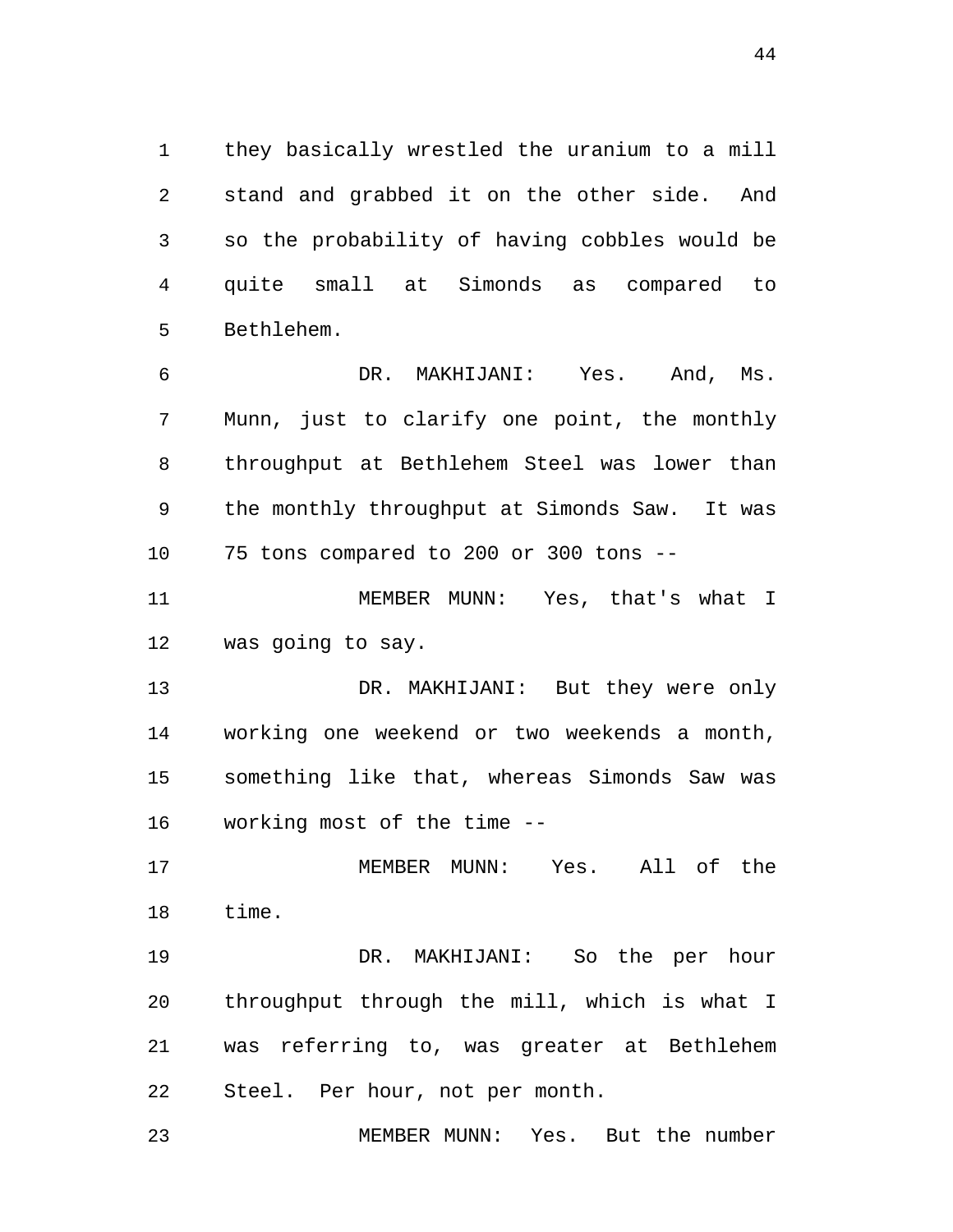1 of hours was markedly different.

| 2  | DR. MAKHIJANI: Right.                         |
|----|-----------------------------------------------|
| 3  | MEMBER MUNN: Much lower.                      |
| 4  | MEMBER ZIEMER: But there was--                |
| 5  | this is Ziemer. There was some cobble cutting |
| 6  | at Simonds, is that not correct?              |
| 7  | DR. MAKHIJANI: We, we haven't, I              |
| 8  | haven't looked at that. I haven't been        |
| 9  | involved in our review of Simonds. John, do   |
| 10 | you know --                                   |
| 11 | DR. MAURO: I have to say, I do                |
| 12 | not recall discussing Simonds Saw cobble      |
| 13 | cutting. Bill, you were the one who probably  |
| 14 | looked at this last.                          |
| 15 | DR. GLOVER: Hey, John. This is                |
| 16 | Sam Glover. I was -- I spoke to the Simonds   |
| 17 | Saw and Steel workers last week.              |
| 18 | DR. MAURO: Oh, there you go.                  |
| 19 | DR. GLOVER: There -- as they've               |
| 20 | described, because it was a hand-run          |
| 21 | operation, the cobbles didn't occur at        |
| 22 | Simonds, and so when we spoke to them, there  |
| 23 | was no equivalent cutting, torch cutting of   |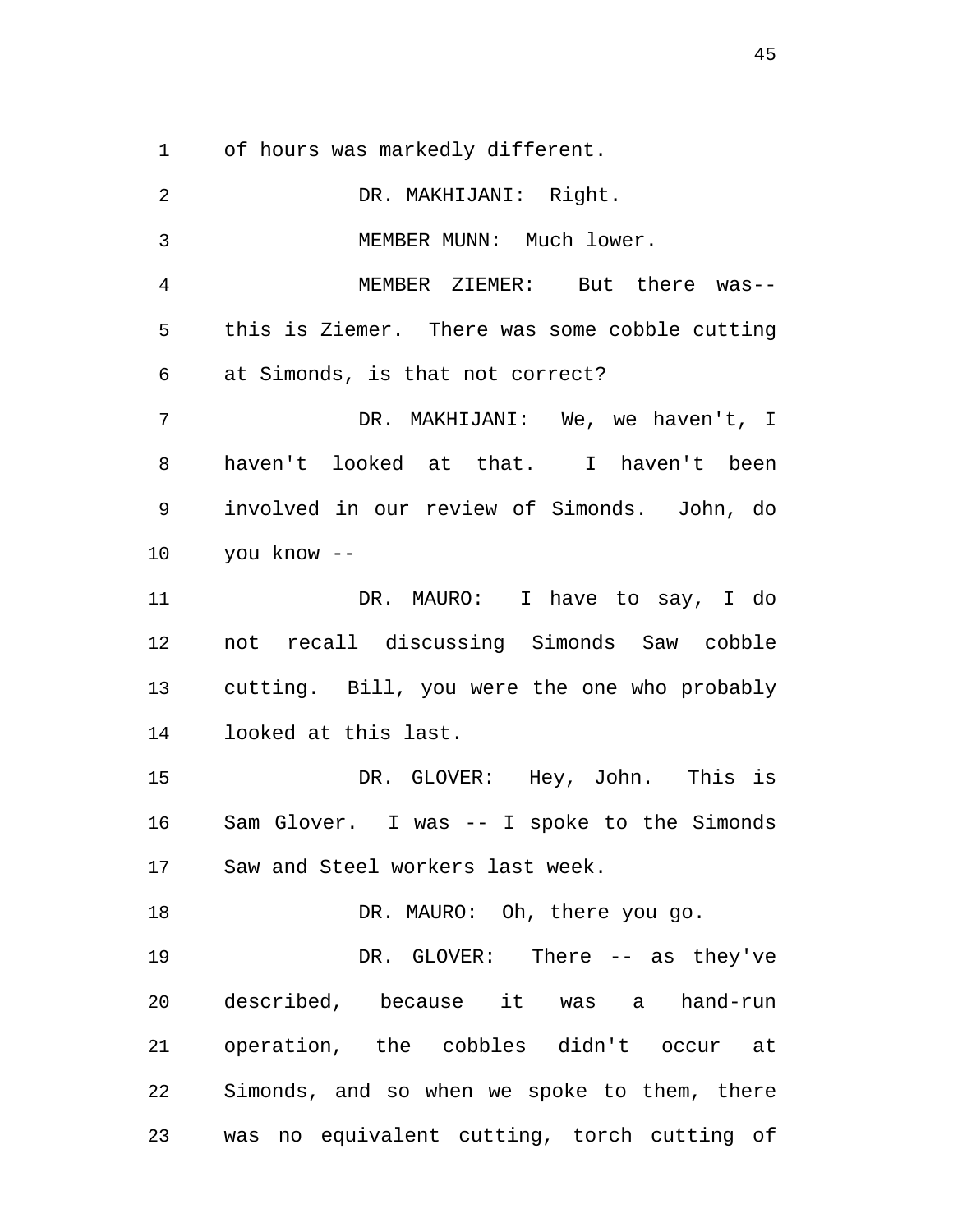1 this material, because they just didn't -- the 2 process was too dissimilar.

3 They certainly would have used, 4 for cutting up material they used a -- they 5 had a cutoff saw. We have pictures of that, 6 the folks who were out with me when they had 7 to cut these materials up, but there was no 8 equivalent process.

9 MEMBER MUNN: Do you have -- do we 10 have any dust data from where they were doing 11 their cutting? That would be informative.

12 DR. GLOVER: There is cutoff saw 13 dusting, yes.

14 CHAIRMAN MELIUS: This is Jim 15 Melius, a few comments, just --

16 COURT REPORTER: I'm sorry, who 17 was that before you, Mr. Melius?

18 MEMBER MUNN: That was Wanda.

19 CHAIRMAN MELIUS: That was Sam --

20 MEMBER MUNN: And Sam --

21 CHAIRMAN MELIUS: And before that 22 Sam Glover. That was the new voice.

23 COURT REPORTER: Thank you.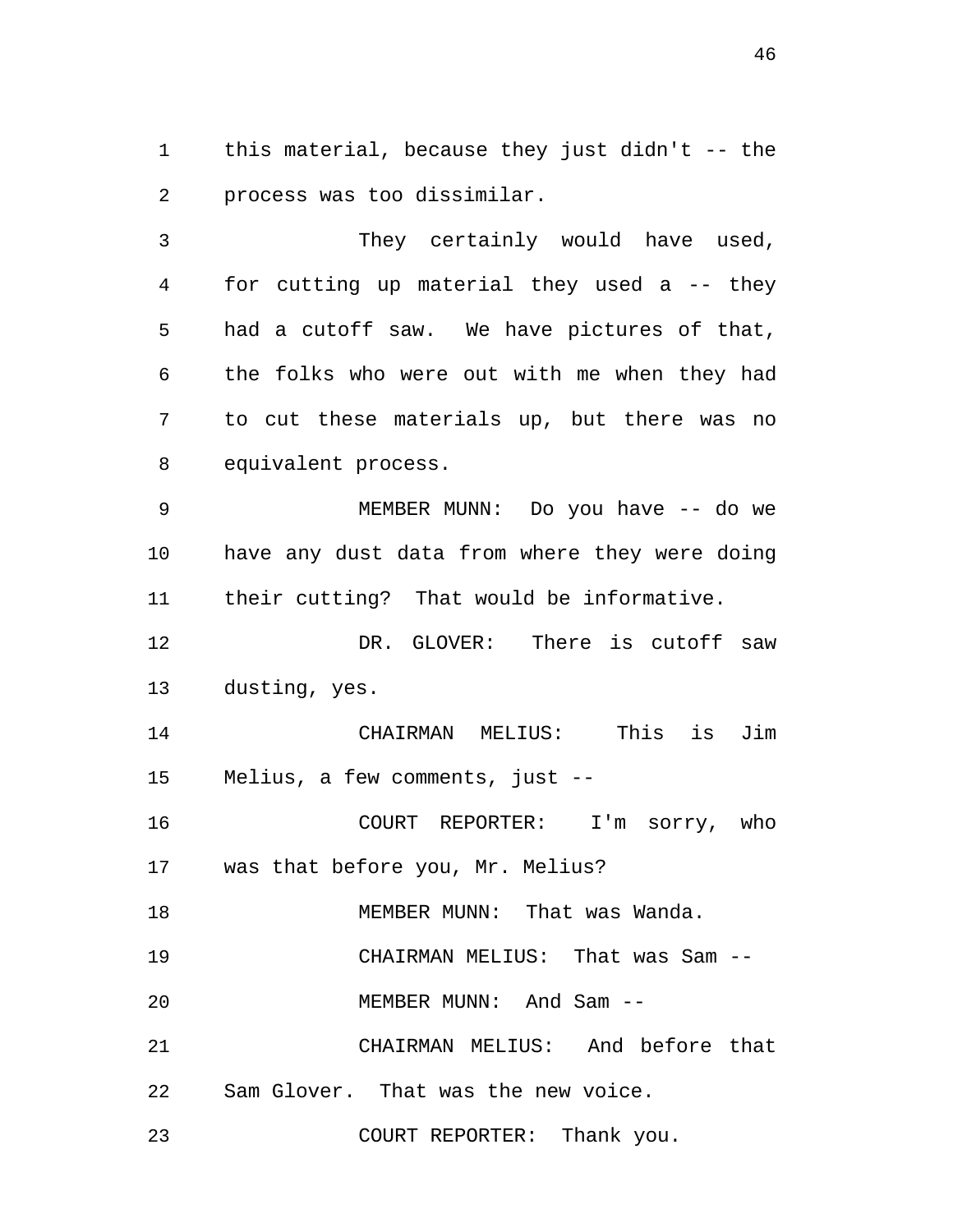1 CHAIRMAN MELIUS: That new voice 2 was Sam Glover, I believe. Just -- they're 3 not all to the same subject, but one is just a 4 reminder that, not only did we not have sort 5 of surrogate data criteria under development 6 at the time we did Bethlehem, we didn't have 7 SEC regulations, so when we were dealing with 8 Bethlehem Steel we were, I would say, 9 struggling to try to fit it into the dose 10 reconstruction process at the time, and the 11 only way that it seemed -- appeared to be 12 feasible for doing that in any way was through 13 the use of the Simonds Saw data.

14 So we didn't know if there were 15 other data, and whether or not we would have 16 handled it differently, you know, if it had 17 been first considered afterwards, you know, 18 it's just speculative.

19 The second comment I have is that, 20 what does strike me in comparing the two 21 facilities, is, that there are, there are 22 differences. And I think it points to how, 23 you know, differences, and the type of mills,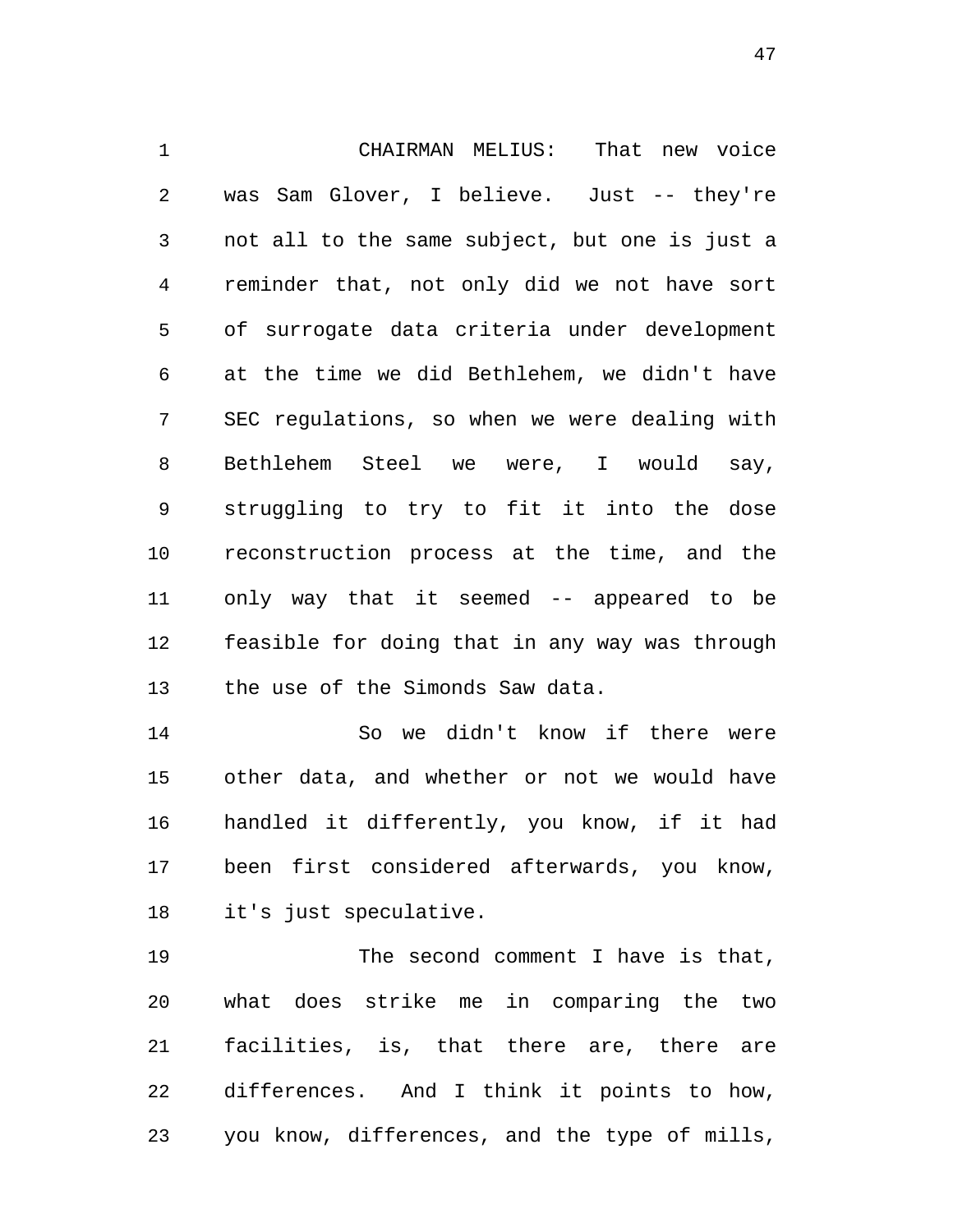1 I mean, they're both rolling 16 inch versus 2 10, different operations and so forth, and 3 what strikes me, is how difficult it is to 4 compare these facilities in the way that we 5 want to be able to compare them. Now, as I 6 say, it can't be done, but it is, I think, 7 difficult.

8 And the third comment was really 9 just a follow up to what Wanda just said, is, 10 you know, I -- ideally, even if we didn't 11 have, you know, uranium data, or whatever, 12 whatever we were looking at in these 13 situations, there might be other data that 14 would help us to, you know, dust data, or 15 whatever, to compare these two facilities, and 16 have a general idea under, you know, similar 17 operations, would they, you know, lead to 18 similar exposures.

19 And though my fear is that, that, 20 you know, there wasn't, in this industry, and 21 particularly in this time period, there was 22 not a lot of routine monitoring done, because 23 there weren't the kind of regulations we have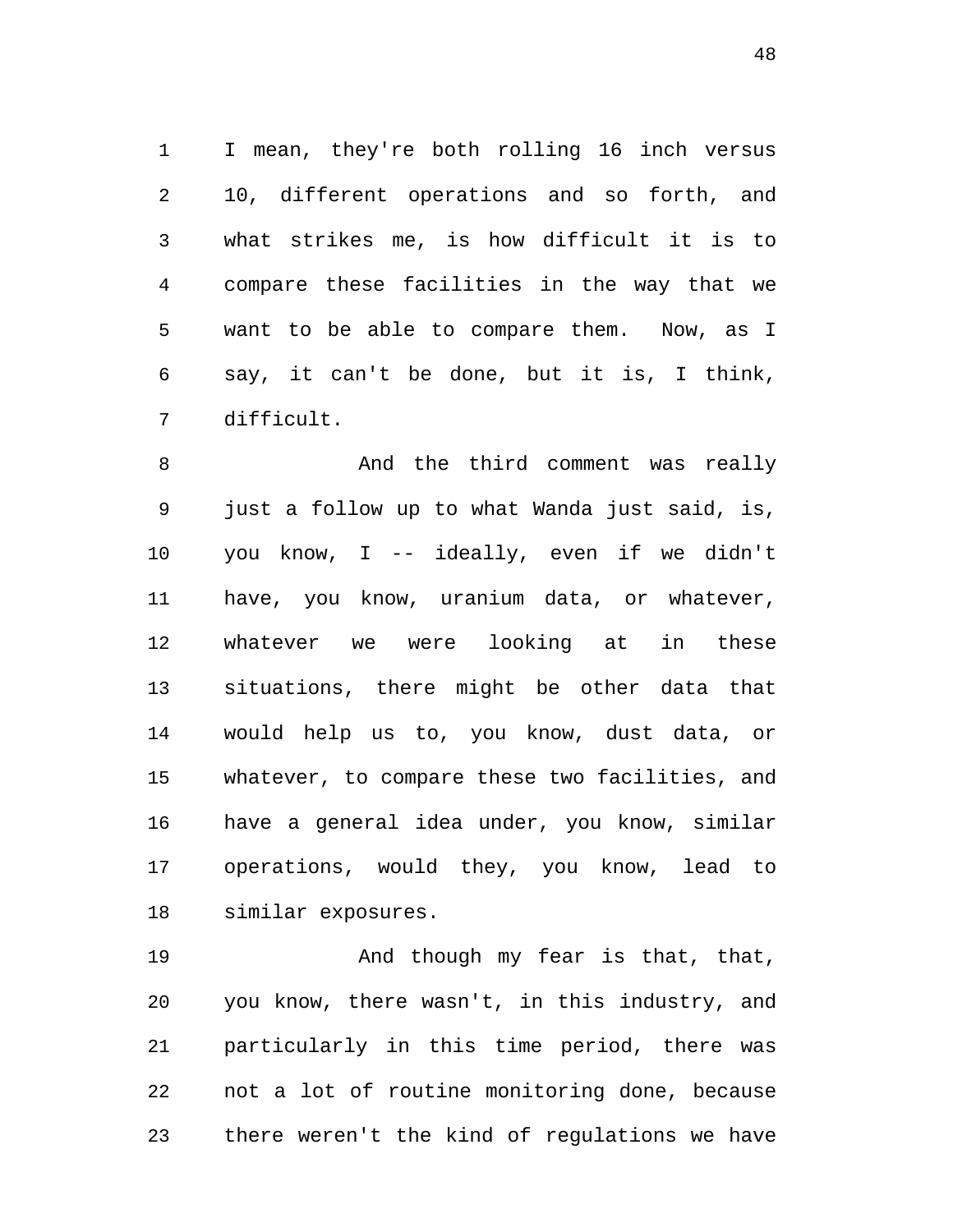1 today, and even today, unless you are trying 2 to regulate -- you're regulating specific 3 exposure, there isn't a lot of other 4 monitoring that would be done.

5 And I just think it's going to be, 6 it is going to be very difficult to try to, 7 you know, this workplace plausibility, how 8 similar are these two facilities, how similar 9 will the exposures be, is, is difficult.

10 MEMBER BEACH: Jim, this is Josie. 11 Is the difference in the ventilation a very 12 large factor in this, also? Between the two 13 facilities?

14 CHAIRMAN MELIUS: I am not 15 familiar with, with Simonds Saw. We've -- 16 with Bethlehem, our discussion since I think 17 it's in the tables, said there was relatively 18 little ventilation, particularly during the 19 period when these operations took place.

20 DR. NETON: This is Jim Neton. 21 The ventilation -- the data that we used at 22 Simonds Saw was the very earliest data before 23 they updated their program and installed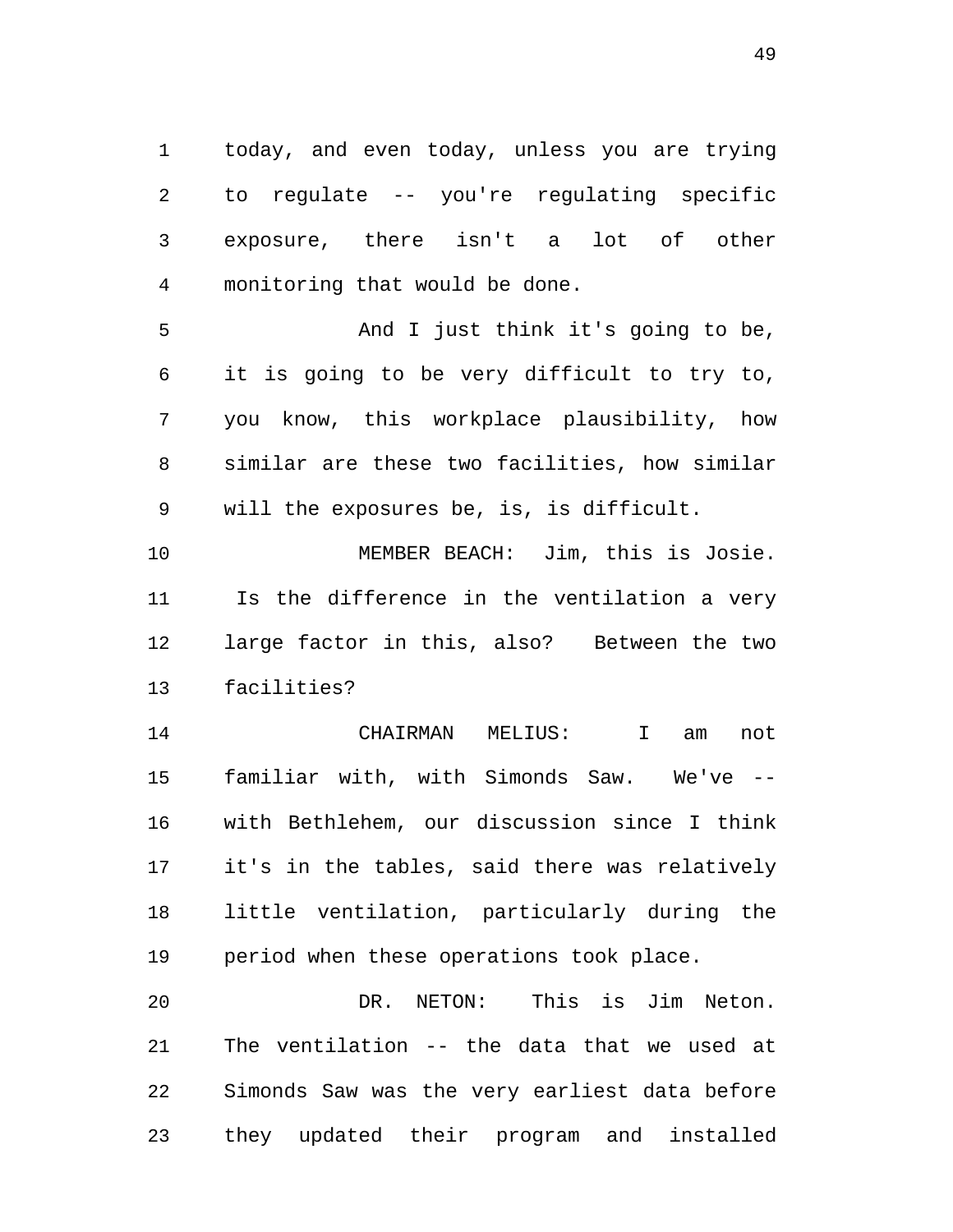1 ventilation. They did have one small hood 2 over what they called the quenching station. 3 Outside of that there was no active 4 ventilation in Simonds Saw, and the workers 5 attest that there was no ventilation at 6 Bethlehem Steel -- no active ventilation.

7 DR. MAKHIJANI: Particularly in 8 regard to ventilation, Jim is exactly right. 9 We found that they were pretty much 10 comparable. One had a little bit of 11 ventilation, but not over the rolling stations 12 and --

13 MEMBER BEACH: Oh, okay.

14 DR. MAKHIJANI: They were 15 comparable in regard to ventilation. I mean, 16 the physical arrangement, you know, one was a 17 rather larger building and room at Bethlehem 18 Steel, and Simonds Saw was much more 19 constrained and a smaller place. And so, they 20 weren't exactly comparable in terms of how 21 they were arranged, but the ventilation wasn't 22 a huge difference, I don't think.

23 MEMBER MUNN: The question seems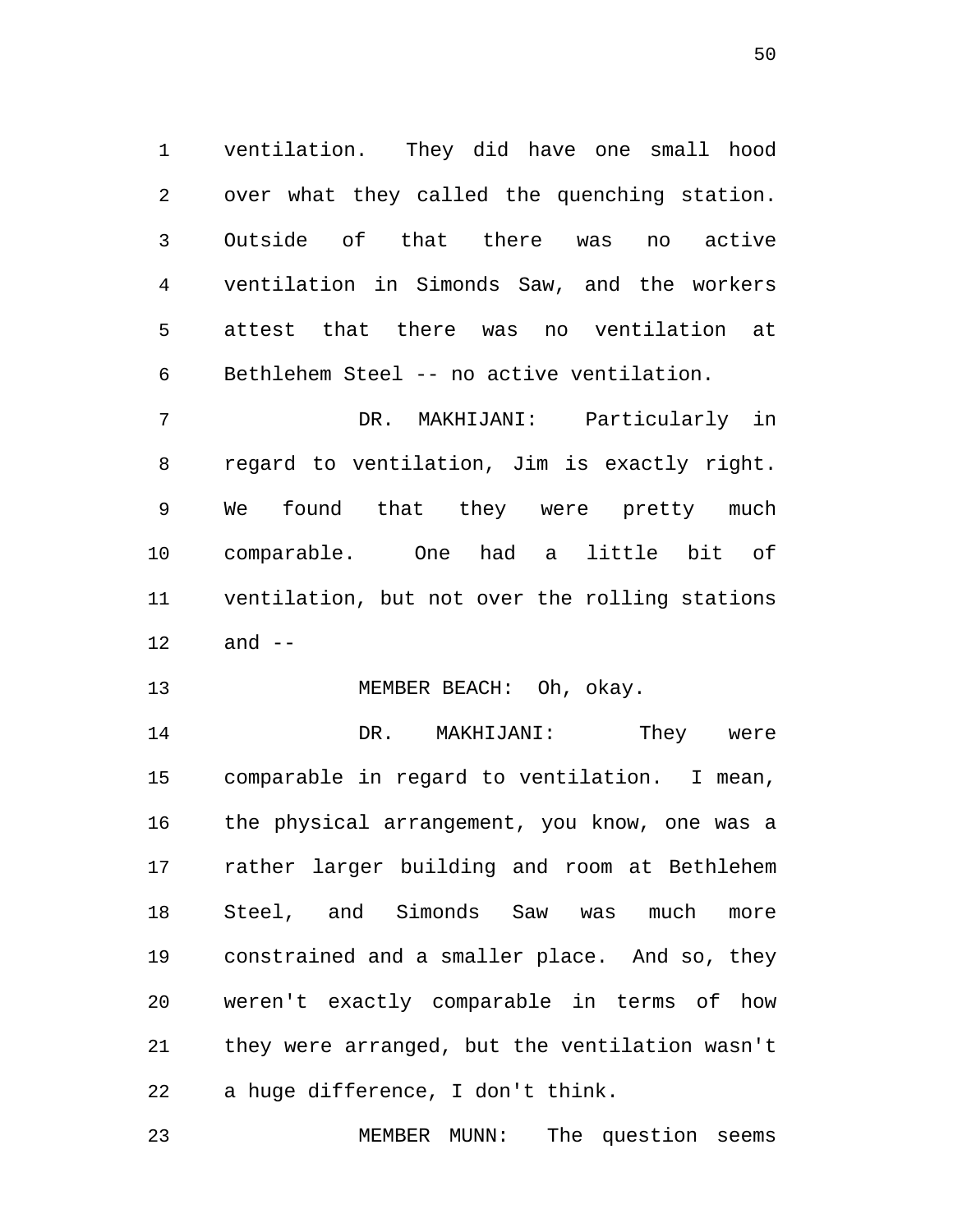1 to boil down to the plausibility of the 2 activities surrounding the cobble sawing 3 issue, and if there -- 4 (Whereupon, a momentary 5 interference in the connection rendered the 6 participant's statement inaudible.) 7 MEMBER MUNN: I'm not hearing 8 that. 9 CHAIRMAN MELIUS: Yes, I'm not -- 10 a bad connection. 11 MEMBER MUNN: I can't hear that at 12 all. 13 MEMBER ZIEMER: This is Ziemer. I 14 can't understand that last comment, either. 15 CHAIRMAN MELIUS: I think it's 16 outside interference. 17 MEMBER ZIEMER: Oh. 18 MEMBER MUNN: No wonder we can't 19 understand it. It's worse than the material 20 we are looking at. 21 (Laughter.) 22 MEMBER ZIEMER: This is Ziemer 23 again. Let -- in relation to what Wanda was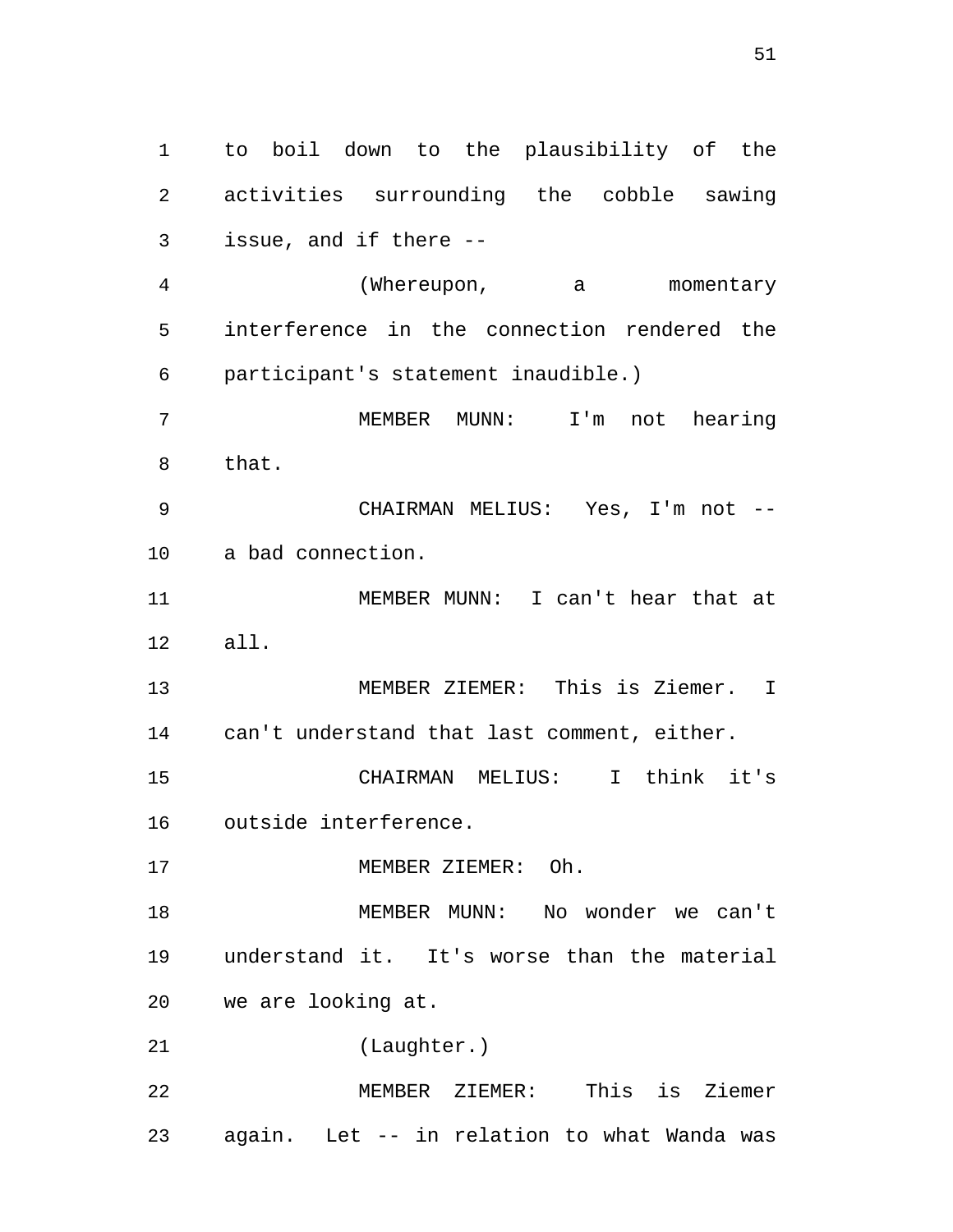1 talking about, let me ask SC&A, do we have any 2 -- the suggestion, I think, was that perhaps 3 torch cutting of the cobbles might generate 4 higher aerosol loads than the other 5 activities. Are you sort of raising that as a 6 possibility, or do we have data from other 7 types of cutting that would suggest that that 8 is, in fact, the case, or is it just raised as 9 a possibility?

10 DR. MAKHIJANI: Dr. Ziemer, the 11 data -- Jim Neton actually worked on a lot of 12 this, so I would defer to him, but there was 13 stainless steel cutting data that went into 14 this, but no, we don't have uranium data.

15 And so far as the surrogate data 16 are concerned, that's sort of the big issue, 17 is we have no uranium data to use. And, while 18 I think we were all in reasonable agreement 19 that the result is claimant-favorable, but the 20 judgment in this context is, what do you do if 21 there is no uranium cutting data.

22 And then, the other sort of issue 23 that is in the report that is a judgment issue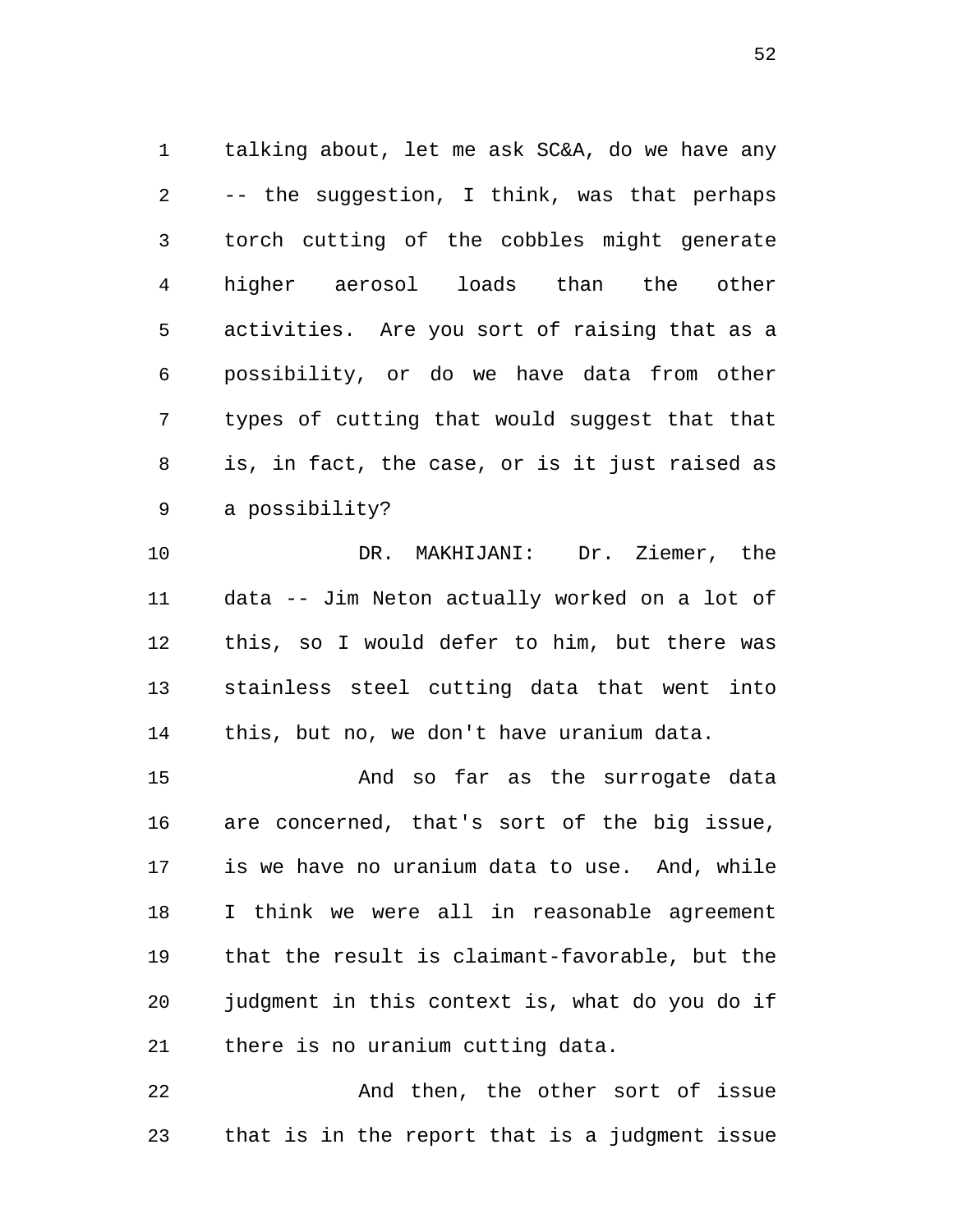1 for you in the working group and the Board is 2 on page 14, in regard to the workplace 3 comparability for all the various things we 4 were just talking about in response to Josie's 5 questions.

6 MEMBER ZIEMER: Right.

7 CHAIRMAN MELIUS: Any other 8 questions or comments?

9 MEMBER MUNN: No, my -- I would be 10 interested in knowing if, even if it were only 11 one data point that we might have from a 12 physical sawing operation at Simonds, that one 13 data point might be helpful in addressing the 14 plausibility issue.

15 DR. NETON: Wanda, this is Jim. 16 We do have sawing data. My recollection is, 17 it is substantially lower than the thirty 18 milligrams per cubic meter that we have used 19 for the cobble cutting operation.

20 MEMBER MUNN: That was my memory 21 too, Jim. It's one of the reasons why I 22 thought since, since we seem to be focusing on 23 the plausibility of oxy-acetylene torch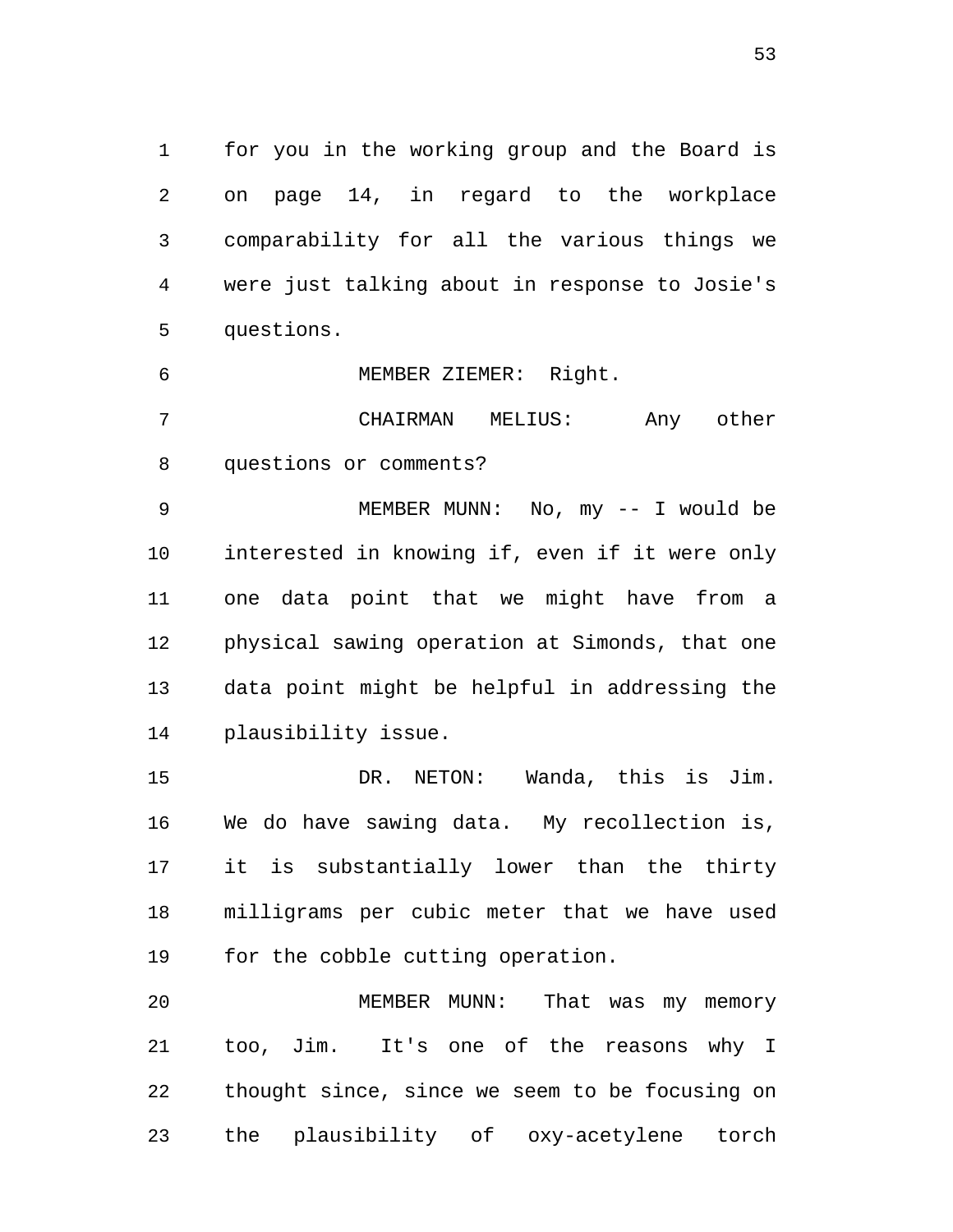1 cutting and actual grinding cutting, it seems 2 that if we took a look at the dust loadings 3 from physical grindings operations, that it 4 would at least give us a point of 5 consideration for the feasibility question. 6 Plausibility is going to end up being a 7 judgment call, in any case.

8 DR. MAURO: Yes, I'd -- this is 9 John. I think that what we have here, is-- 10 the way in which we are approaching these 11 problems now, under the new criteria, is this 12 is actually a window that we are trying to 13 create, that says "Okay, it is high enough."

14 The way we are approaching the 15 problem with surrogate data, or with our 16 models, et cetera, is that it is high enough 17 that we feel comfortable that we're -- we've 18 placed a reasonable upper bound on it. All -- 19 every worker that worked there. But not so 20 high that it doesn't -- as the words indicate 21 in the write-up. So it's almost a window.

22 MEMBER MUNN: Yes.

23 DR. MAURO: As it both cases, each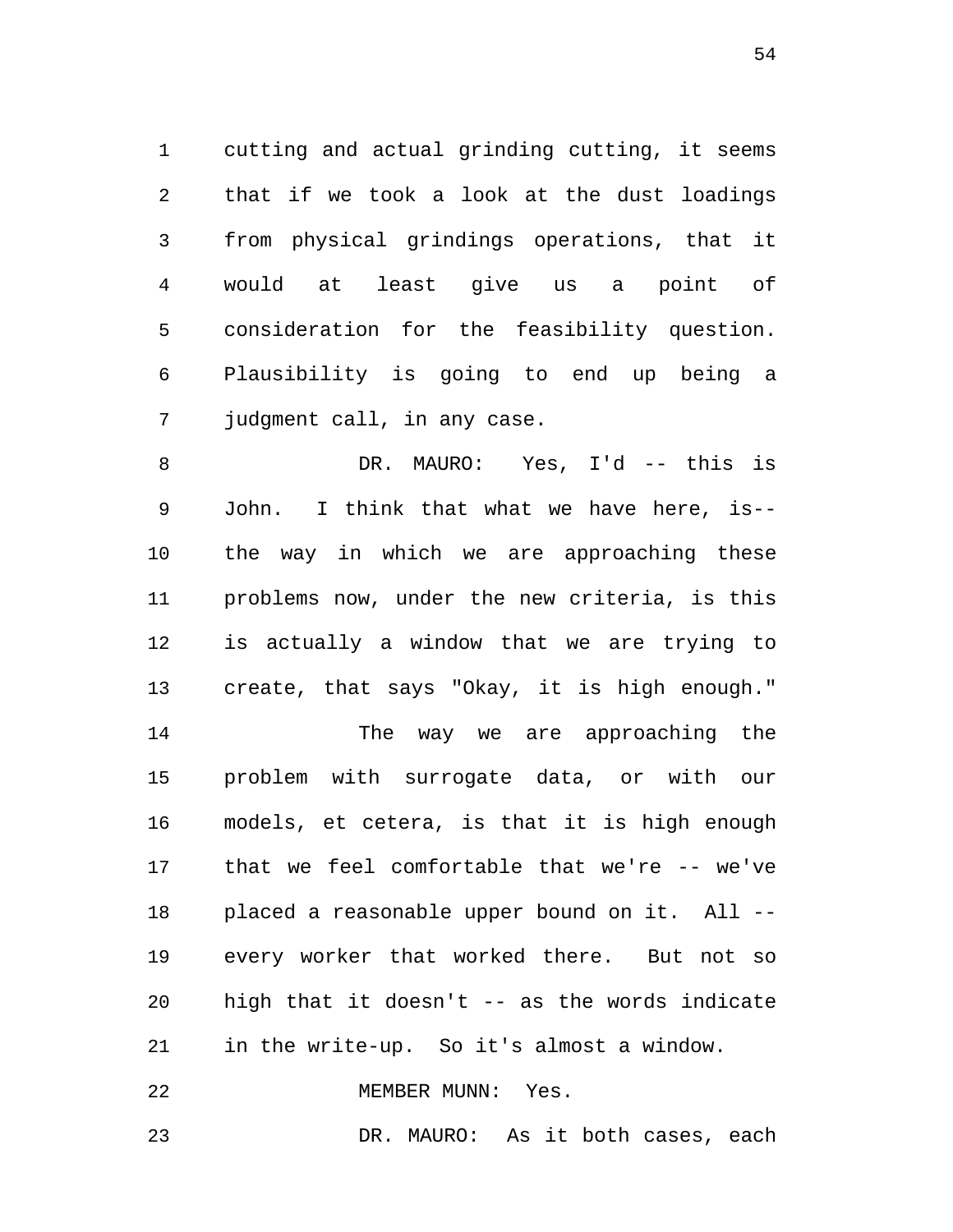1 -- the top of the window and the bottom of the 2 window, is a subjective judgment call, that 3 collectively we have to -- not we, you, have 4 to feel comfortable with. That we've found 5 that window, and that the number that was 6 picked is, you know -- falls within that 7 window, and it's a very difficult judgment.

8 You know, we put upon ourselves 9 requirements, thresholds of acceptability that 10 are difficult. But, you know, we would try to 11 give you the place where, I think the data -- 12 here's the data we have, here's where they 13 came, where it comes from.

14 In the case of the cobble cutting 15 is the place where the amount of data and 16 where it comes from -- and that was selected 17 for use -- really went toward placing an upper 18 bound --

19 MEMBER MUNN: Yes -- 20 DR. MAURO: That is, picking a 21 number that, you know, everyone would agree, 22 it really can't be higher than that. For the 23 reasons that Arjun just explained.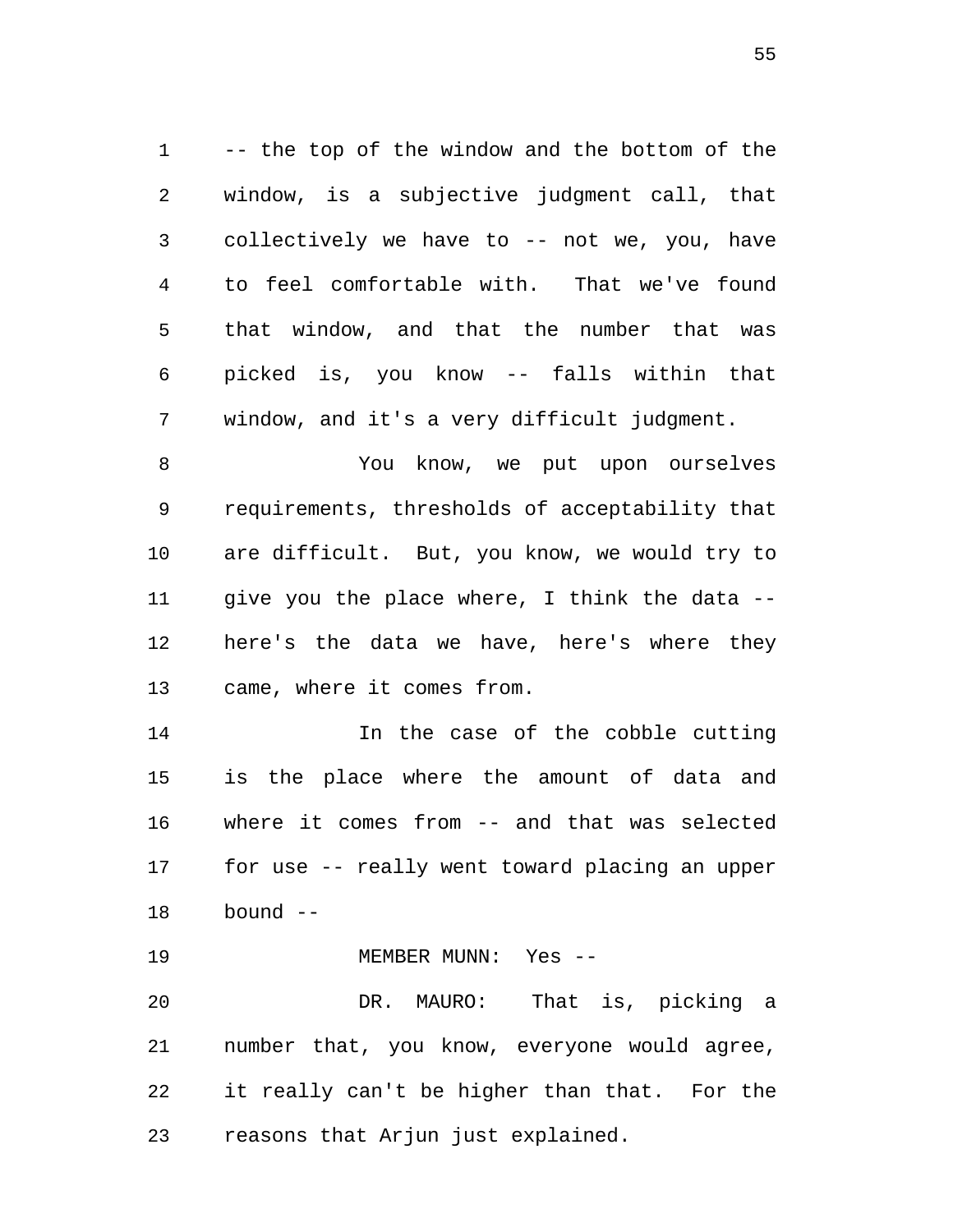1 Now, have we gone above the upper 2 end of that window, where was -- you know, 3 that only is an upper bound that really, for 4 that particular operation, is not plausible. 5 And that's the burden that we have placed on 6 ourselves, is that, have we, you know, have we 7 gone too high.

8 And I think that there are other 9 circumstances where we are running into that. 10 So plausibility has put, has put this, made 11 this an appropriate challenge, but it is quite 12 a challenge.

13 CHAIRMAN MELIUS: But I would go 14 beyond that, because I think that there is 15 also, with a surrogate data issue, a sort of 16 an additional criteria, a related criteria, 17 which is, are these two facilities so 18 different, and the kind of, you know, data we 19 have to compare the two facilities so meager, 20 that we just can't tell whether or not that, 21 that upper bound is, you know, plausible.

22 MEMBER MUNN: Well, I would 23 propose that the bigger question is not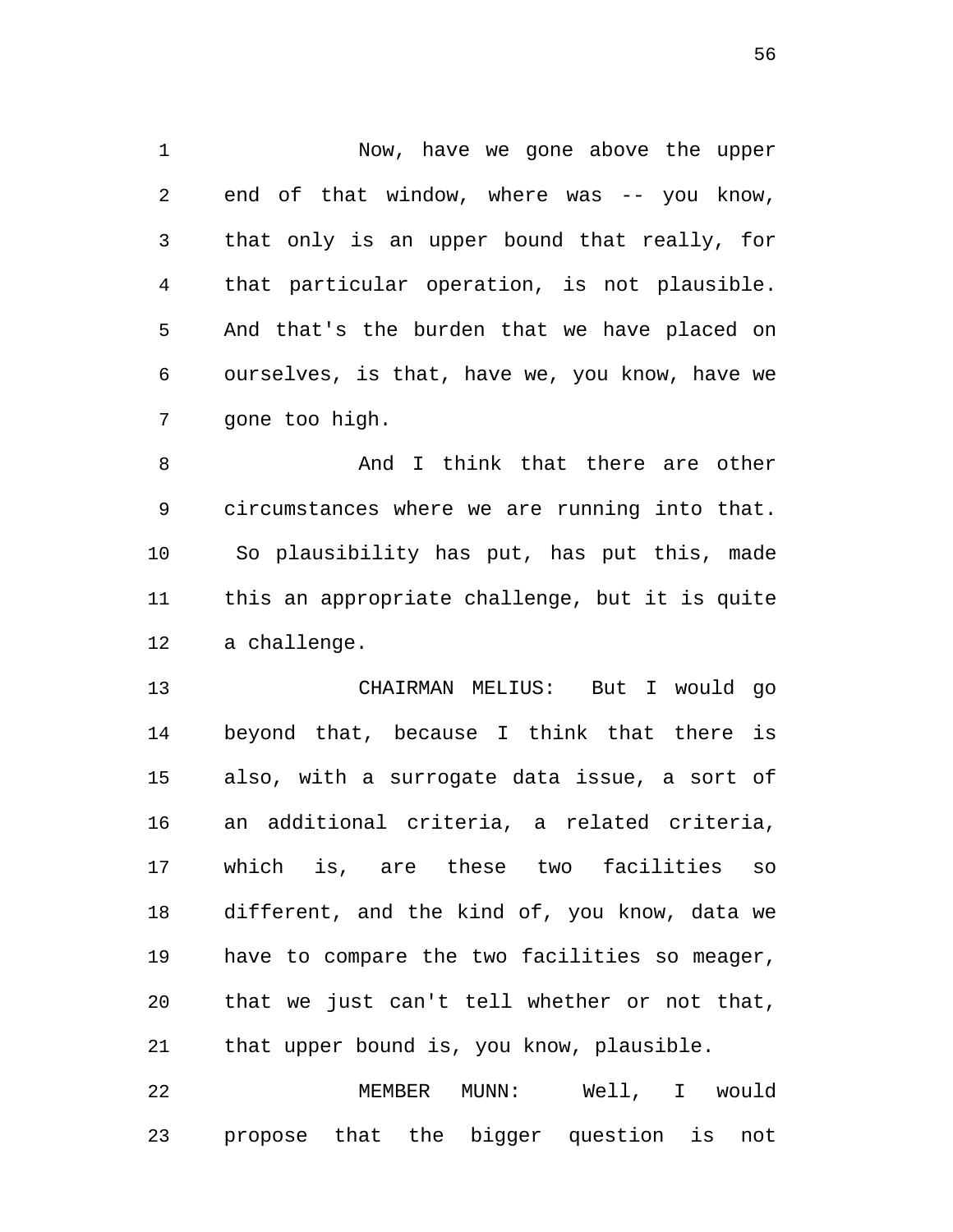1 necessarily these facilities, but the 2 materials which are generating the radiation 3 that we are concerned with. As long as you 4 are dealing with similar materials and there 5 is a similar activity going on, then you have 6 a valid basis for comparison, it would seem.

7 CHAIRMAN MELIUS: I strongly 8 disagree, because I believe that the facility 9 and that the way that they are handled can 10 significantly affect the exposures. I mean, 11 there is lots of industrial experience to back 12 that up, and it's -- you know, does it happen 13 all the time? No, but it, there is lots of 14 situations where it, where it does. There is 15 lots of factors that go in, I mean ventilation 16 is sort of the common one but there's lots of 17 others that, that can, and --

18 MEMBER MUNN: Oh, no-one would 19 argue that, Jim. Certainly not. But my point 20 is, unless you are dealing with the same type 21 of materials, and what I've been hearing here 22 today is, we don't have information about 23 cutting uranium in other places, and then I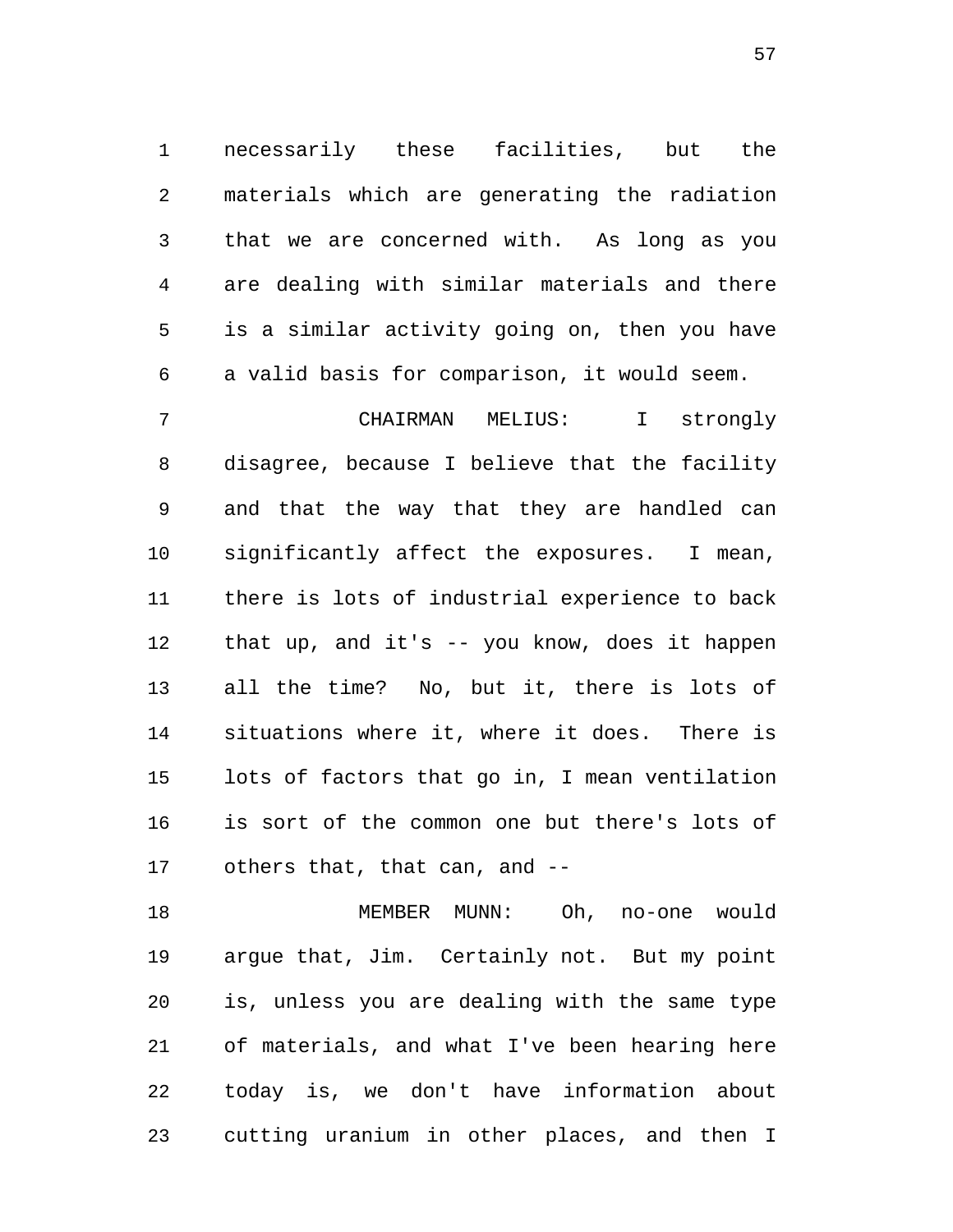1 hear, "yes we do have. We are cutting uranium 2 at Simonds Saw, also."

3 So my point is, we need not 4 discard all of the information that we have, 5 simply because the processes are not exact. 6 It's also of enormous importance to be aware 7 that the materials with which you are working 8 are the same. And if we have that, then we 9 have one more step toward defining the 10 plausibility that we need.

11 MEMBER ZIEMER: There is -- this 12 is Ziemer again. There is one other thing 13 that we have in this particular case, because 14 we are in a sense looking back, rather than at 15 a site where we are trying to decide how to 16 move forward. We have a site here that some 17 decisions were made quite a while ago, and 18 dose reconstructions were done.

19 On uranium aerosols, the 20 biological endpoint is lung cancer. In fact, 21 I'm not sure we see, even in the miners, 22 anything that's elevated except lung cancers. 23 Radiobiologists might correct me on that,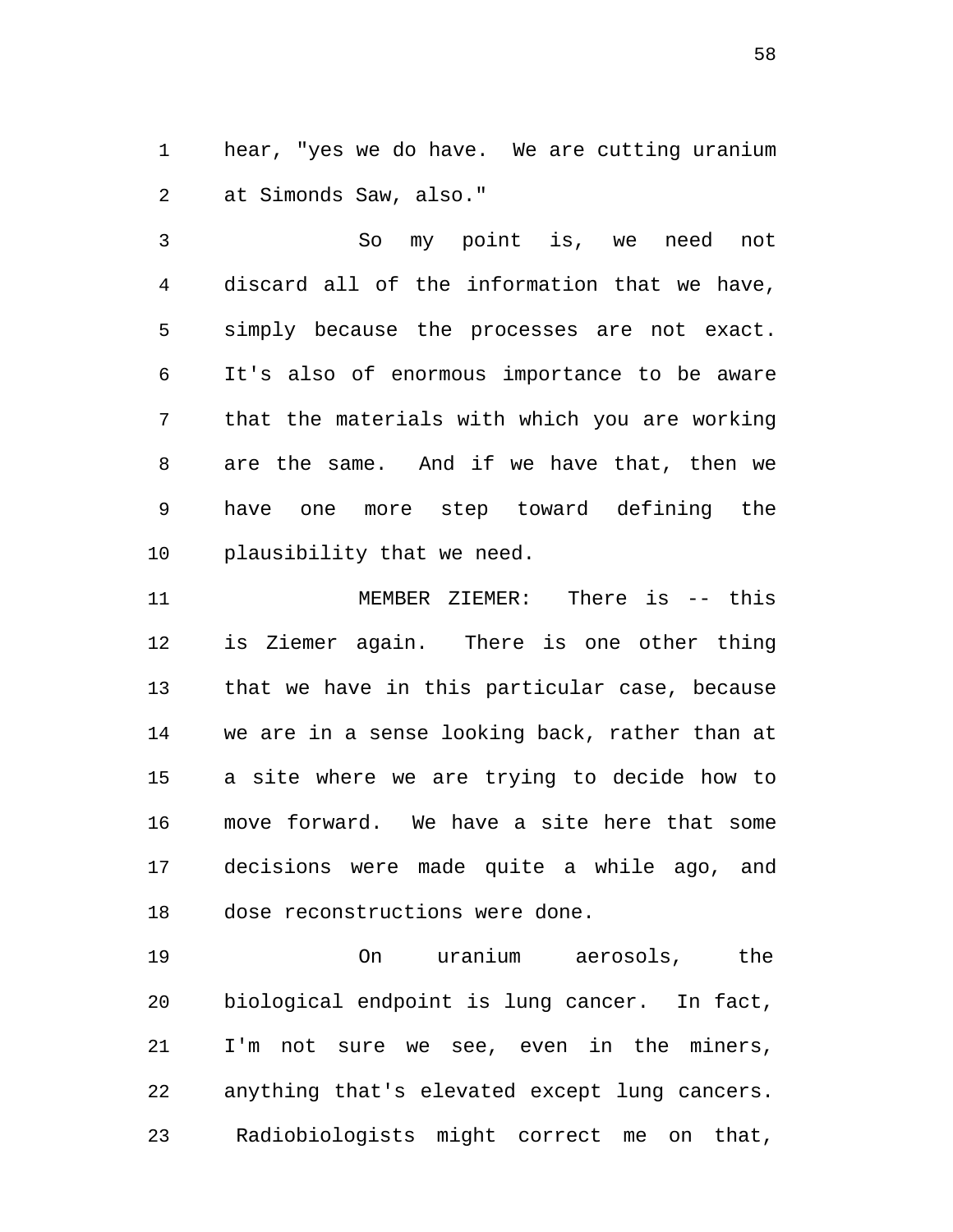1 but my question is, do we have any claimants 2 with lung cancer at this site that haven't 3 been compensated? If that were the case, 4 then we might ask, why not. But it seemed to 5 me, we had a very high rate of, of 6 compensation, which sort of indicates that 7 the issue of scientific, sort of fairness, 8 has been addressed.

9 CHAIRMAN MELIUS: I -- Dr. Ziemer, 10 I would strongly disagree with that, I think 11 that's --

12 MEMBER ZIEMER: With, with what? 13 CHAIRMAN MELIUS: With that as a, 14 as a test for this, whether it is fair or 15 not.

16 MEMBER ZIEMER: Well, what I'm 17 saying is, for example, if you came out with 18 only a few lung cancers being compensated, 19 that might raise the question of whether or 20 not the dust loading that had been assumed 21 were adequate were --

22 CHAIRMAN MELIUS: Okay, I-- 23 MEMBER ZIEMER: I think that we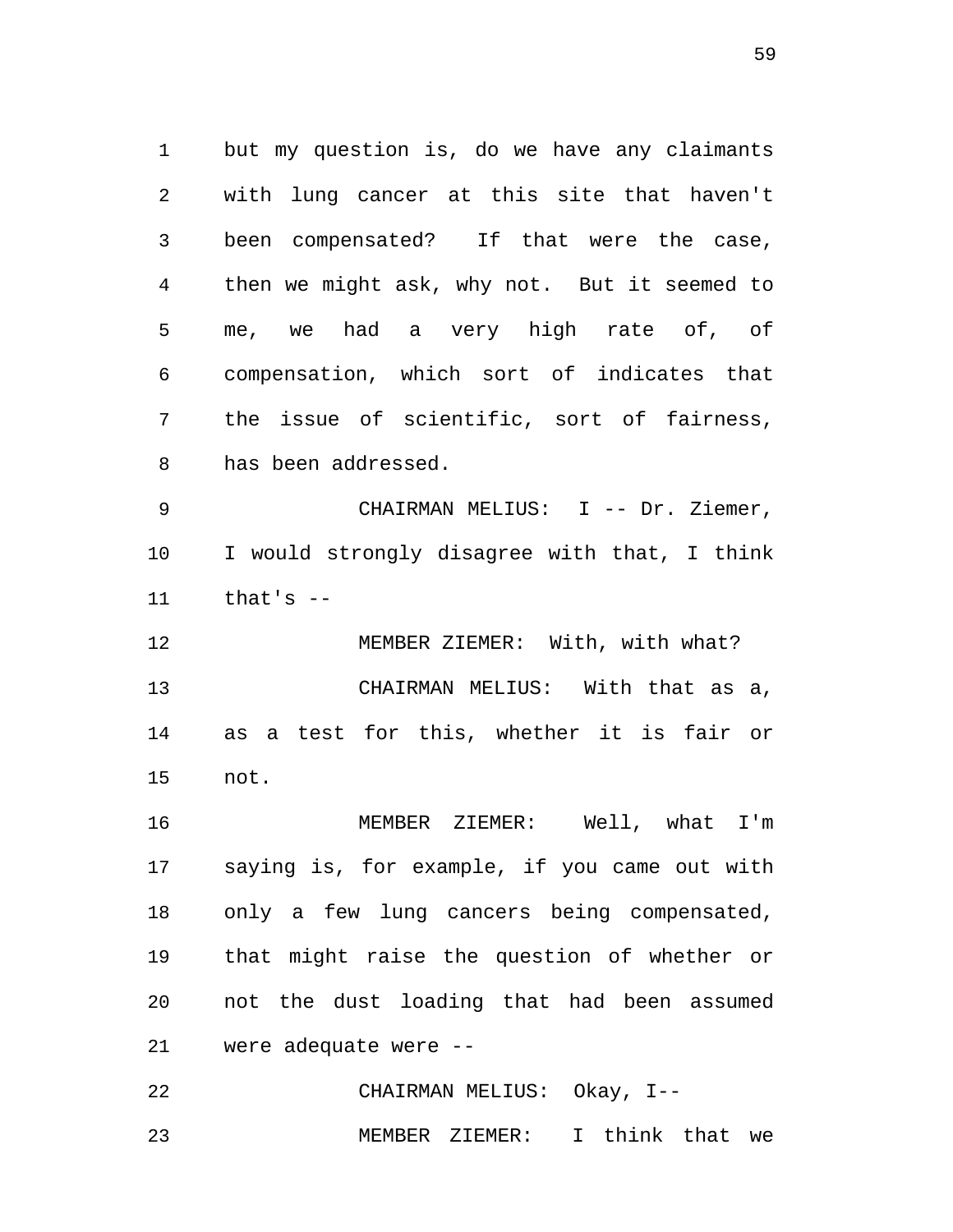1 all felt at the front end of this, that they 2 were in fact, possibly way beyond what might 3 be really be credible, but maybe not. But, 4 in any event, we thought they were very 5 conservative. And then the test of that in a 6 practical way is, what is, what is the bottom 7 line in terms of the compensation decisions.

8 You know, you can certainly have 9 a, you can have assumptions that are so great 10 that you are going to compensate everything 11 anyway, and they are not really 12 scientifically feasible. I think even SC&A 13 has raised this a few times, that we've 14 overdone it on other sites.

15 But, I'm just thinking of it as a 16 practical point of view, if the fumes were 17 greater, would we have, would we be -- for 18 the cobble cutting -- would we be 19 compensating more lung cancers, that's sort 20 of the question I am asking.

21 CHAIRMAN MELIUS: Well, I think we 22 ended up, I understand your comment better 23 now, but I don't think we've separated out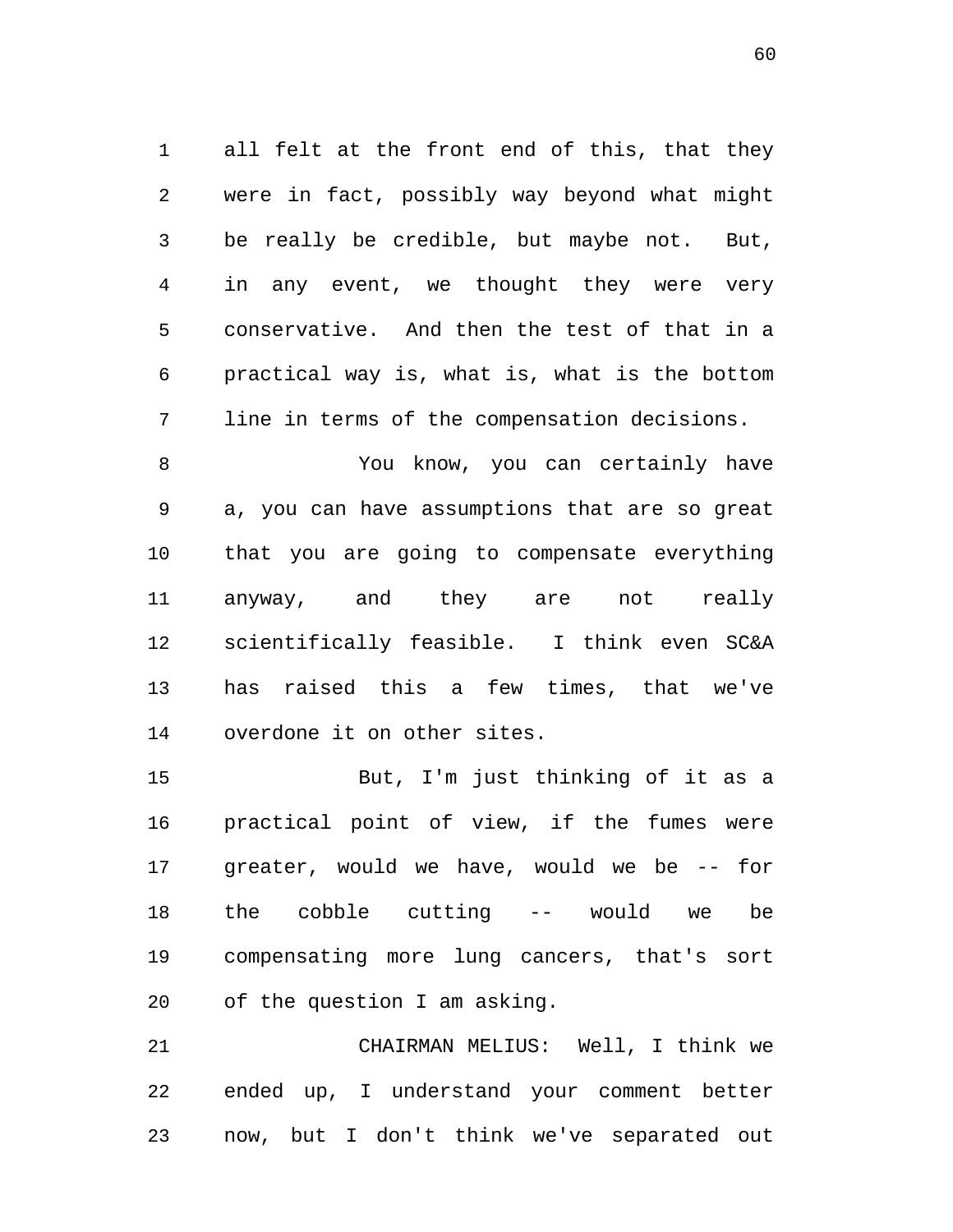1 the cobble cutting, I think everyone ends up 2 getting the same --

3 MEMBER ZIEMER: Oh, yes. They do, 4 but I think -- I understood SC&A's suggestion 5 was that maybe the, maybe the numbers that 6 we've assumed are inadequate because the 7 cobble cutting has not been fully taken into 8 consideration --

9 DR. NETON: This is Jim Neton. 10 Just a point of correction. The cobble 11 cutters do receive a different exposure than 12 the general workers. It's more relevant in 13 the 1951 and `52 period, where the actual air 14 measurements that we have are much lower, and 15 so, you know, we assume, I think a two hour 16 per day cobble cutter exposure at 600 times 17 the maximum allowable air concentration, 18 compared to, I think the general plant 19 conditions were somewhere around 20. 20 CHAIRMAN MELIUS: Okay.

21 DR. NETON: In 1949 and `50, 22 though, I think the air concentration at 23 general plant was 550 max, and the cobble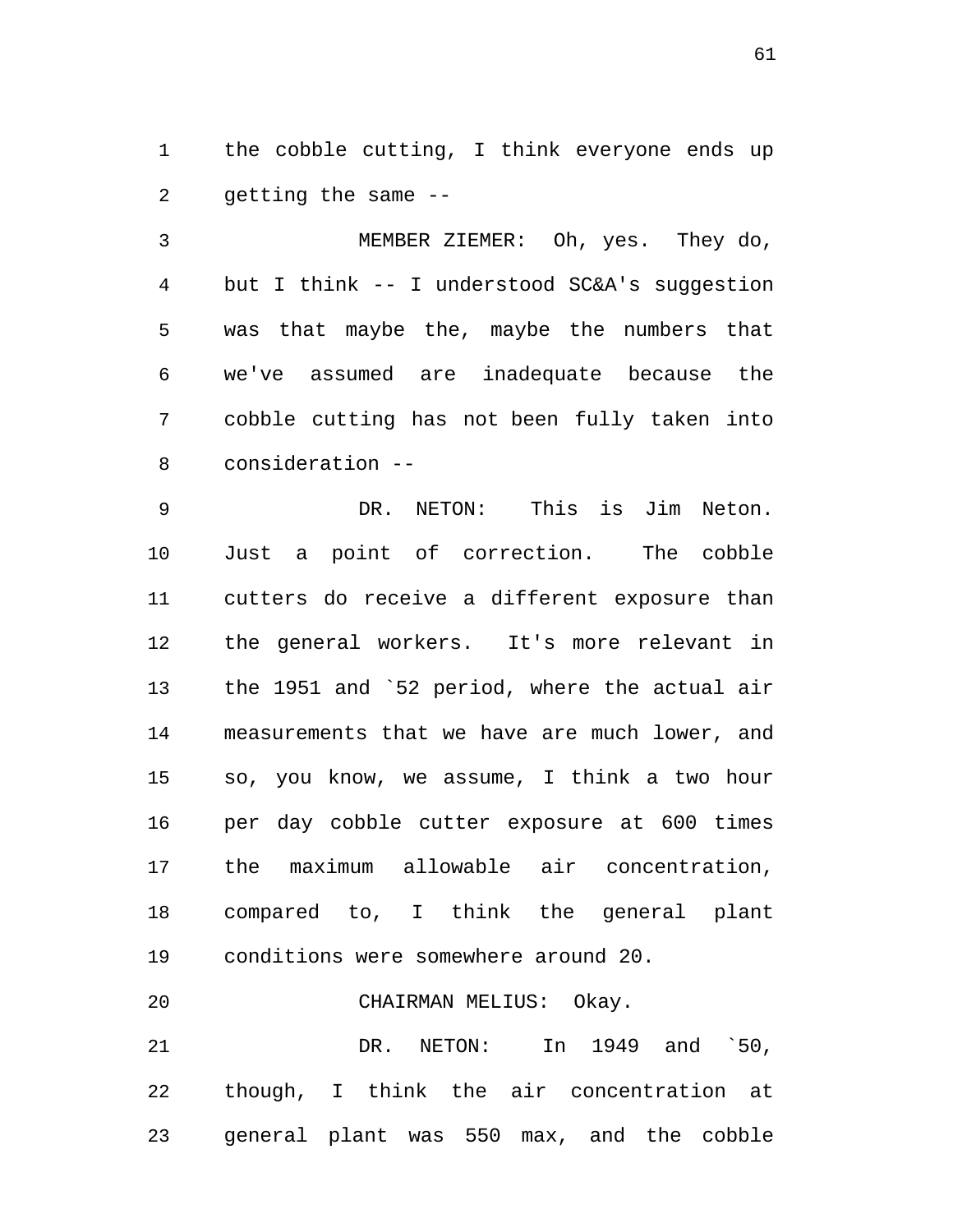1 cutters received 600, there is almost no 2 difference.

3 CHAIRMAN MELIUS: Yes, okay. 4 MEMBER MUNN: If there were, in 5 fact, cobble cutters going on at that time. 6 DR. NETON: I think there were 7 cobble cutters. Sam has actually talked to 8 the one guy who said he was the cobble 9 cutter. 10 MEMBER MUNN: Yes. 11 DR. NETON: But that's a different  $12 - -$ 13 MEMBER ZIEMER: So you are 14 allowing for that, then. 15 DR. NETON: Yes, yes. 16 MEMBER ZIEMER: Okay. I had 17 forgotten that. 18 CHAIRMAN MELIUS: Any other 19 questions? Or, any other -- I mean, all this 20 information, the report and the refreshing of 21 our memories, or being introduced to this 22 site is all very recent, or we just,

23 literally just received -- are there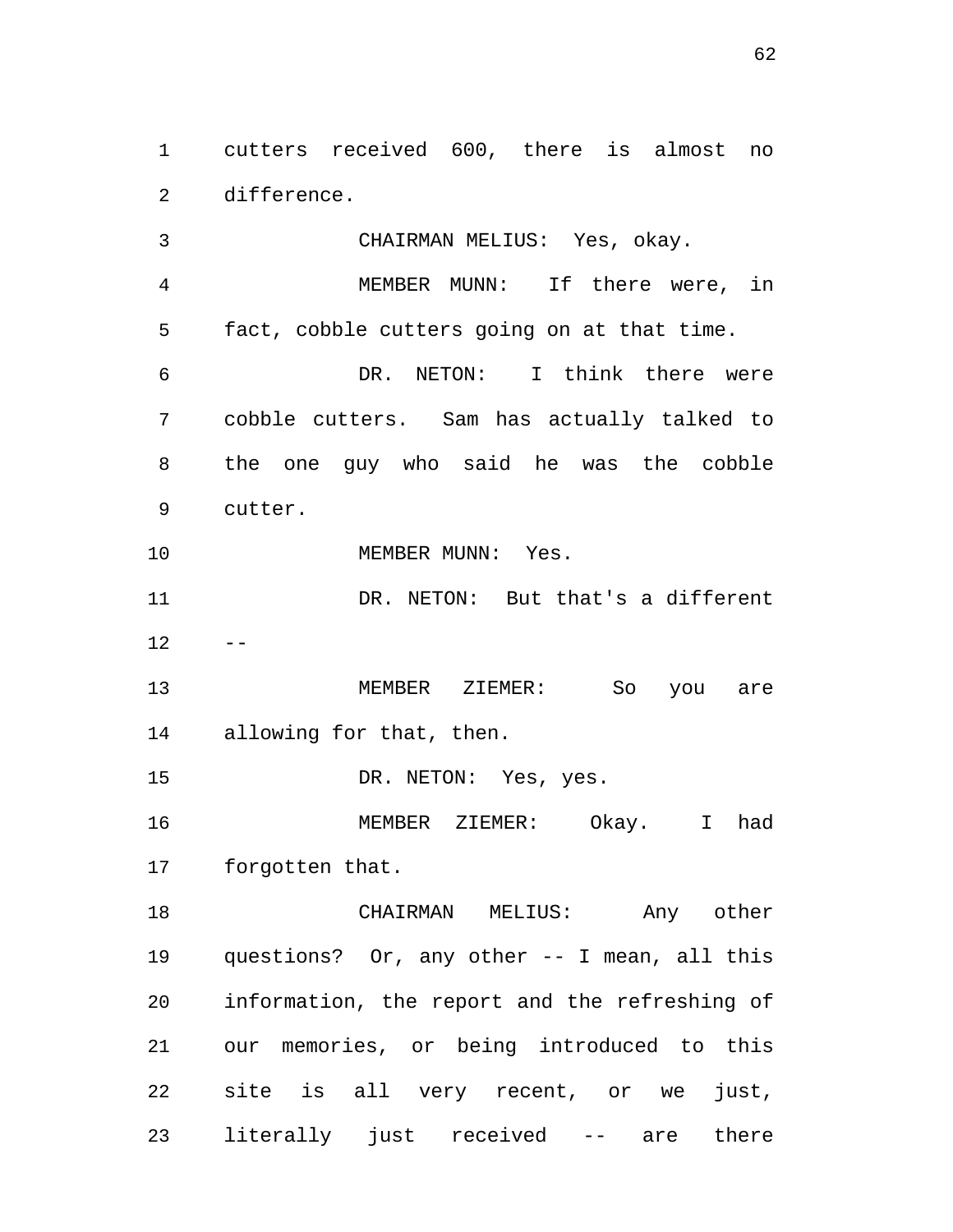1 information needs that would be helpful for 2 our meetings next week where we discuss this? 3 I mean, I think we've identified 4 some already, but are there others that 5 anybody hasn't --

6 (No response.)

7 CHAIRMAN MELIUS: And I think 8 NIOSH will also have had an opportunity to 9 look this over and if they have comments by 10 next week -- also, I don't know, Sam or Jim 11 or whoever, the -- was your IG-004 out when 12 you did the-- had that been done by the time 13 you had done your surrogate data criteria? 14 Had that been done by the time-- 15 that document been prepared by the time you

16 did the evaluation of the Bethlehem --

17 DR. NETON: No, it was not.

18 CHAIRMAN MELIUS: I didn't think 19 so, so I guess there is some thought that 20 ought to be given to that, as well. It is 21 not --

22 MR. KATZ: Jim?

23 CHAIRMAN MELIUS: Yes.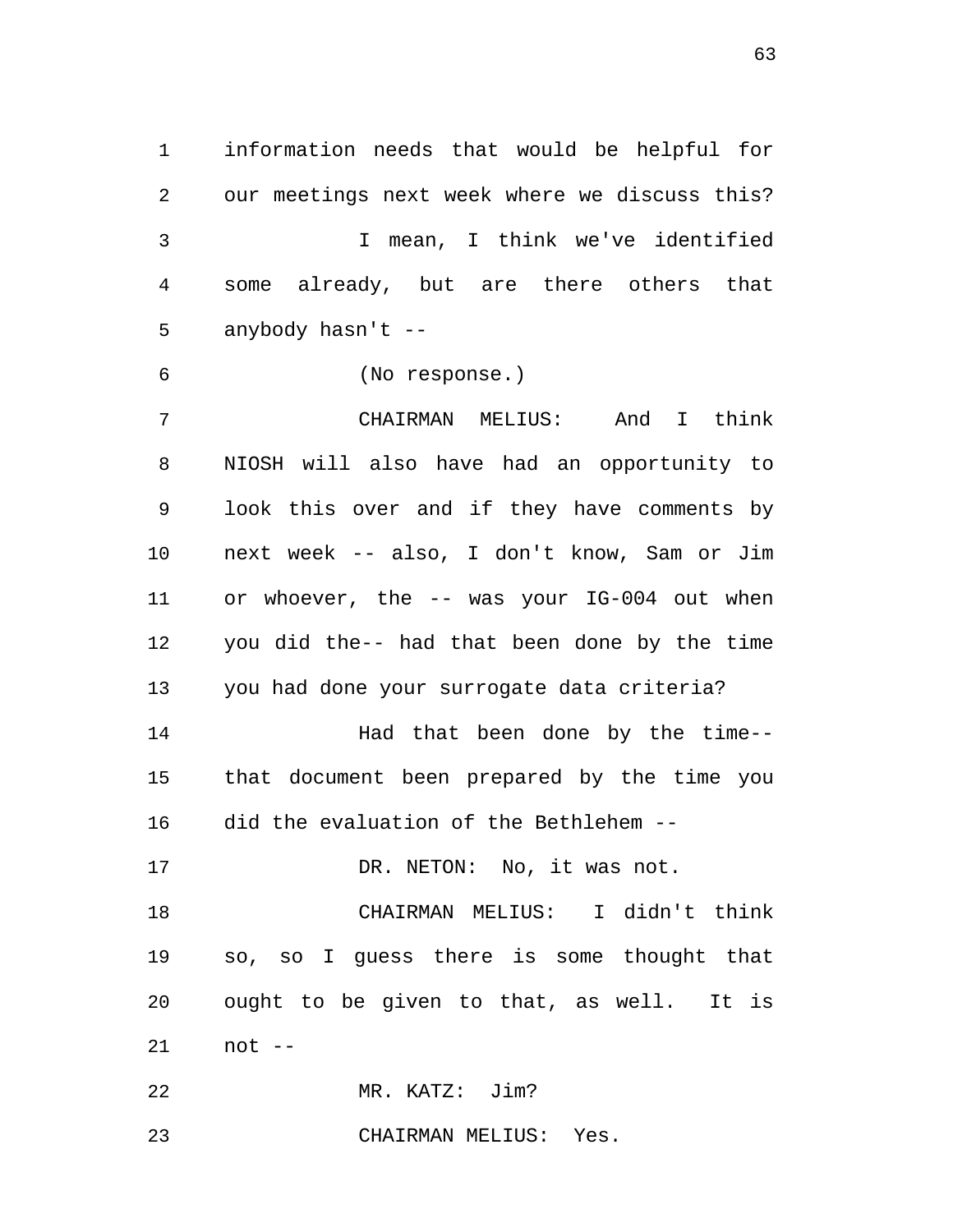1 MR. KATZ: Jim, this is Ted. Ted 2 Katz. If this is -- people keep touching on 3 a point that I think I'd like to address, 4 that I don't know that it really has a 5 bearing on Bethlehem Steel per se, given the 6 nature of the discussion that you've had, but 7 it does have a bearing when you are talking 8 about plausibility in general, and I wonder 9 if it wouldn't be a good time for me to 10 address it, since there will be more talks 11 about plausibility as a factor at the Board 12 meeting, too.

13 And that is, and this really just 14 sort of popped out at me when I read the SC&A 15 discretionary report on Bethlehem Steel, this 16 current one that we just received just before 17 this meeting.

18 But at the front end, again, I'm 19 not sure that it actually is operating in the 20 discussion that you're having, but a number 21 of things people have said have sort of 22 touched on this view, which is, SC&A 23 interprets the regulation with respect to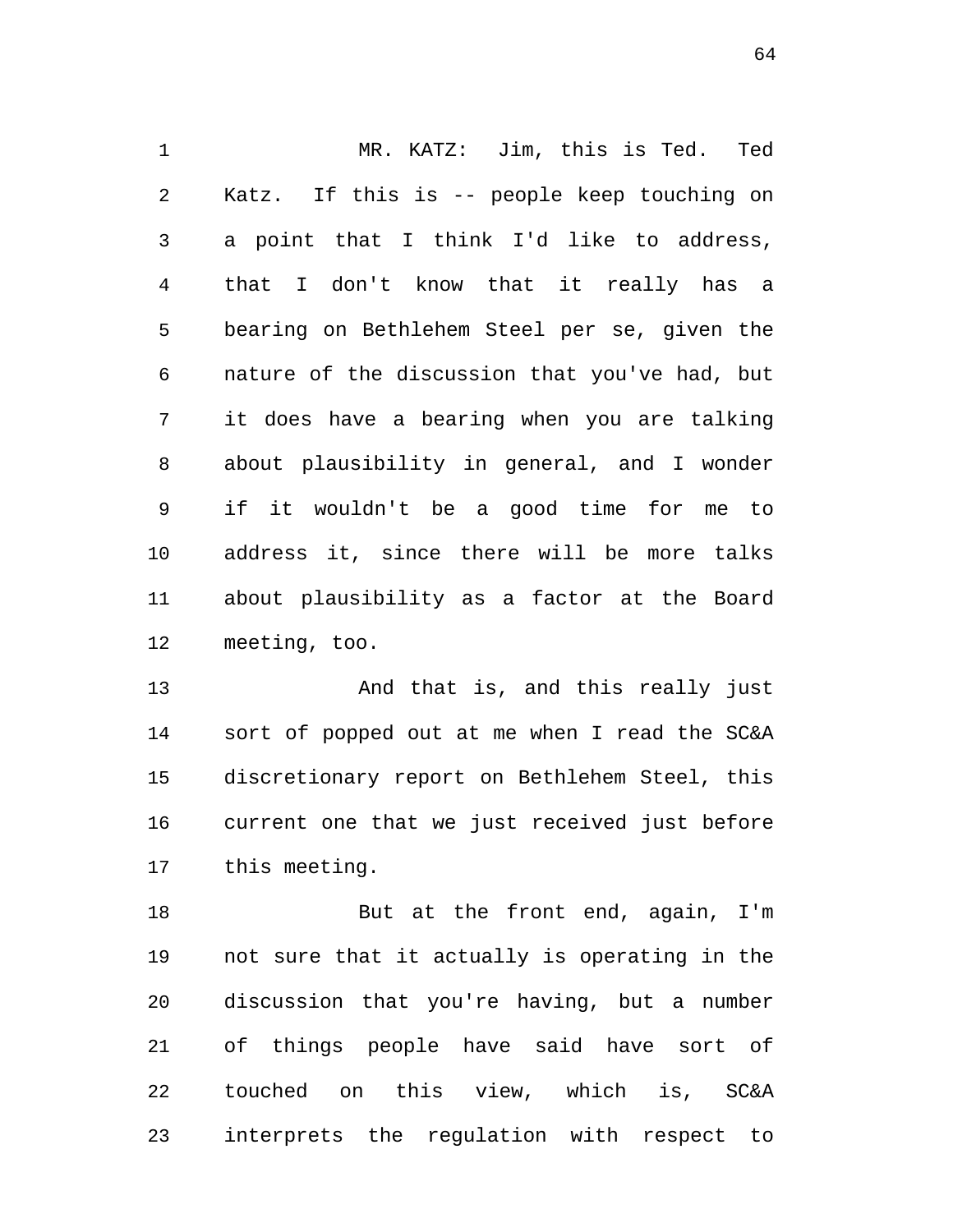1 plausibility a little bit wrongly. And it's 2 important, I think, although it's subtle, is 3 with -- they talk at times, and then it's 4 come up with a number of you too, with 5 talking about this window, about the 6 plausibility of the dose, or the dose window 7 or whatever.

8 And plausibility, just, just to be 9 clear, what have to be plausible are the 10 circumstances of exposure that are taken into 11 considerations. But, I mean, as all of you 12 scientists know very well, I think, when you 13 are using a model and you are using multiple 14 conservatisms, even though all your 15 circumstances individually can be plausible, 16 to, sort of, the multiplication of those 17 conservatisms, the result, the resulting 18 dose, you know, if you were just to look at 19 that dose and consider the dose, top end for 20 example, that dose itself, you might say, 21 well, no-one's going to encourage that dose. 22 And that's because all of these 23 conservatisms are taking -- are sort of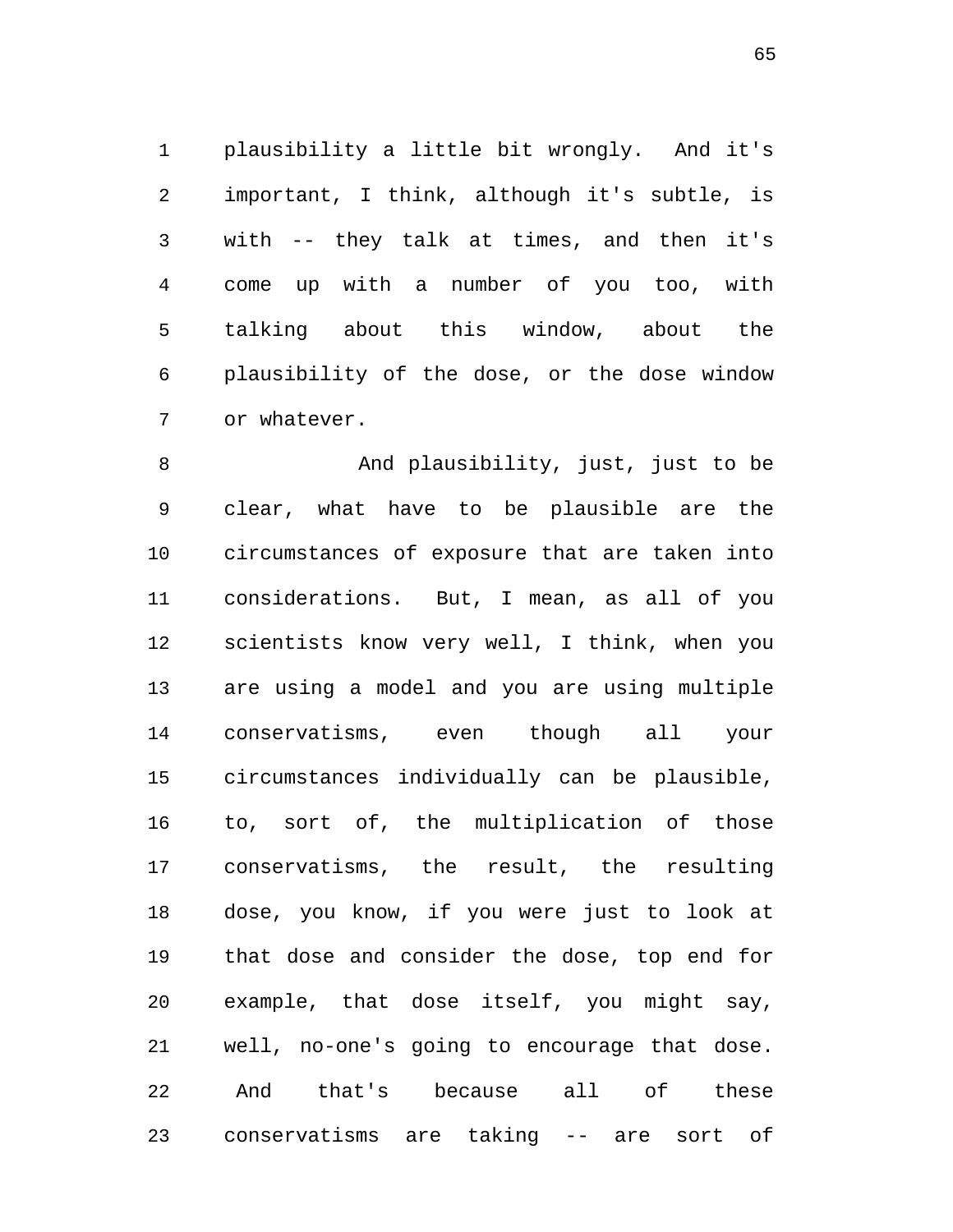1 multiplied against each other.

| 2       | And so the only point I want to               |
|---------|-----------------------------------------------|
| 3       | make clear is, is that, that is not an issue  |
| 4       | because the reg is not limiting in terms of   |
| 5       | what happens at the -- comes out of the       |
| 6       | pipeline in terms of dose. The regulation     |
| 7       | speaks to the circumstances being plausible.  |
| $\,8\,$ | And I, I just think it's important            |
| 9       | to, to keep that clearly in your minds when   |
| 10      | you -- should you discuss actual dose levels  |
| 11      | and whether those are plausible. I don't      |
| 12      | think that is the issue.                      |
| 13      | That is a<br>MEMBER MUNN:                     |
| 14      | penetrating thought, Ted. And it's one which  |
| 15      | perhaps should be made for sure at the Board  |
| 16      | meeting, at the time when we discuss this     |
| 17      | material.                                     |
| 18      | CHAIRMAN MELIUS: I would actually             |
| 19      | have some pretty serious questions about that |
| 20      | interpretation, Ted.                          |
| 21      | MEMBER MUNN: And that's why it                |
| 22      | needs to be said.                             |

23 CHAIRMAN MELIUS: And I think it's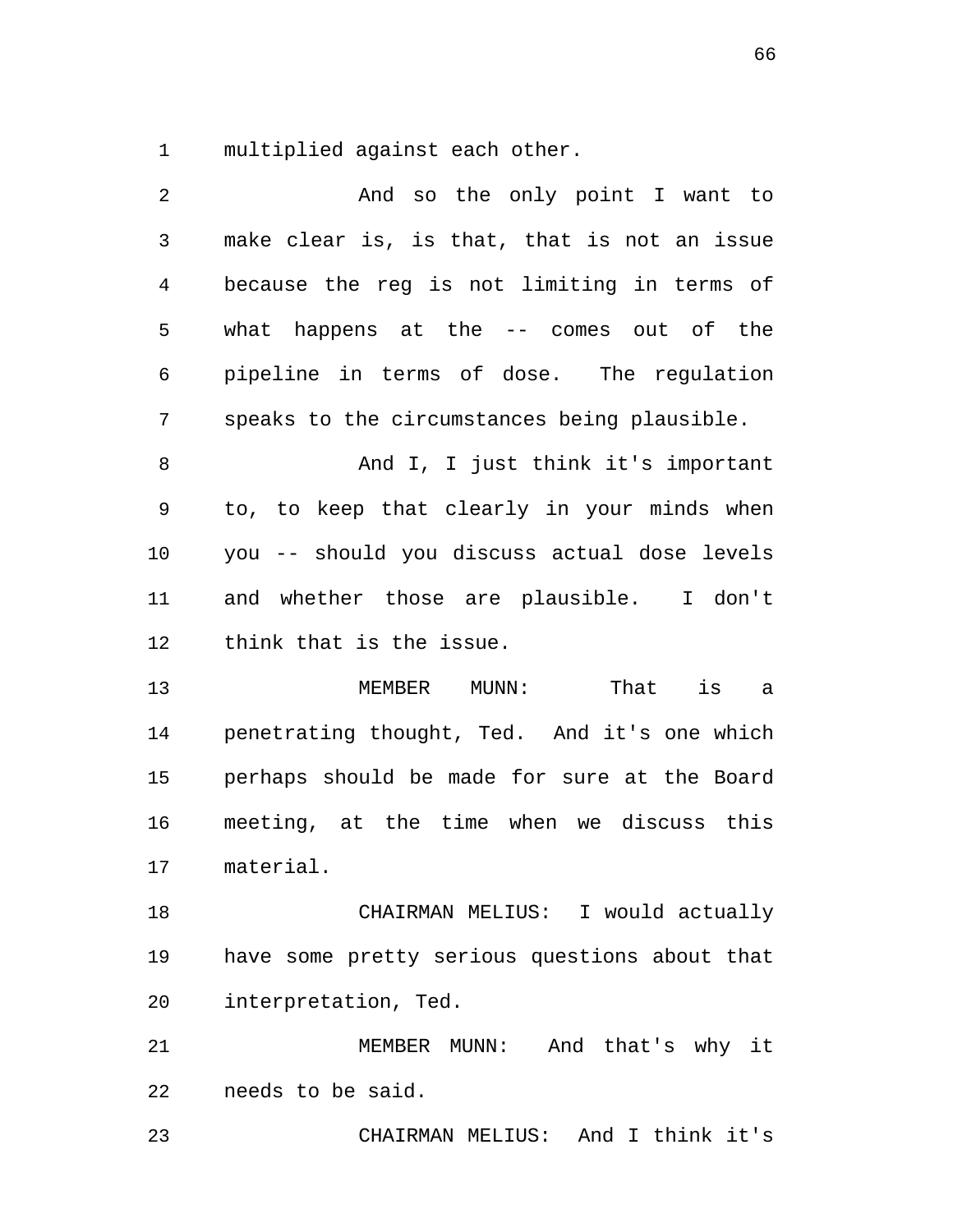1 that -- I don't think we've strayed from it, 2 in terms of how we've approached that. In 3 terms of language, we may --

4 MR. KATZ: Well, Jim, the one I'm 5 speaking of is the explanation given at the 6 front end of the SC&A --

7 CHAIRMAN MELIUS: I know, but I'm 8 not familiar with that.

9 MR. KATZ: Again, like I said, I 10 don't know whether it's operationalized in 11 any way in the discussion. I didn't hear it 12 operationalized in the discussion about 13 Bethlehem Steel in specific, specifically. 14 But the language of the reg is what it is, 15 and what's plausible are the circumstances, 16 not, not the dose.

17 MEMBER MUNN: Good again to hear. 18 And ladies and gentlemen, I hate to say 19 this, but I have a plane to catch, and I'm 20 going to have to leave the call. I can't 21 imagine that anyone has anything they would 22 want to ask me, but if you do, now is the 23 time. I am on my way home.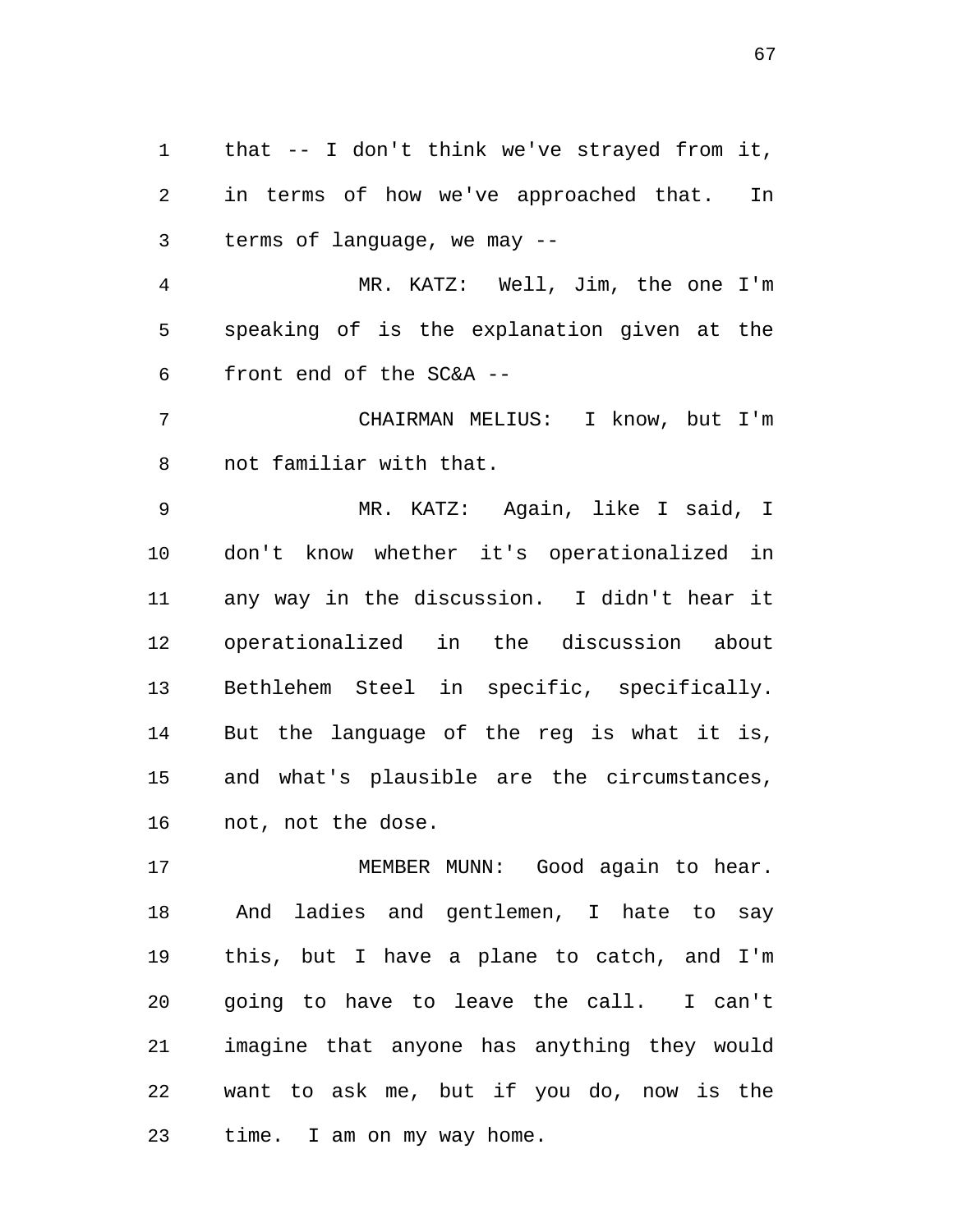1 MEMBER ZIEMER: Have a good trip, 2 Wanda. 3 MEMBER MUNN: Thank you. 4 CHAIRMAN MELIUS: Have a good 5 trip, Wanda, yes. 6 MEMBER MUNN: Thanks. I will do 7 my best. Good luck. Bye-bye. 8 CHAIRMAN MELIUS: So if there are 9 no more questions from the Work Group, does 10 anybody from the Bethlehem Action Group, I 11 believe it's called, have any comments or 12 questions? I don't know if you are still on, 13 it's been a pretty -- 14 MR. WALKER: I am still on, but I 15 have no questions, I'm just listening in. 16 CHAIRMAN MELIUS: Thank you. 17 COURT REPORTER: Who was that? 18 MR. WALKER: Ed Walker Jr. 19 CHAIRMAN MELIUS: Anybody else, I 20 just want to give you the opportunity. And 21 we will be -- this, you know, the Petition 22 Evaluation, the Petition in this discussion 23 will be continued by the full Board, actually